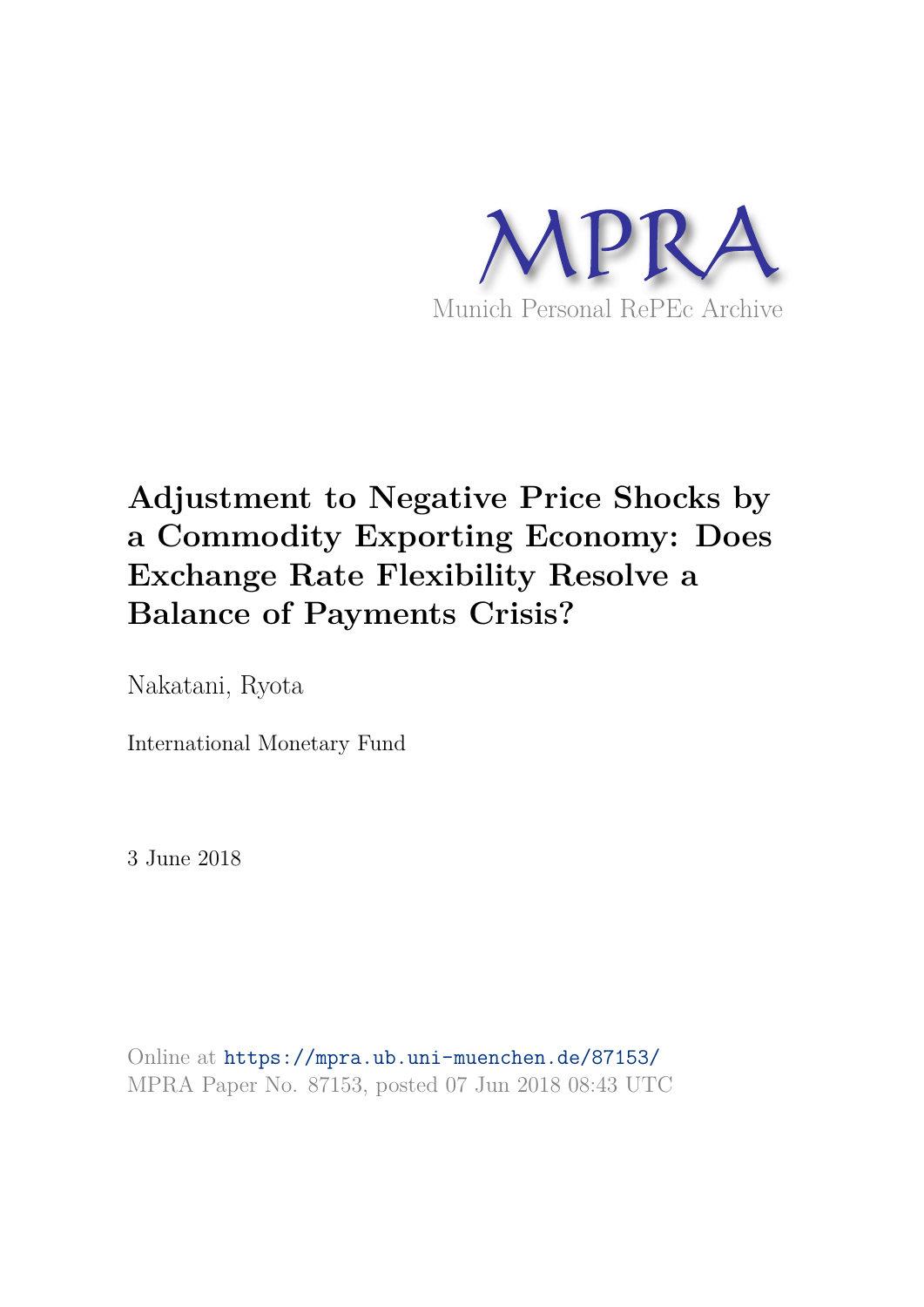# Adjustment to Negative Price Shocks by a Commodity Exporting Economy: Does Exchange Rate Flexibility Resolve a Balance of Payments Crisis?

# Ryota Nakatani

International Monetary Fund

700 19th Street, NW, Washington, D.C. 20431 U.S.A. Email: [nakatani.ryouta@gmail.com](mailto:nakatani.ryouta@gmail.com)

May 2018

# **Abstract**

Negative commodity price shocks can induce balance of payments crises in resource dependent economies. Governments often react by intervening against currency depreciation as, for example, in the case of Papua New Guinea in response to the commodity price shocks of 2014. We develop an original theoretical model to analyze the balance of payments impact of a commodity price shock under alternative exchange rate regimes: a flexible rate regime and a fixed rate regime with foreign exchange rationing. The balance of payments consequences are shown to depend on the elasticity of exports and imports with respect to the exchange rate. For the Papua New Guinea case, we estimate export elasticities for a variety of commodities (gold, silver, copper, oil, coffee, cocoa, copra, copra oil, palm oil, rubber, tea, logs, and marine products) as well as for imports. The results indicate that the Marshall-Lerner condition is satisfied for this resource-rich economy, implying that exchange rate flexibility may be practicable. We implement our calibrated model to conduct a counter-factual simulation and find that with a flexible exchange rate, foreign reserves would have been 20 percent higher three years after the shock than they were under the actual policy of exchange rate stabilization. In light of this, we argue the merits of greater exchange rate flexibility.

JEL Classification Numbers: F31, F32, F41, O13, Q17, Q37

Keywords: Commodity Exporters, Foreign Exchange Rationing, Papua New Guinea, Marshall-Lerner Condition, Agriculture, Mining.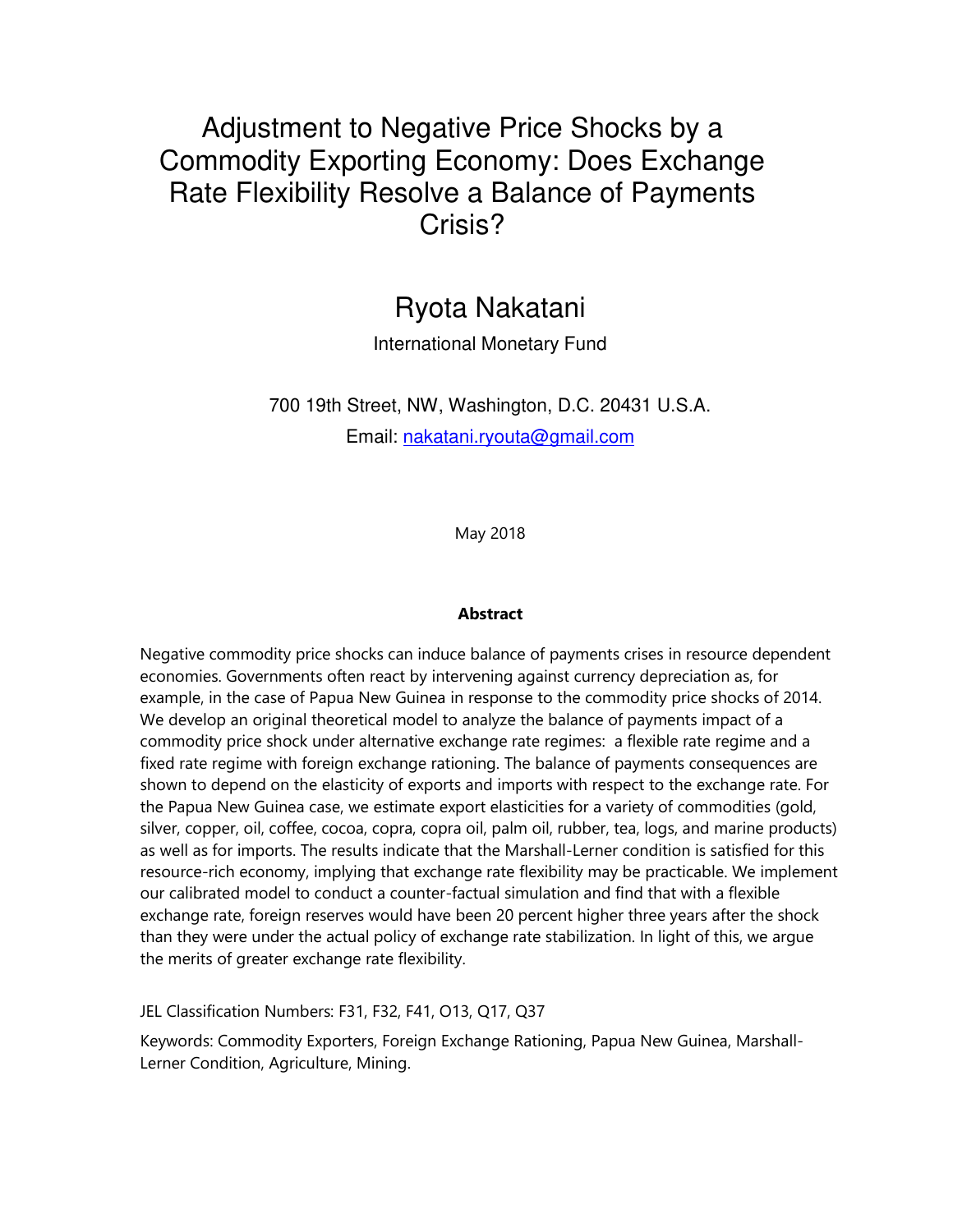#### **1. INTRODUCTION**

The sharp decline in oil prices beginning in mid-2014 had a major impact on commodity exporting countries. Low commodity prices have created numerous challenges in resource-rich economies, particularly low-income ones. These include lower export revenues, shortages of foreign reserves, and weakened fiscal positions. Figure 1 compares foreign reserve holdings in the post-2014 period of commodity exporting countries with non-commodity exporting countries. The commodity exporting countries experienced an average decrease in reserves of more than 20 percent by 2017 due to lower export revenues, while by contrast non-commodity exporting countries accumulated reserves. Another common experience of commodity exporting countries in the wake of the price shock was import compression owing to a shortage of foreign exchange (FX) earnings. As shown in Figure 2, imports of commodity exporting countries contracted by roughly 25 percent on average, with no sign of rebound by mid-2017. By contrast, imports in non-commodity exporting countries had by this time recovered to their pre-shock level. The drop in export revenues and compression of imports of commodity exporters undermined overall economic performance leading to a deterioration in fiscal positions, as evidenced in Figure 3. From a balanced budget on average in 2013, commodity exporters saw fiscal deficits widen to 9 percent of gross domestic product in 2015 and 2016, while the budget balance remained stable for non-commodity exporters.



Figure 1. Foreign Reserves for Commodity and Non-Commodity Exporters, 2014-2017

Note: Countries included in Figures 1-3 comprise of 44 commodity exporting and 129 non-commodity exporting countries listed in Appendix A. Commodity exporters are countries included in the IMF's World Commodity Exporters Database.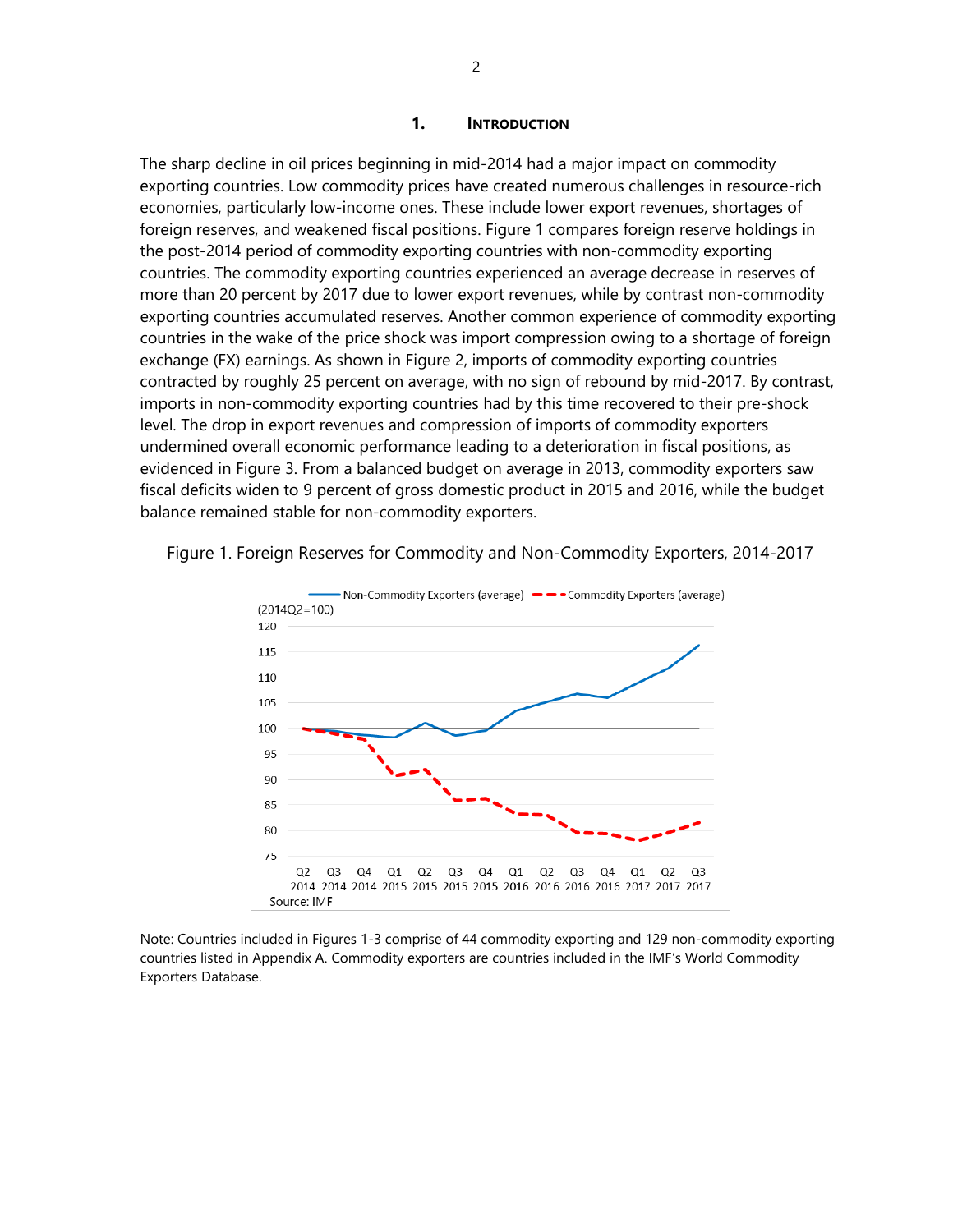

Figure 2. Imports for Commodity and Non-Commodity Exporters, 2014-2017

Figure 3. Budget Balance for Commodity and Non-Commodity Exporters, 2013-2016



Motivated by these stylized facts, we analyze the external adjustment in a resource-rich economy following negative commodity price shocks. We develop a theoretical model and implement it for the case of Papua New Guinea (PNG), then draw implications for exchange rate policy with an eye to interactions with fiscal and monetary policies.

We construct an original model to compare two exchange rate regimes – a fixed exchange rate regime with FX rationing and a flexible exchange rate regime – with regard to their performance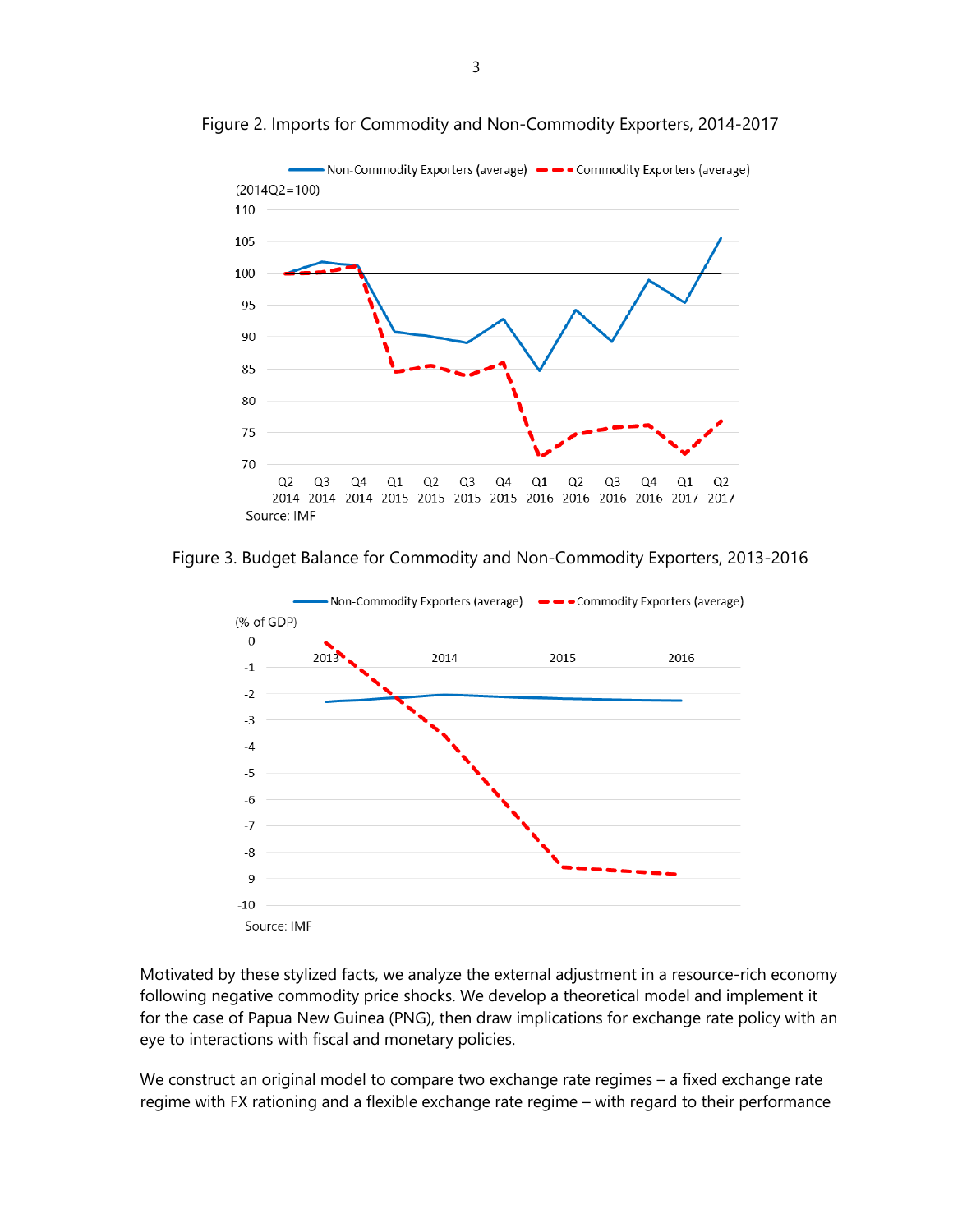following a negative terms-of-trade shock. Adjustment following terms-of-trade shocks has been studied in the macroeconomic literature broadly. Open-economy macro models indicate that a flexible exchange rate policy can be effective in handling the terms-of-trade shock because the nominal exchange rate adjusts immediately to the shock. If the Marshall-Lerner condition is satisfied, a depreciation of the home currency affects the trade balance positively. Empirical studies have found that this condition holds in many advanced economies. However, it is unclear whether the condition holds in a small resource-rich economy because most commodity export prices are denominated in U.S. dollars and determined in world markets, and many such countries rely on imports to meet a large fraction of domestic demand for intermediate and final goods due to under-developed domestic production capacity. These circumstances imply low price elasticities for both exports and imports. For our case study of resource exporter PNG, we estimate elasticities of various commodity exports with respect to the exchange rate.

PNG is the largest developing economy among Pacific island nations and one of the most resource-rich countries in the world with exports of metals, oil and gas, and commodities from agriculture, forestry, and fishery sectors. The country ranks within the world's top 10 for exports of liquefied natural gas (LNG) and tropical logs, and in the top 20 for production of coconut, palm oil, cocoa, gold, and coffee (Nakatani 2017a). Further, the country is located next to the world's largest sustainable tuna purse seine fishery and draws 30 percent of the total fish net catch among the Parties to the Nauru Agreement. In sum, PNG has abundant natural resources for export. Its experience with a very diverse set of commodity exports offers a rich context for analyzing export price elasticities. Thus the policy implications generated in this paper should be useful not only for PNG but for other resource-rich economies as well. Our model applies generally to an economy that produces and exports natural resources and agricultural products while importing manufactured goods for consumption. In this situation, negative export price shocks cause adjustment on the import side as a result of FX rationing (see, for example, Adler, Magud and Werner, 2018).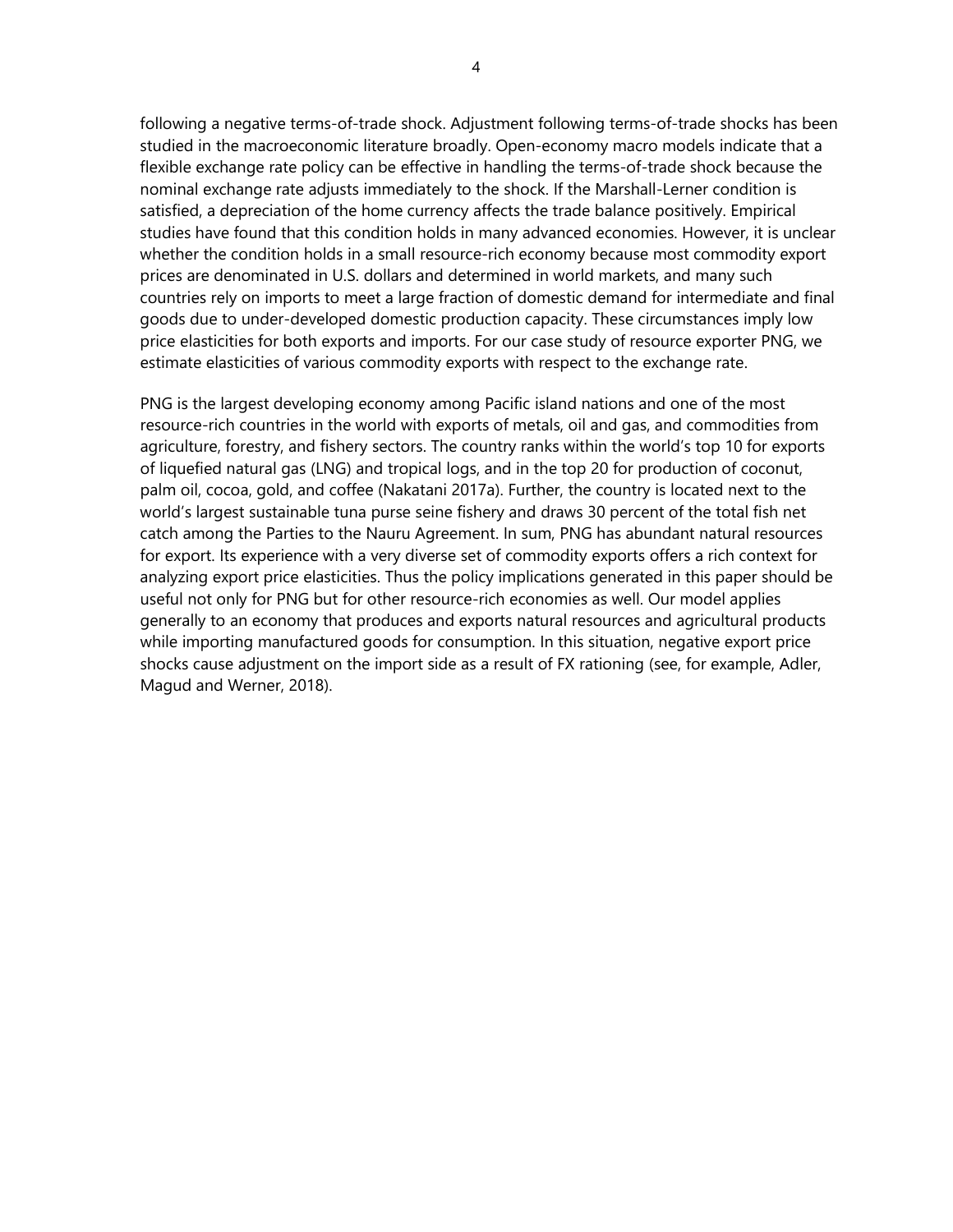

Figure 4. Energy Prices, Exchange Rates, and Foreign Reserves in Papua New Guinea, 2014- 2017

PNG is a commodity exporter facing the challenge of external adjustment in an era of low commodity prices. As shown in Figure 4, from 2014 Q2, oil and gas prices declined drastically by about 60 percent. Falling exports, coupled with a suspension of production in the mining and agricultural sectors due to a major drought, $^1$  contributed to nominal exchange rate depreciation of the PNG kina relative to the U.S. dollar by 24 percent between June 2014 and May 2016. The Bank of Papua New Guinea (BPNG) intervened in the FX market to support the kina, resulting in a depletion in foreign reserves. Meanwhile, the real effective exchange rate (REER) was held broadly stable. After May 2016, the U.S. dollar exchange rate also stabilized, and foreign reserves, too, held steady as the BPNG refrained from intervening in the FX market once mining resumed. A salient feature of the PNG experience was that the de facto exchange rate regime changed from floating to fixed with FX rationing. As a result of FX rationing, imports in the non-resource sector contracted by about \$950 million relative to trend due to a lack of access to FX, as shown in Figure 5. The policy decision to control the exchange rate and ration FX was motivated by concerns about the inflationary impact of currency depreciation and the limited responsiveness of net exports to the exchange rate. A theoretical as well as an empirical approach are deployed to evaluate this exchange rate policy transformation.

 $\overline{a}$ 

 $1$  The drought brought by El Niño caused water levels to drop, which affected shipping operations and resulted in a nine month shut down of Ok Tedi Mine commencing in July 2015.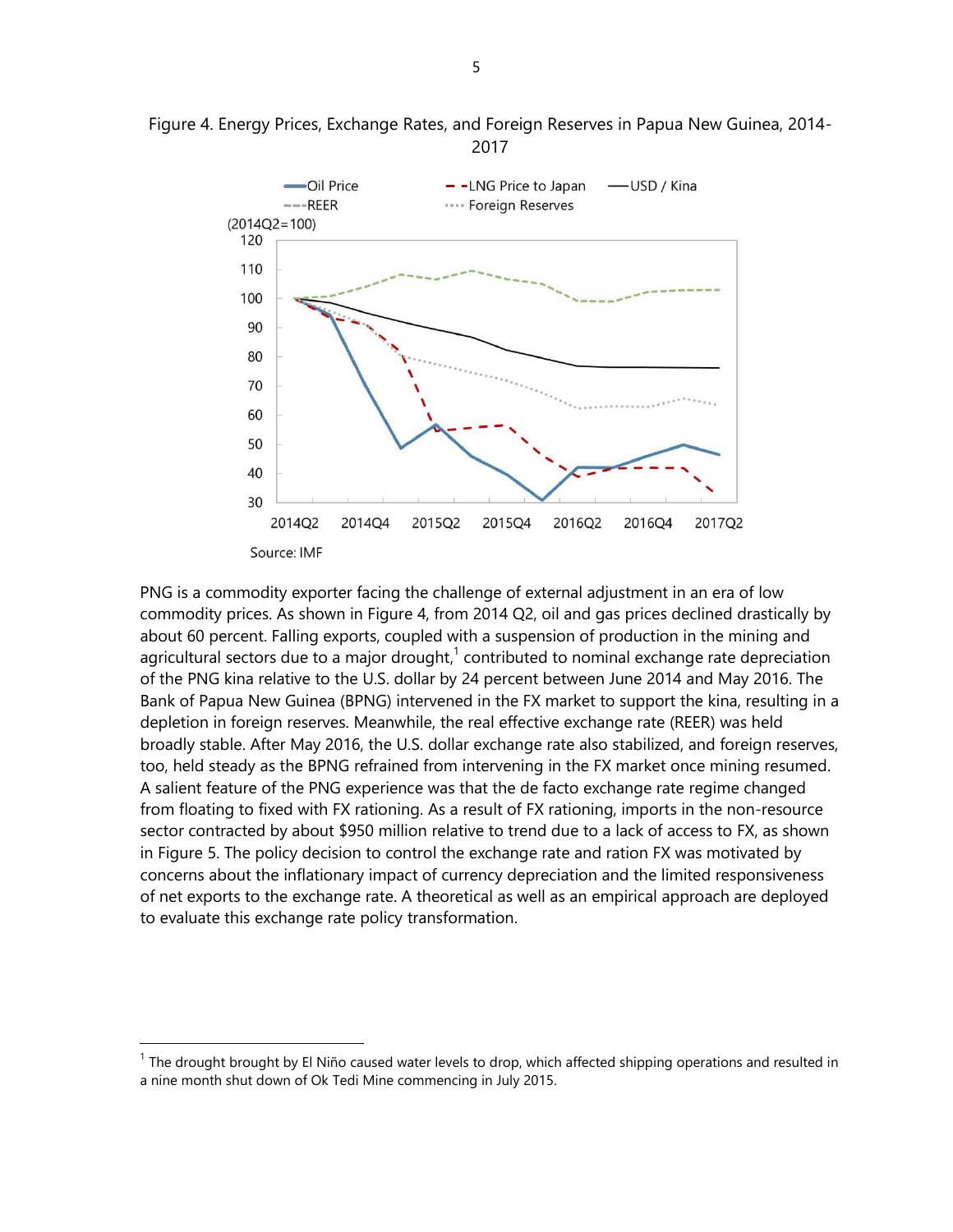

This paper offers two contributions: an original theoretical model of exchange rate policy alternatives in the context of a balance of payments (BOP) crisis induced by commodity price shocks; and an empirical estimation of PNG's export and import elasticities with respect to the real exchange rate for implementation of the model. Most theoretical papers on BOP crises have focused on inconsistent macroeconomic policy mixes, self-fulfilling prophecies, and financial frictions leading to problems of maintaining a fixed exchange rate regime with finite foreign reserves. These studies have not explicitly investigated the role of commodity price shocks leading to BOP crises. At the same time, few papers have explicitly analyzed FX rationing as a policy response to a BOP crisis, although a few studies have analyzed the theoretical implications of shifting from a flexible to a fixed rate regime under BOP pressures (see van Wijnbergen, 1991). In this paper, we extend the Nakatani (2016) model by incorporating agricultural and mining sectors, and compare the consequences of a fixed exchange rate regime with FX rationing versus a flexible exchange rate regime. Further, using commodity export data, we estimate elasticities of various commodities with respect to real exchange rates based on both panel regression techniques and cointegration estimation for each export commodity.

Do commodity exports respond to exchange rates? Yes. Our empirical results of both panel and individual commodity regressions indicate that the overall elasticity of exports with respect to the real exchange rate is around -0.4. The theoretical model shows that a shortage of foreign reserves leads to import compression and reduces consumer welfare. It further shows that depreciation of the domestic currency can be a policy tool to mitigate a BOP problem if trade is elastic with respect to exchange rates. Using the trade elasticities estimated in the empirical exercise, we conduct counter-factual calibration to measure the effects of currency depreciation on foreign reserves via increased commodity exports and reduced imports.

The remainder of the paper is organized as follows. Section 2 provides a literature review and explains key contributions of this paper in the context of the theoretical and empirical literature. Section 3 builds a theoretical model to analyze the effects of a commodity price shock on the BOP and derives policy implications. Section 4 estimates the effects of real exchange rate

6

Figure 5. Ratio of Non-Resource Imports to Non-Resource GDP in Papua New Guinea, 2006-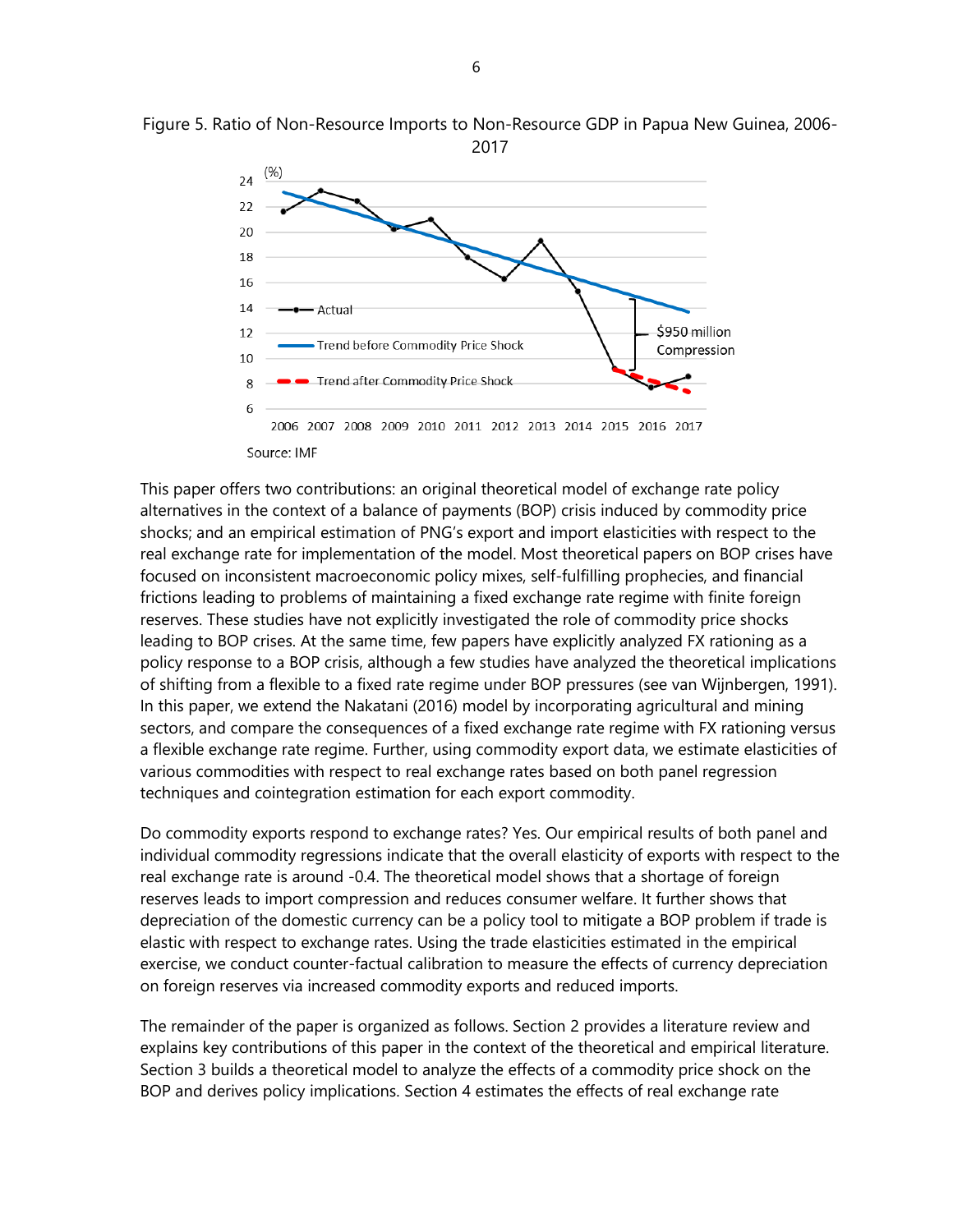adjustments on exports and imports using PNG's trade volume data. Section 5 simulates the effects of currency depreciation on FX for PNG. Section 6 discusses policy implications and Section 7 concludes.

### **2. LITERATURE REVIEW AND OUR CONTRIBUTIONS**

The adjustment to terms-of-trade shocks has been widely studied in the open-economy macroeconomics literature. A typical open-economy macro model suggests that economies with more flexible exchange rate regimes exhibit smaller output responses during commodity price boom and bust episodes (Céspedes and Velasco 2012). A flexible exchange rate helps stabilize the economy in response to terms-of-trade shocks because the nominal exchange rate adjusts immediately to the real shock in the presence of other nominal rigidities. Empirically, countries with fixed exchange rate regimes have been found to experience large and significant declines in real GDP in response to negative terms-of-trade shocks because the real exchange rate depreciates slowly (Broda 2004; Edwards and Levy Yeyati 2005). Recent observations for commodity exporting countries in Latin America show that real exchange rate depreciation has led to an increase in exports and a stronger reduction in imports in connection with expenditure switching from foreign goods to domestic goods (IMF 2017a). However, terms-of-trade shocks have not been analyzed in the context of BOP crises. $2^2$ 

An adverse commodity-price related terms-of-trade shock can challenge the viability of a (de facto) fixed exchange rate regime, although the literature has not focused on such shocks. The first-generation models of BOP crises were developed by Krugman (1979). In these models, a BOP crisis is caused by an inconsistent fiscal and monetary policy mix under the fixed exchange rate regime. The second-generation model was developed by Obstfeld (1996), who analyzed the self-fulfilling prophecy caused by the interaction of international investors and the monetary authority. The third-generation models focus on various financial frictions and banking problems, including debt denominated in foreign currency of firms (Nakatani 2014) and of banks (Nakatani 2016), liquidity problems due to collateral constraints (Caballero and Krishnamurthy 2001), traditional bank runs triggered by stochastic patience of depositors (Chang and Velasco 2001), and moral hazard problems caused by explicit or implicit government guarantees (McKinnon and Pill 1999; Burnside, Eichenbaum and Rebelo 2004). We develop a fourthgeneration model that highlights commodity-price shocks in inducing BOP crises.

We compare the costs and benefits of fixed and flexible exchange rate regimes in response to a negative commodity price shock. We introduce agricultural and mining sectors into a simple two-period model originally developed by Nakatani (2016) in a general equilibrium setting for this purpose. The analysis highlights that the costs and benefits of currency depreciation depend importantly on the elasticity of each component of the BOP with respect to the exchange rate. If net trade, especially on the export side, is elastic to exchange rates, the model shows that a depreciation of the domestic currency can improve a country's external position and offer a superior response in terms of consumer welfare. To apply this model, we estimate the elasticity

 $\overline{a}$ 

 $^2$  Nakatani (2018a) showed that productivity shocks and risk premium shocks can trigger BOP crises, and Nakatani (2018bc) estimated the effects of these shocks on output.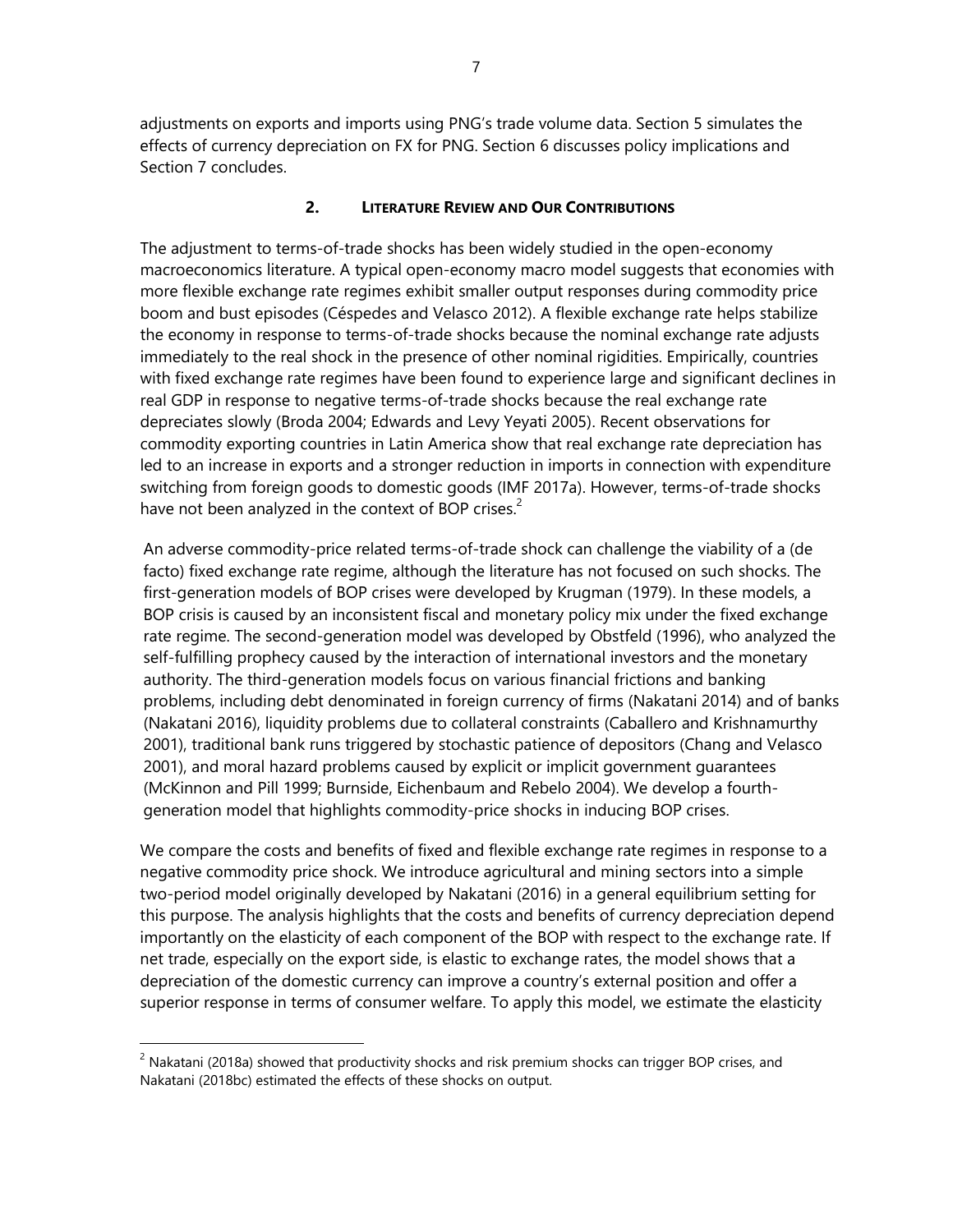8

of exports with respect to exchange rates using annual commodity export data of PNG. We also estimate import elasticity to check the satisfaction of the Marshall-Lerner condition. The model further shows that if alternatively a fixed exchange rate policy is chosen, authorities have no room to avoid FX rationing in response to the shock, which creates a shadow exchange rate premium to be faced by consumers. Although this paper focuses on exchange rate policy response during the period of commodity price shock and does not examine the period after the policy response, it is worth noting here that if the budget deficit caused by a commodity price shock is financed by the monetary authority, the situation resembles the first-generation models of BOP crises.

The empirical contribution of this paper involves estimation of elasticities of export volumes with respect to exchange rates based on PNG data and related simulation. The empirical literature has reported export elasticities with respect to real exchange rates that range from -0.7 to 0 depending on the nature of the export goods. For instance, the External Balance Assessment (EBA)-lite, which the IMF (2016) developed, uses an export volume elasticity of -0.71 (and an import volume elasticity of 0.92). For oil-exporting countries, the price elasticity is much smaller, close to zero, because oil exports are priced in U.S. dollars (Behar and Fouejieu 2016). Using cointegration methods without including an exchange rate variable, Aba, Aipi and Irau (2012abc) studied the price elasticity of coffee, cocoa, and palm oil exports in PNG, and found that results are not statistically significant. They stated, however, that the survey conducted by the BPNG showed that all producers interviewed had confirmed that exchange rate fluctuations affect the kina price they receive and a decline in commodity prices serves as a major disincentive for producers. This is because under a currency appreciation, the domestic producer price of a commodity becomes more expensive relative to foreign competitors, and the profits decrease in domestic currency, and vice versa. In our own discussions with the PNG Department of Agriculture and Livestock, officials corroborated that a higher producer price in domestic currency provides important incentives to crop producers and that the exchange rate plays a major role in determining the domestic prices received by producers. In fact, Nkang, Abang, Akpan and Offem (2006) found that the short-run elasticity of cocoa exports in Nigeria with respect to the real producer price is -0.5. Thus, statistically significant elasticities of those agricultural exports would appear plausible for PNG as well. However, no empirical study has estimated export volume elasticity with respect to exchange rates using PNG data. So this paper estimates PNG's exchange rate elasticities and uses the results to apply our theoretical model for counter-factual policy simulation.

# **3. THEORETICAL ANALYSIS**

In this section, we develop a theoretical model to derive implications for exchange rate policy in a resource-rich economy. The model is designed to study the mechanism through which the commodity price shock leads to a BOP crisis, and to yield policy implications for managing external adjustment. Specifically, we compare two exchange rate policies – an FX intervention policy versus a flexible exchange rate policy – to handle the external adjustment required after a permanent negative commodity price shock occurs.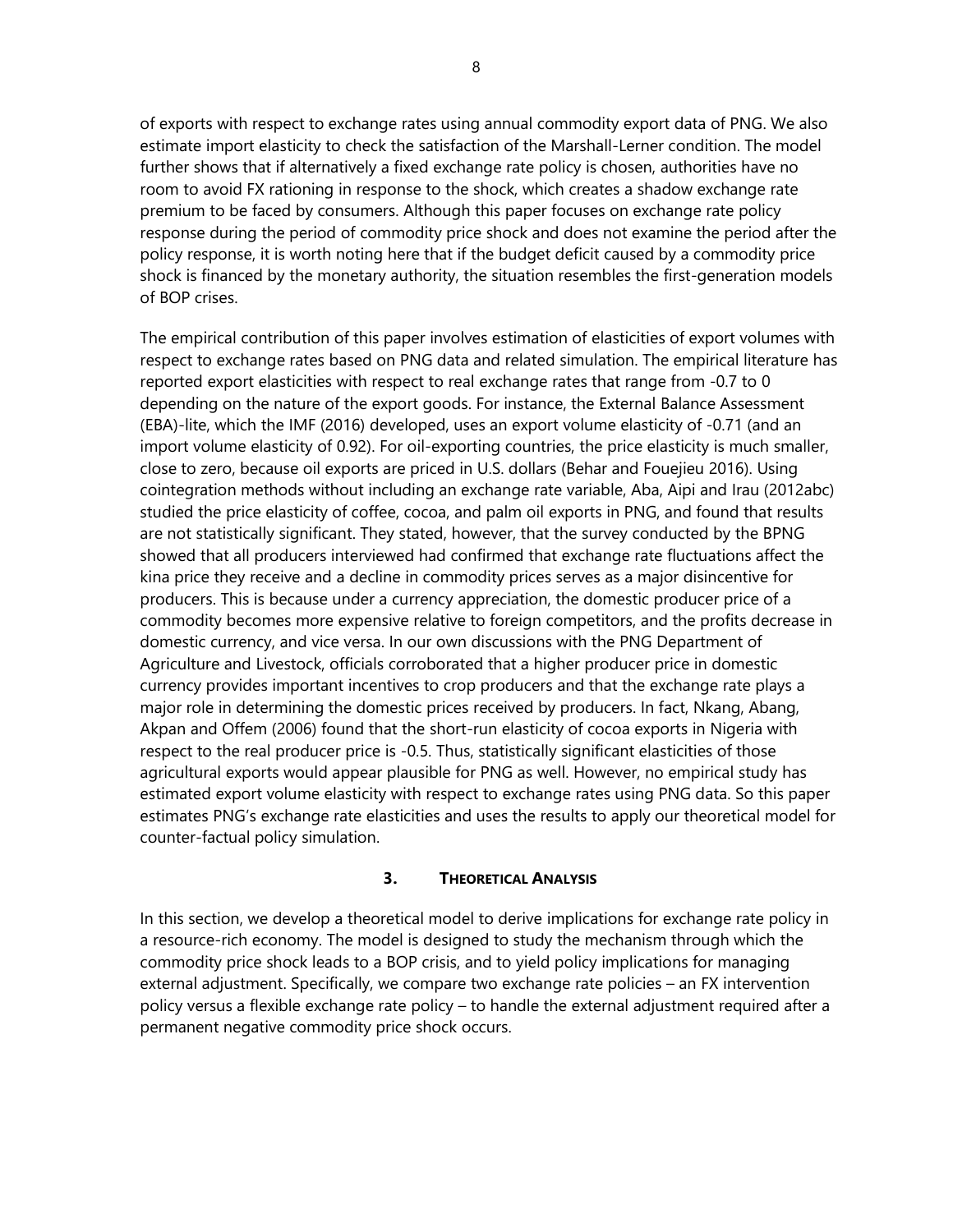#### **3.1 Model**

The model involves two-periods with three agents: firms, households, and a government that operates a central bank. There are two types of firms, agricultural and mining, both of which are owned by the government and foreign investors. The timing of events is summarized as follows. Initial prices are given prior to the shock, based on which all agents have chosen their actions. Then, in the first period an unanticipated negative commodity price shock occurs creating a shortage of FX by reducing export revenues. Concurrently, only the government can respond by choosing either to sell foreign reserves into the FX market or to allow flexibility in the exchange rate, so as to satisfy all equilibrium conditions for the first period. In the second period, the other two types of agents, households and firms, then choose their actions in response to the government policy adopted in the first period.

#### **3.1.1 Firms**

#### **3.1.1.1 Agricultural Firms**

Agricultural firms sell their products to both foreign and domestic consumers, and maximize their profits net of wage payments to employees:

$$
\Pi_t^a = (1 - \tau) P_t^{a,f} E_t Y_t^{a,f} + P_t^{a,d} Y_t^{a,d} - W_t^a L_t^a \tag{1}
$$

where  $Y_t^{a,f}$  and  $Y_t^{a,d}$  are the amounts of agricultural goods sold to foreign consumers and to domestic households respectively;  $L_t^a$  is the number of employees in the agricultural sector;  $\tau$  is the tax rate;  $P_t^{a,f}$  is the price of agricultural export goods in foreign currency;  $P_t^{a,d}$  is the price of agricultural domestic goods in domestic currency;  $E_t$  is the nominal exchange rate (the price of foreign currency in terms of domestic currency); and  $W_t^a$  is the nominal wage in the agricultural sector. Agricultural firms satisfy the following production function:

$$
Y_t^a = A_t^a L_t^a \tag{2}
$$

where  $A^a_t$  is total factor productivity; and  $Y^a_t$  is the total output of agricultural firms sold on foreign and domestic markets:

$$
Y_t^a = Y_t^{a,f} + Y_t^{a,d}.\tag{3}
$$

Agricultural export goods are subject to the following demand function defined on the real exchange rate ( $R_t = E_t P_t^F / P_t$ ) and foreign income:

$$
Y_t^{a,f} = Y_t^{a,f,D}(R_t, Y_t^F)
$$
\n<sup>(4)</sup>

where  $P_t^{\rm F}$  is the price in foreign countries;  $P_t=\vartheta^a P_t^{a,d}+\vartheta^m P_t^m E_t+\vartheta^i P_t^i E_t$  is a domestic price index, in which each goods is multiplied by its share in the consumption basket characterized later by household behavior; and  $Y_t^F$  is income in foreign countries. The first order condition of the optimization problem of agricultural firms yields:

$$
A_t^a = W_t^a / P_t^{a,d},\tag{5}
$$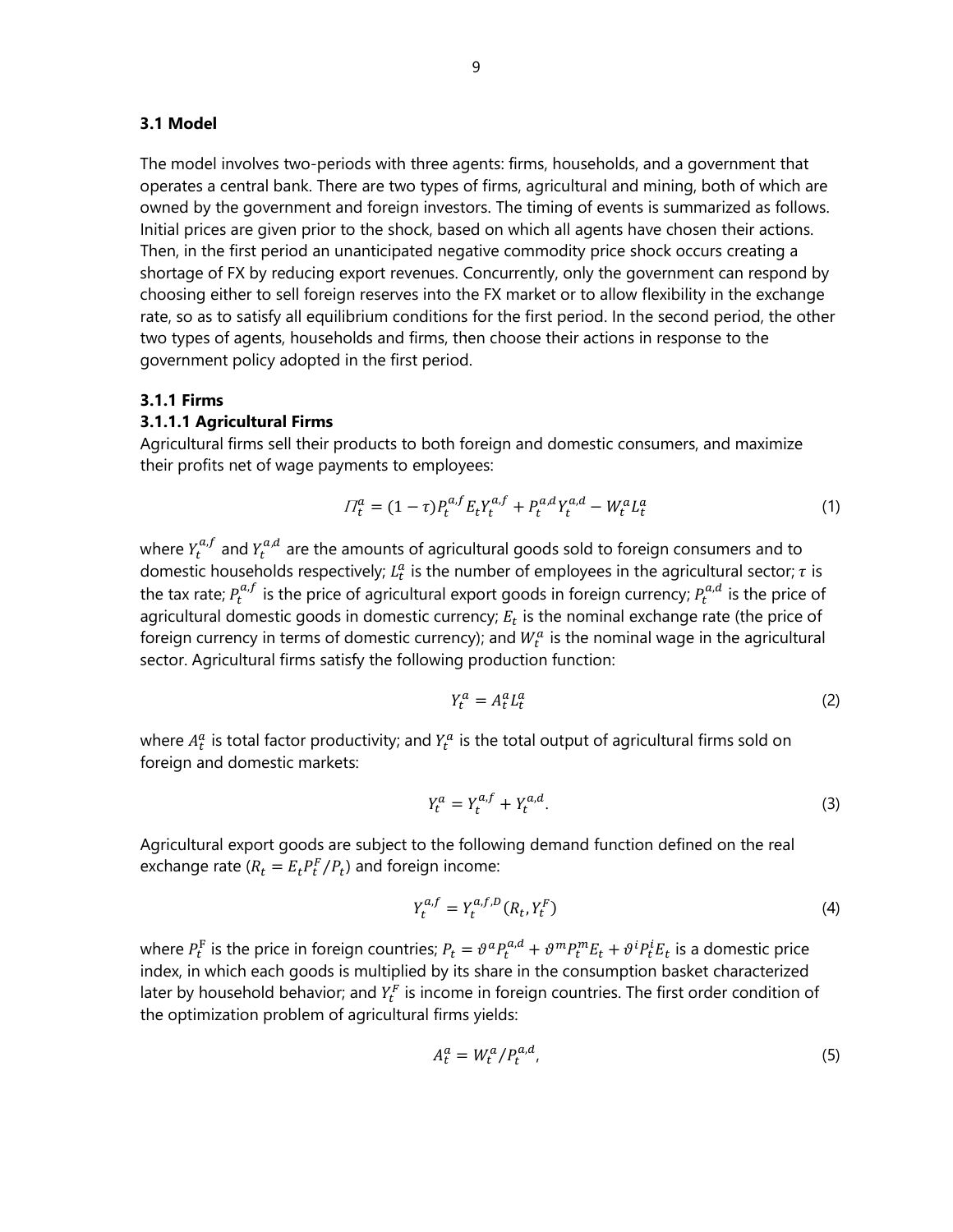which implies that employment in the agricultural sector is determined at the level where the marginal product in terms of agricultural goods equals the real wage. Agricultural firms pay dividends to both the government and foreign investors as elaborated later.

#### **3.1.1.2 Mining Firms**

Mining firms have a similar profit function. Variables are given analogously to the agricultural firms with the superscript  $m$  denoting mining, with the following differences. First, the price of mining goods,  $P_t^m$  is determined in foreign currency (e.g., oil or LNG price is in U.S. dollars) and is the same for both domestic and foreign consumers. Second, the government can tax both export goods and domestically sold mining goods. Third, mining firms invest,  $I_t$ , in physical capital,  $K_t$ , each period and make interest payments at a rate,  $i_t$ , in the following period. Fourth, mining firms issue foreign currency denominated bonds,  $B_t$ , on which foreign investors earn interest at rate,  $i^*$ , assumed constant over time. Thus, mining firms maximize profits given as:

$$
\Pi_t^m = (1 - \tau) P_t^m E_t \left( Y_t^{m,f} + Y_t^{m,d} \right) - W_t^m L_t^m - I_t - i_{t-1} K_{t-1} - (1 + i^*) E_t B_{t-1} + E_t B_t, \tag{6}
$$

subject to the Cobb-Douglas production function:

$$
Y_t^m = A_t^m (K_t)^\propto (L_t^m)^{1-\alpha},\tag{7}
$$

where  $Y_t^m$  is the total output of mining firms sold on both foreign and domestic markets:

$$
Y_t^m = Y_t^{m,f} + Y_t^{m,d}.\tag{8}
$$

The equation of motion for capital can be written as:

$$
I_t = K_t - (1 - \delta)K_{t-1},
$$
\n(9)

where  $\delta$  is the depreciation rate. The foreign demand for mining goods is characterized by a similar function to that for agricultural goods:

$$
Y_t^{m,f} = Y_t^{m,f,D}(R_t, Y_t^F). \tag{10}
$$

The first order conditions of mining firms hold that the marginal product of labor equals the real wage rate (in domestic currency) in the mining sector:

$$
(1 - \alpha)A_t^m (K_t / L_t^m)^{\alpha} = W_t^m / \{(1 - \tau)P_t^m E_t\},\tag{11}
$$

and the marginal product of capital equals the real interest rate plus the depreciation rate:

$$
\propto A_t^m (L_t^m / K_t)^{1-\alpha} = (i_t + \delta) / \{ (1-\tau) P_t^m E_t \}.
$$
\n(12)

#### **3.1.2 Households**

Households maximize the utility function  $U(L_t^a, L_t^m, Y_t^{a,d}, Y_t^m, Y_t^i)$ , where  $U_{L_t^a} < 0$ ,  $U_{L_t^m} < 0$ ,  $U_{Y_t^{a,d}} > 0$ ,  $U_{Y_t^{m,d}} > 0$ , and  $U_{Y_t^i} > 0$ , subject to the following budget constraint:

$$
P_t^{a,d} Y_t^{a,d} + P_t^m E_t Y_t^{m,d} + P_t^i E_t Y_t^i + I_t \le W_t^a L_t^a + W_t^m L_t^m + i_{t-1} K_{t-1} + G_t,\tag{13}
$$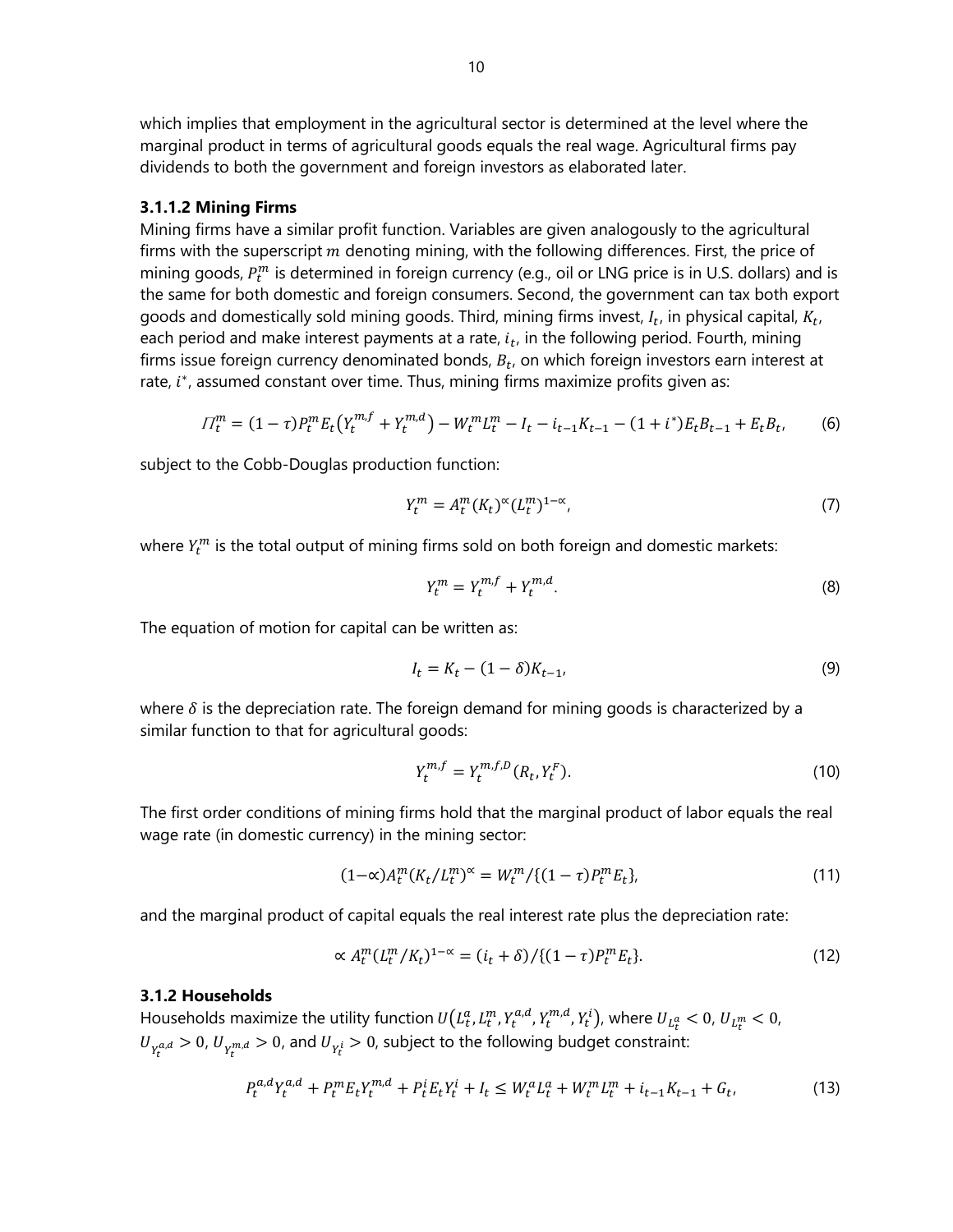where  $Y_t^{\iota}$  is the amount of the imported consumer good;  $P_t^{\iota}$  is its import price in foreign currency; and  $\mathit{G}_{t}$  is a government lump-sum transfer to households. The first order conditions of the household's problem yield the following equations that contain the Euler equation:

$$
U_{Y_t^{a,d}}/U_{Y_t^i} = P_t^{a,d} / (P_t^i E_t),
$$
\n(14)

$$
U_{Y_t^{m,d}} / U_{Y_t^i} = P_t^m / P_t^i,\tag{15}
$$

$$
U_{L_t^a} / U_{Y_t^{a,d}} = -W_t^a / P_t^{a,d}, \tag{16}
$$

$$
U_{L_t^m}/U_{Y_t^{m,d}} = -W_t^m/(P_t^m E_t),
$$
\n(17)

$$
\beta U_{Y_{t+1}^{a,d}}(1+i_t-\delta)P_t^{a,d}/\left(U_{Y_t^{a,d}}P_{t+1}^{a,d}\right)=1,
$$
\n(18)

where  $\beta$  is the discount factor.

#### **3.1.3 Government**

The government satisfies the budget constraint and non-negativity constraint of foreign reserves. The government budget redistributes revenues yielded by the country's mining and agricultural resources to citizens. The budget constraint sets tax revenues plus dividends from state ownership ( $\alpha^a$  is the fraction of dividends of agricultural firms paid to foreign investors with  $1-\alpha^a$  the fraction paid to the government; the same notation  $\alpha^m$  applies to mining firms) equal to transfers to households. There is a one period lag for the payments of taxes and dividends since corporate taxes are based on profits in the previous year. Thus, commodity price shocks affect government revenue in period 2:

$$
\tau \left( P_{t-1}^{a,f} E_{t-1} Y_{t-1}^{a,f} + P_{t-1}^m E_{t-1} Y_{t-1}^m \right) + (1 - \alpha^a) \prod_{t=1}^a + (1 - \alpha^m) \prod_{t=1}^m = G_t.
$$
 (19)

The non-negativity constraint on foreign reserves is satisfied:<sup>3</sup>

$$
F_t \ge 0. \tag{20}
$$

#### **3.1.4 Money Market**

 $\overline{a}$ 

The interest rate on foreign currency bonds and capital satisfy the following uncovered interest parity condition<sup>4</sup> since firms are indifferent between borrowing from abroad and borrowing from domestic households:

$$
1 + i_1 = (1 + i^*) E_2^e / E_1,
$$
 (21)

 $^3$  Monetary policy variables were dropped from the original working paper version of Nakatani (2017a) to simplify the structure of the model and focus on exchange rate policy.

 $<sup>4</sup>$  We use the uncovered interest parity condition rather than the covered interest parity condition because the</sup> forward market is not well-developed in PNG.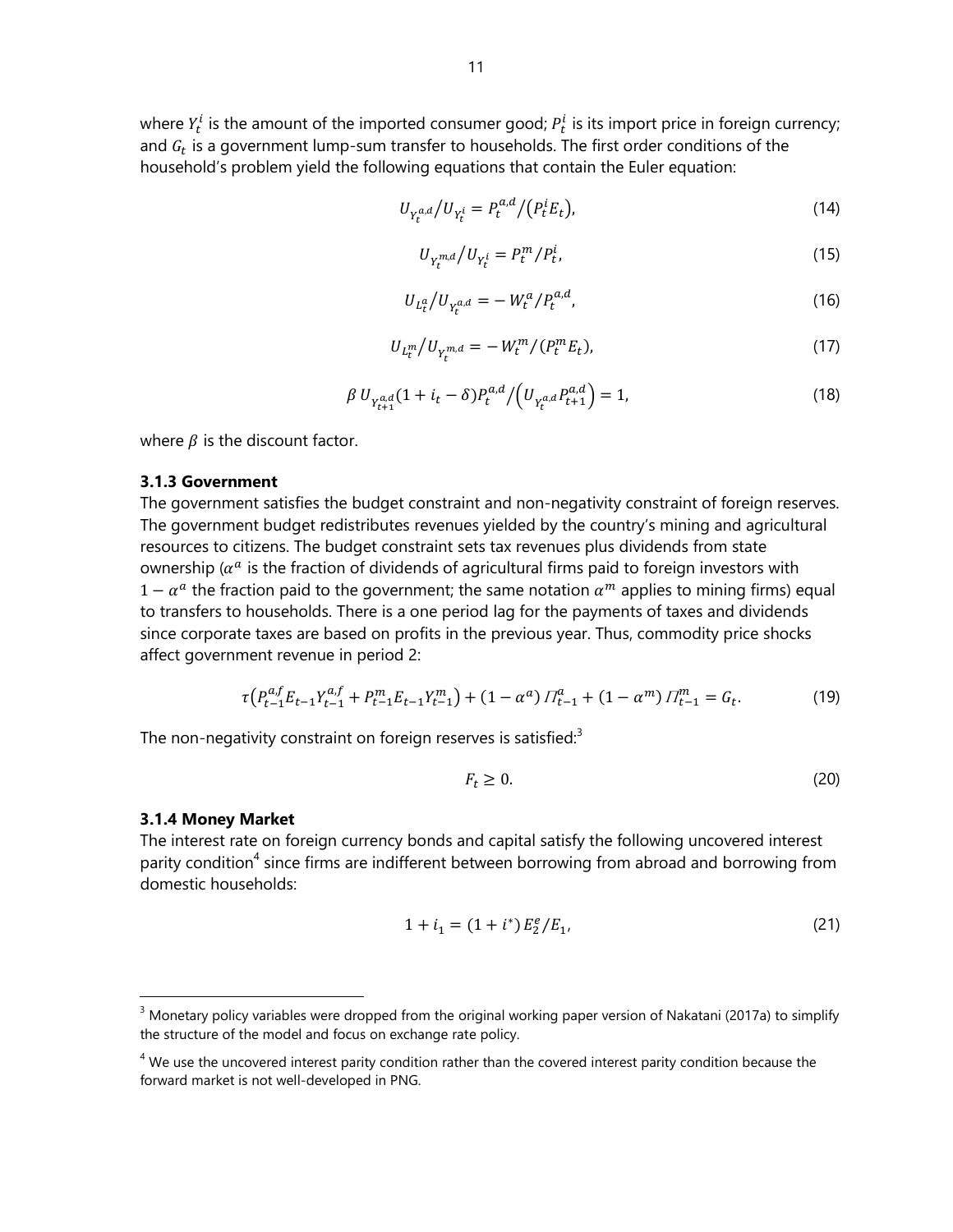where  $E_2^e$  is the expected nominal exchange rate in period 2. If a parallel exchange rate market exists, the exchange rate in this market exhibits a higher premium under FX rationing, implying a shadow exchange rate,  $\ddot{E}_{t}.$  Thus, if a parallel market emerges under FX rationing, the interest parity condition holds for this shadow exchange rate, i.e.,  $1 + i_1 = (1 + i^*) E_2^e / \tilde{E}_1$ . If  $i_1$  is decreased, but  $E_2^e$  is unchanged, then  $E_1$  must increase (kina depreciation).

#### **3.1.5 Balance of Payments Identity**

The BOP identity in domestic currency is written as:

$$
P_t^{a,f} E_t Y_t^{a,f} + P_t^m E_t Y_t^{m,f} - P_t^i E_t Y_t^i = \alpha^a I T_t^a + \alpha^m I T_t^m + (1 + i^*) E_t B_{t-1} - E_t B_t + \Delta F_t E_t,
$$

where  $\Delta F_t = F_t - F_{t-1}$ . Dividing this by  $E_t$ , the BOP identity can be rewritten in foreign currency (i.e., U.S. dollars) as:

$$
P_t^{a,f}Y_t^{a,f} + P_t^m Y_t^{m,f} - P_t^i Y_t^i = (\alpha^a \Pi_t^a + \alpha^m \Pi_t^m) / E_t + (1 + i^*) B_{t-1} - B_t + \Delta F_t.
$$
 (22)

# **3.1.6 Equilibrium**

The initial equilibrium is defined as a set of allocations

 $\{L_1^a,L_1^m,Y_1^a,Y_1^{a,d},Y_1^{m},Y_1^{m,d},Y_1^{m,f},Y_1^i,K_1,I_1,B_1,\varPi_1^a,\varPi_1^m,F_1\}$  and a set of prices and wages as well as interest and exchange rates  $\{P_1^{a,f}, P_1^{a,d}, P_1^m, W_1^a, W_1^m, i_1, E_1, R_1\}$ , given  $\{P_0^{a,f}, P_0^m, P_1^F, P_1^i, Y_0^{a,f}, Y_0^m, Y_1^F, A_1^a, A_1^m, K_0, B_0, F_0, \Pi_0^a, \Pi_0^m, i_0, i^*, E_2^e, \tau, \alpha, \alpha^a, \alpha^m, \vartheta^a, \vartheta^m, \vartheta^i, \beta, \delta\}$  such that:

- 1.  $\{L_1^a, L_1^m, Y_1^a, Y_1^{a,d}, Y_1^{a,f}, Y_1^{m,f}, Y_1^{m,f}, Y_1^{m,f}, K_1, B_1, \Pi_1^a, \Pi_1^m\}$  solve the firms' problem and satisfy Equations  $(1) - (12)$ ;
- 2.  $\{L_1^a, L_1^m, Y_1^{a,a}, Y_1^{m,a}, Y_1^i, K_1\}$  solve the household's problem and satisfy Equations (13) (18);
- 3.  $\{G_1, F_1\}$  solve the government's problem and satisfy Equations (19) and (20);
- 4.  $\{E_1, F_1\}$  satisfy the interest parity condition of Equation (21) and the BOP identity of Equation (22).

The model can be solved with the number of endogenous variables matching the number of equilibrium conditions (22 in total).

### **3.2 Commodity Price Shocks in Period 1**

The remainder of the paper focuses on the external adjustment to a negative commodity price shock. Under negative shocks to commodity prices such that  $P_1^{a,f,s} < P_1^{a,f}$  and  $P_1^{m,s} < P_1^{m}$ , where superscript "s" denotes a variable after a shock, the BOP identity in U.S. dollars (22) will be

$$
P_1^{a,f,s}Y_1^{a,f} + P_1^{m,s}Y_1^{m,f} - P_1^iY_1^i = \frac{(\alpha^a \pi_1^{a,s} + \alpha^m \pi_1^{m,s})}{E_1} + (1+i^*)B_{t-1} - B_t + \Delta F_1^s. \tag{23}
$$

Subtracting (23) from (22), we find that negative commodity price shocks reduce foreign reserves by:

$$
F_1 - F_1^s = \Delta P_1^{a,f} Y_1^{a,f} + \Delta P_1^m Y_1^{m,f} - (1 - \tau) \left( \alpha^a \Delta P_1^{a,f} Y_1^{a,f} + \alpha^m \Delta P_1^m Y_1^m \right) / E_1,\tag{24}
$$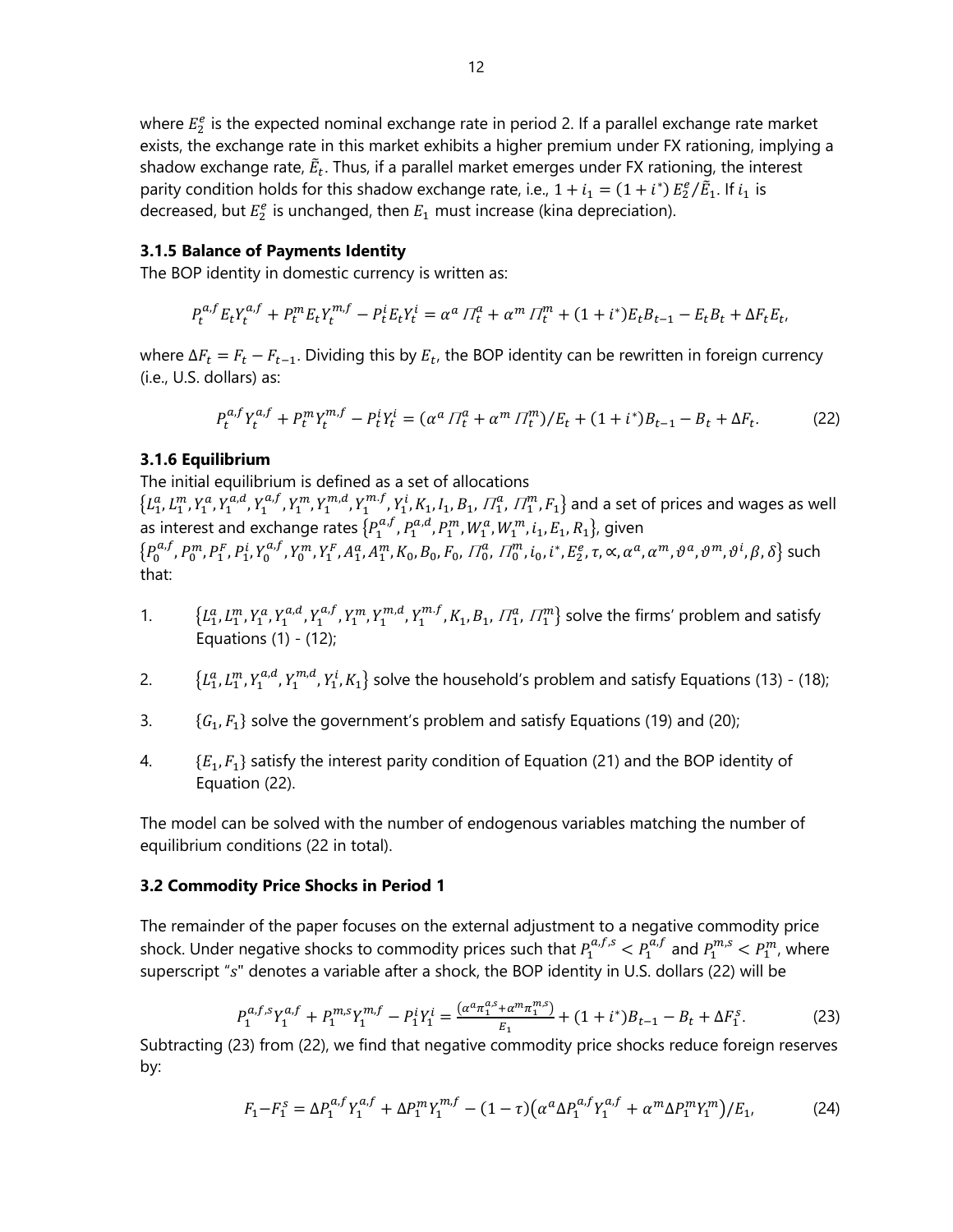where  $\Delta P_1^{a,f} \equiv P_1^{a,f} - P_1^{a,f,s}$  and  $\Delta P_1^m \equiv P_1^m - P_1^{m,s}$ .

# **3.3 Exchange Rate and FX Intervention Policy in Period 1**

We discuss four exchange rate and FX intervention policy options in response to the BOP crisis caused by the negative commodity price shocks. The focus is strictly on the effect of shocks on the external balance, any effects on domestic activity being delayed to period 2 (e.g., the tax revenue shortfall materializes in period 2). An equilibrium in period 1 is defined on the government's FX market policy response.

# **3.3.1 Fixed Exchange Rate with No Intervention: Severe FX Rationing**

If the central bank does not sell reserves into the FX market and does not change the exchange rate and the interest rate in the face of shocks, import volume must decrease by the following amount:

$$
Y_1^i - Y_1^{i,s} = \frac{\Delta P_1^{a,f} Y_1^{a,f} + \Delta P_1^m Y_1^{m,f} - (1-\tau) \left( \alpha^a \Delta P_1^{a,f} Y_1^{a,f} + \alpha^m \Delta P_1^m Y_1^m \right) / E_1}{P_1^i}.
$$
 (25)

If importers do not reduce orders, some orders are unmet and become backlogs. In this case, imports are fully compressed by the shortage of FX. The equilibrium condition (22) is replaced by (23) and the amount of imports is equivalent to  $Y_1^{l,s}$  in period 1.

#### **3.3.2 Fixed Exchange Rate with Partial Intervention: Modest FX Rationing**

If the central bank sells an amount  $\Delta F_1^*$  of reserves in the FX market without changing the exchange rate, the amount of import compression is smaller than under the previous case (25):

$$
Y_1^i - Y_1^{i,*} = \frac{\Delta P_1^{a,f} Y_1^{a,f} + \Delta P_1^m Y_1^{m,f} - (1-\tau) \left( \alpha^a \Delta P_1^{a,f} Y_1^{a,f} + \alpha^m \Delta P_1^m Y_1^m \right) / E_1 - \Delta F_1^*}{P_1^i}.
$$
(26)

In this modest FX rationing case, the equilibrium condition (22) is replaced by

$$
P_1^{a,f,s}Y_1^{a,f} + P_1^{m,s}Y_1^{m,f} - P_1^iY_1^{i,*} = \frac{(\alpha^a \pi_1^{a,s} + \alpha^m \pi_1^{m,s})}{E_1} + (1+i^*)B_{t-1} - B_t + \Delta F_1^s + \Delta F_1^s \tag{27}
$$

in period 1 and import volume is  $Y_1^{l,*}$ , which is greater than under the previous case of severe FX rationing (i.e.,  $Y_1^{l,*} > Y_1^{l,s}$ ).

# **3.3.3 Fixed Exchange Rate with Full Intervention: No FX Rationing**

If the central bank wants to clear all backlogs of imports, it must sell reserves in the FX market in the amount given by (24), which we define as  $\Delta F_1^{full}$ , to fully offset the loss of FX inflows caused by drops in commodity prices. The BOP identity in the equilibrium of period 1 becomes:

$$
P_1^{a,f,s}Y_1^{a,f} + P_1^{m,s}Y_1^{m,f} - P_1^iY_1^i = \frac{(\alpha^a \pi_1^{a,s} + \alpha^m \pi_1^{m,s})}{E_1} + (1+i^*)B_{t-1} - B_t + \Delta F_1^s + \Delta F_1^{full},\tag{28}
$$

so that import volume does not change in the face of commodity price shocks. This policy is feasible as long as the government has enough reserves to clear all backlogs of import orders. In other words, the central bank should satisfy the non-negativity constraint for foreign reserves (20), which becomes in this case:

$$
F_1 - {\left[\Delta P_1^{a,f} Y_1^{a,f} + \Delta P_1^m Y_1^{m,f} - (1-\tau) \left(\alpha^a \Delta P_1^{a,f} Y_1^{a,f} + \alpha^m \Delta P_1^m Y_1^{m,f}\right)\right]} / E_1 \ge 0. \tag{29}
$$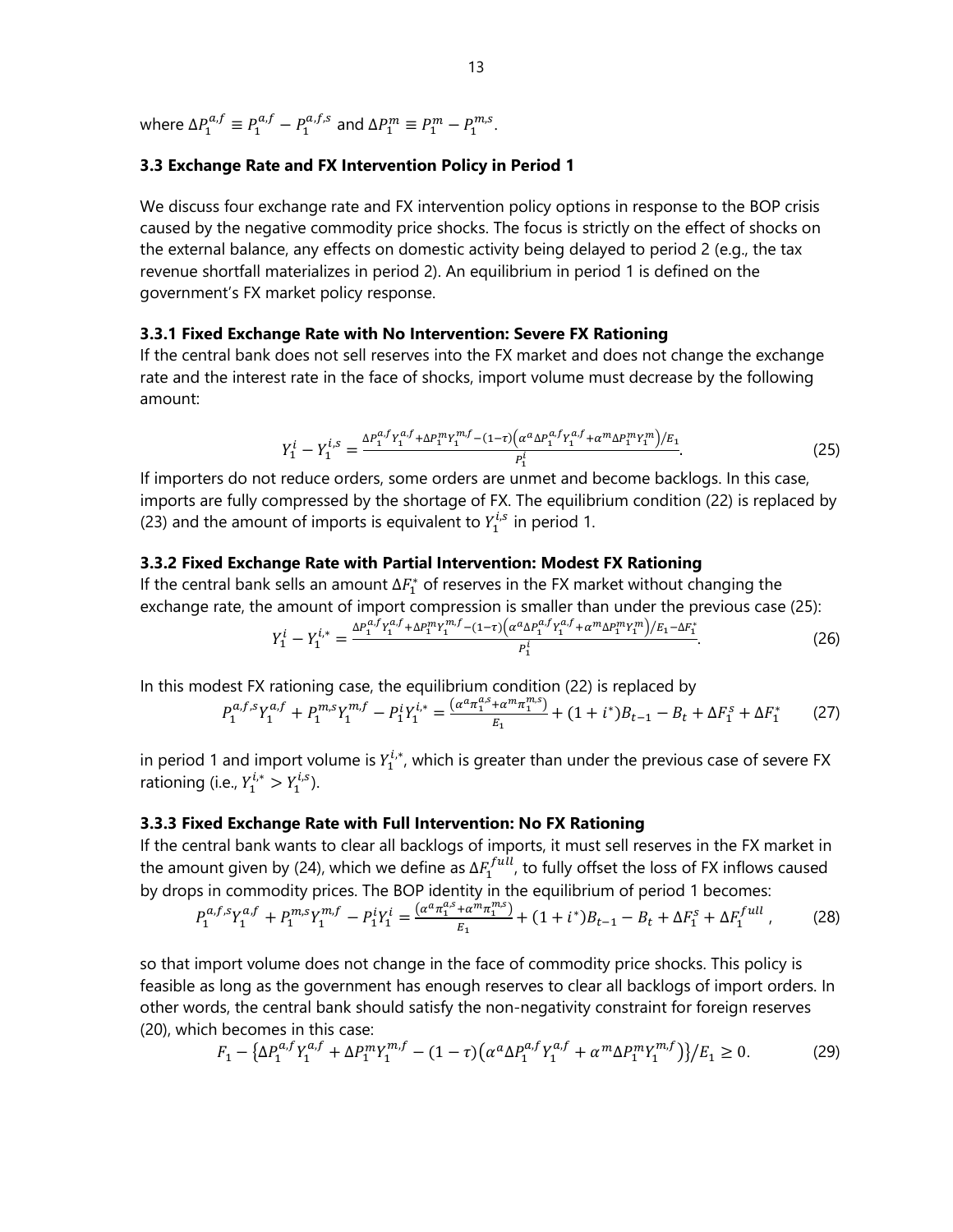#### **3.3.4 Flexible Exchange Rate with Monetary Autonomy**

Another way to deal with the BOP problem is to use exchange rate flexibility as a shock absorber. In the case of a perfectly flexible exchange rate policy, all equilibrium conditions in period 1 are the same as under the initial equilibrium except that the exchange rate is set to the market clearing level (i.e.,  $E_1^{flex} > E_1$ ). To analyze the effects of a flexible exchange rate policy, we take the derivative of the BOP identity in U.S. dollars (22) with respect to the exchange rate:

$$
P_t^{a,f} \frac{\partial Y_t^{a,f}}{\partial E_t} + P_t^{m,f} \frac{\partial Y_t^{m,f}}{\partial E_t} - P_t^i \frac{\partial Y_t^i}{\partial E_t} = \frac{\frac{\partial (\alpha^a \pi_t^a + \alpha^m \pi_t^m)}{\partial E_t} E_t - (\alpha^a \pi_t^a + \alpha^m \pi_t^m)}{E_t^2} + \frac{\partial \Delta F_t}{\partial E_t}.
$$
(30)

Defining  $\xi^i$  as the elasticity of good  $i$  with respect to the exchange rate, we can rewrite (30) as follows:

$$
P_t^{a,f} \xi^a \frac{Y_t^{a,f}}{E_t} + P_t^{m,f} \xi^m \frac{Y_t^{m,f}}{E_t} - P_t^i \xi^i \frac{Y_t^i}{E_t} = \left\{ \alpha^a \left( \frac{\partial \pi_t^a}{\partial E_t} E_t - \pi_t^a \right) + \alpha^m \left( \frac{\partial \pi_t^m}{\partial E_t} E_t - \pi_t^m \right) \right\} / E_t^2 + \xi^{\Delta F} \frac{\Delta F_t}{E_t}.
$$
 (31)

Multiplying both sides by  $E_t$ , we get:

$$
\xi^{a} P_{t}^{a,f} Y_{t}^{a,f} + \xi^{m} P_{t}^{m,f} Y_{t}^{m,f} - \xi^{i} P_{t}^{i} Y_{t}^{i} = \Gamma_{t} + \xi^{\Delta F} \Delta F_{t},
$$
\n(32)

where:

 $\overline{a}$ 

$$
\Gamma_t = \alpha^a \left\{ (1-\tau)\xi^a P_t^{a,f} Y_t^{a,f} - \frac{P_t^{a,d} Y_t^{a,d} - W_t^a L_t^a}{E_t} \right\} + \alpha^m \left\{ (1-\tau)\xi^m P_t^{m,f} Y_t^{m,f} - \frac{-W_t^m L_t^m - (1+t_{t-1}^B)B_{t-1} + B_t + (1-\delta)K_{t-1} - K_t}{E_t} \right\}.
$$

 $\varGamma_t$  represents the increase in dividend payments to foreign investors resulting from higher profits due to (i) lower costs due to valuation effects for domestic currency components and (ii) increased export volumes. In the empirical analysis to come, we show that both agricultural and mining exports increase ( $\xi^a > 0$  and  $\xi^m > 0$ ) and imports decrease ( $\xi^m < 0$ ) when there is a currency depreciation. Similarly, the left-hand side of (32) reflects an increase in both agricultural and mining exports and a decrease in imports. The total change in the trade account (given by the left hand side of (32)) must equal the sum of the increase in dividend payments to foreign investors and the change in foreign reserves.

Monetary policy can also be used to affect exchange rate dynamics under the flexible exchange rate regime. The interest parity condition (21) indicates that the central bank can lower the interest rate  $i_1$  to induce currency depreciation. In fact, Nakatani (2017b) used panel data on 51 developing countries, including PNG, and found that a one percent decrease in the policy interest rate is associated with a one percent depreciation of domestic currency. This monetary easing is appropriate when the economy is hit by negative commodity price shocks because the inflation rate is falling and hence there is more room for accommodative monetary policy to support the economy.<sup>5</sup> However, such loose monetary policy and the resulting exchange rate depreciation may lead to higher inflation depending on the degree of exchange rate passthrough, and monetary policy may then need to be tightened after commodity price shocks.

<sup>&</sup>lt;sup>5</sup> Nakatani (2018a) found that lowering the policy interest rate in fixed exchange rate regimes is associated with lower probability of BOP crises.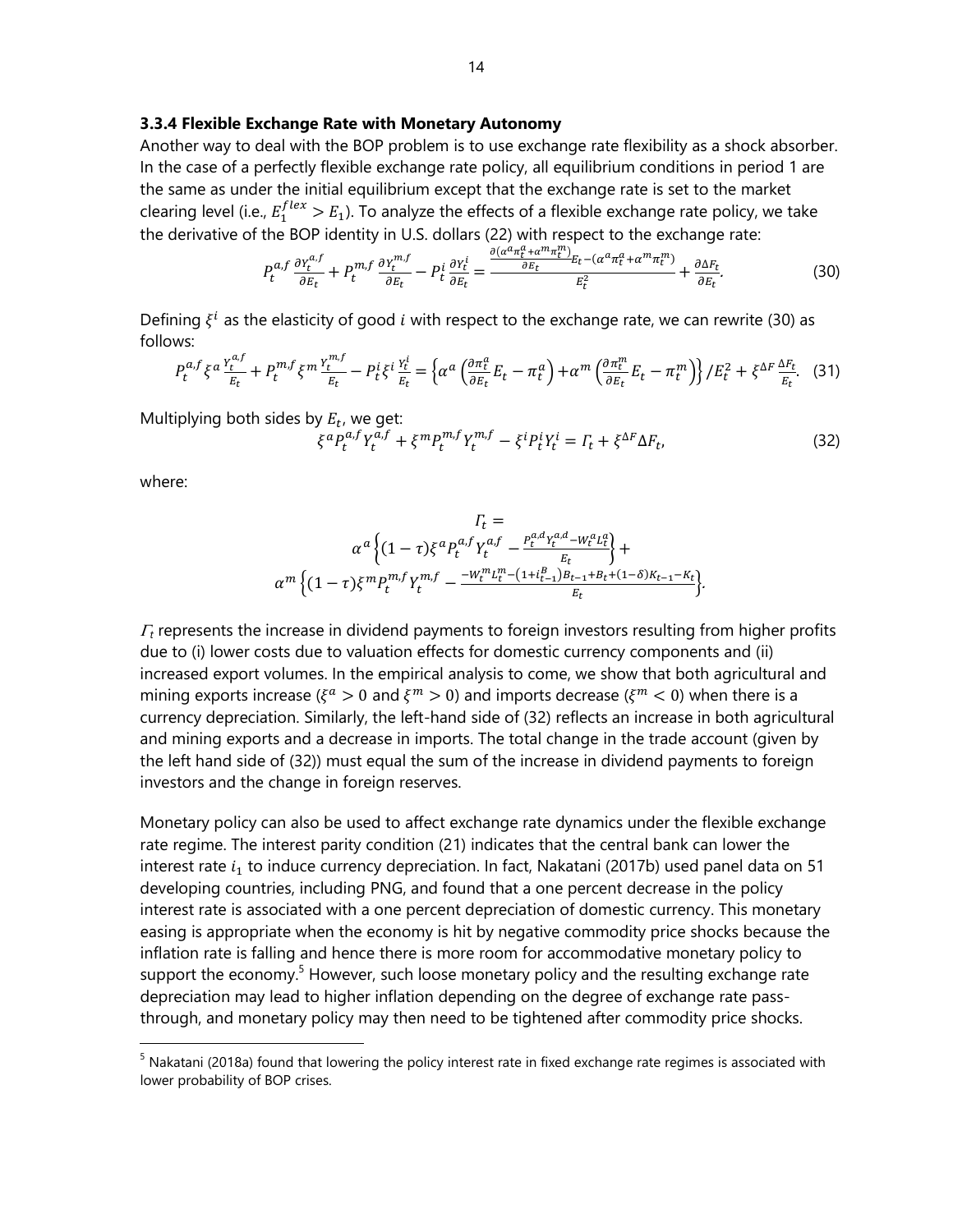#### **3.4 Welfare Analysis of FX Rationing in Period 1**

To understand the welfare impact of FX rationing, it is helpful to consider the shadow exchange rate that households face under import compression. We define the shadow exchange rate,  $\tilde{E}_{t}$ , as the exchange rate that would prevail if floating were to determine equilibrium in the imported goods market. Figure 6 illustrates the shadow exchange rate in three FX rationing cases, severe, modest, or no rationing corresponding to no, partial, and full intervention by the central bank in the FX market. Suppose that the supply of imported goods is inelastic to its price; in other words, the price of imported goods in foreign currency units is exogenously determined in the global market, which is a plausible assumption for a small open economy. Further suppose a linear demand curve for simplicity. The initial equilibrium volume of imports is determined at the intersection of demand and supply curves,  $Y_1^l$ . If there is a negative commodity price shock and the central bank does not intervene in the FX market, import volume is compressed to  $Y_1^{t,s}$  due to the FX shortage. In this case, households face the high shadow exchange rate,  $\bar{E}_1^s$ , for import price,  $P_1^t \tilde{E}_1^s$ , as shown in the figure. Next, if the central bank provides FX partially to offset the effect of negative commodity price shocks, imports are higher  $(Y_1^{l,*} > Y_1^{l,s})$  and the shadow exchange rate is lower than in the case without intervention ( $\tilde{E}_1^* < \tilde{E}_1^s$ ). Finally, if the full amount of FX is supplied by the central bank to meet all import orders determined at the initial equilibrium, imports remain unchanged at  $Y_1^{\iota}$ .

15

For each case, consumer welfare loss is depicted by the trapezoidal shaded area below the demand curve and above the supply curve. The welfare loss is larger under severe FX rationing (red shaded area) than under modest rationing (light blue shaded area). This welfare loss is larger when the price elasticity of import demand is higher (i.e., steeper slope of demand curve).

The relationship between the shadow exchange rate premium, which is defined as the shadow exchange rate minus the actual exchange rate, and the amount of FX intervention is shown in Figure 7. The more the central bank rations FX, the higher the shadow exchange rate premium becomes. If a parallel exchange rate market emerges under the FX rationing, the shadow exchange rate prevails in this market and the resulting import price inflation is  $P_1^t\tilde{E}_1.$ 

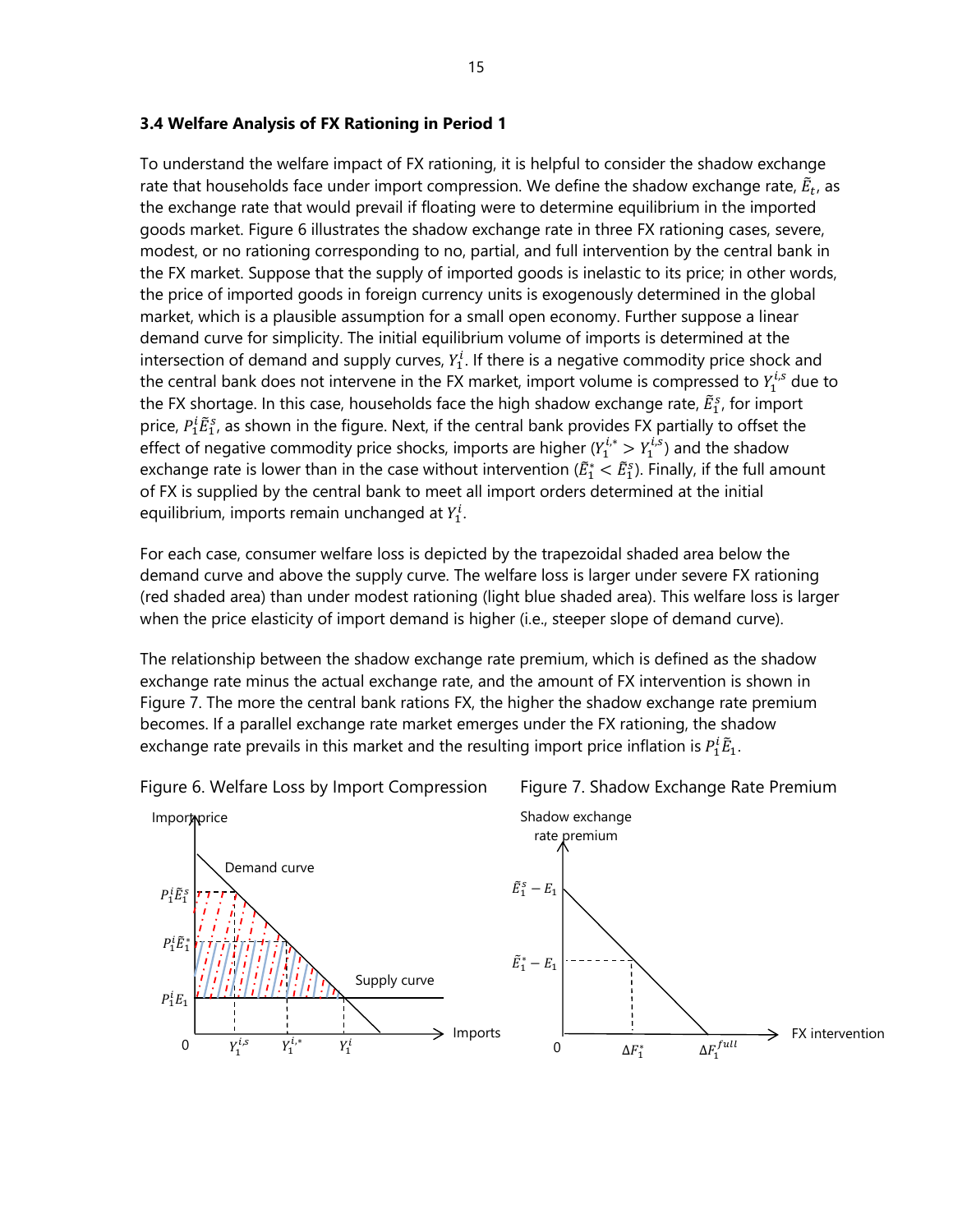# **3.5 Response of Agents in Period 2**

Let the commodity price shocks be permanent such that commodity prices remain the same in period 2 as in period 1; formally,  $P_2^{a,f}=P_1^{a,f,s}$  and  $P_2^m=P_1^{m,s}$ . A number of equilibrium conditions in period 2 will be affected by the outcome of the price shocks and FX market policy response of period 1.

First, low commodity prices reduce government tax revenues from resource companies, which in turn lead to lower government expenditures to maintain the budget balance (Equation [19]). Government revenues and expenditures decline by the following amount:

 $\Delta G_2 = E_1 \big[ \tau \big( \Delta P_1^{a,f} Y_1^{a,f} + \Delta P_1^m Y_1^m \big) + (1 - \tau) \big\{ (1 - \alpha^a) \Delta P_1^{a,f} Y_1^{a,f} + (1 - \alpha^m) \Delta P_1^m Y_1^m \big\} \big].$ 

As a result of the reduced government lump-sum transfer, household income declines, and therefore so, too, do household consumption and goods imports, as given by Equation (13). Note that the response of consumption depends on the duration of commodity price shocks. If the negative commodity price shock is permanent as assumed in our model, households are forced to reduce consumption faced with permanent income decreases. As such, the negative commodity price shock can transmit to the real economy not only through the external adjustment process but also through the domestic side via fiscal consolidation. This effect is prominent in resource-rich economies because they tend to rely heavily on resource revenues to fund their budgets.

Second, the policy strategy chosen by the central bank in period 1 will have consequences for household behavior. Specifically, if the central bank adopts a flexible exchange rate policy, the domestic currency will depreciate in period 2 ( $E_2 > E_1$ ) to clear all markets, and households will thus face higher domestic prices for imported goods. By contrast, if the authority rations FX under a fixed exchange rate ( $E_2 = E_1$ ), the household optimization problem includes the following additional constraint on import volume:

$$
Y_2^i \leq Y_2^{i,Ration},
$$

where  $Y_2^{l,Ration}$  is the upper limit on imports in period 2, as determined by the degree of FX  $\,$ intervention by the central bank. Given the same import price due to the fixed exchange rate, in the FX rationing case, the household optimization problem results in a corner solution of  $Y_2^i = Y_2^{i, Ration}$ . An example, assuming constant elasticity of substitution in the household utility function, is presented in Appendix B.

Finally, there is no issuance of bonds ( $B_2 = 0$ ) in period 2 because the model ends in this period.

# **4. EMPIRICAL ANALYSIS**

As shown in the theoretical model, if a country has high elasticities of exports and imports with respect to exchange rates, currency depreciation can be an effective policy tool for responding to negative export price shocks. Conversely, if a country's exports are not responsive to exchange rates, a flexible exchange rate is not a very good solution. For understanding policy options, it is important to estimate the elasticities of exports and imports with respect to exchange rates. Thus, we now turn to analyzing the effects of exchange rates on PNG's trade volumes, using commodity-level export volume data and overall import volume data.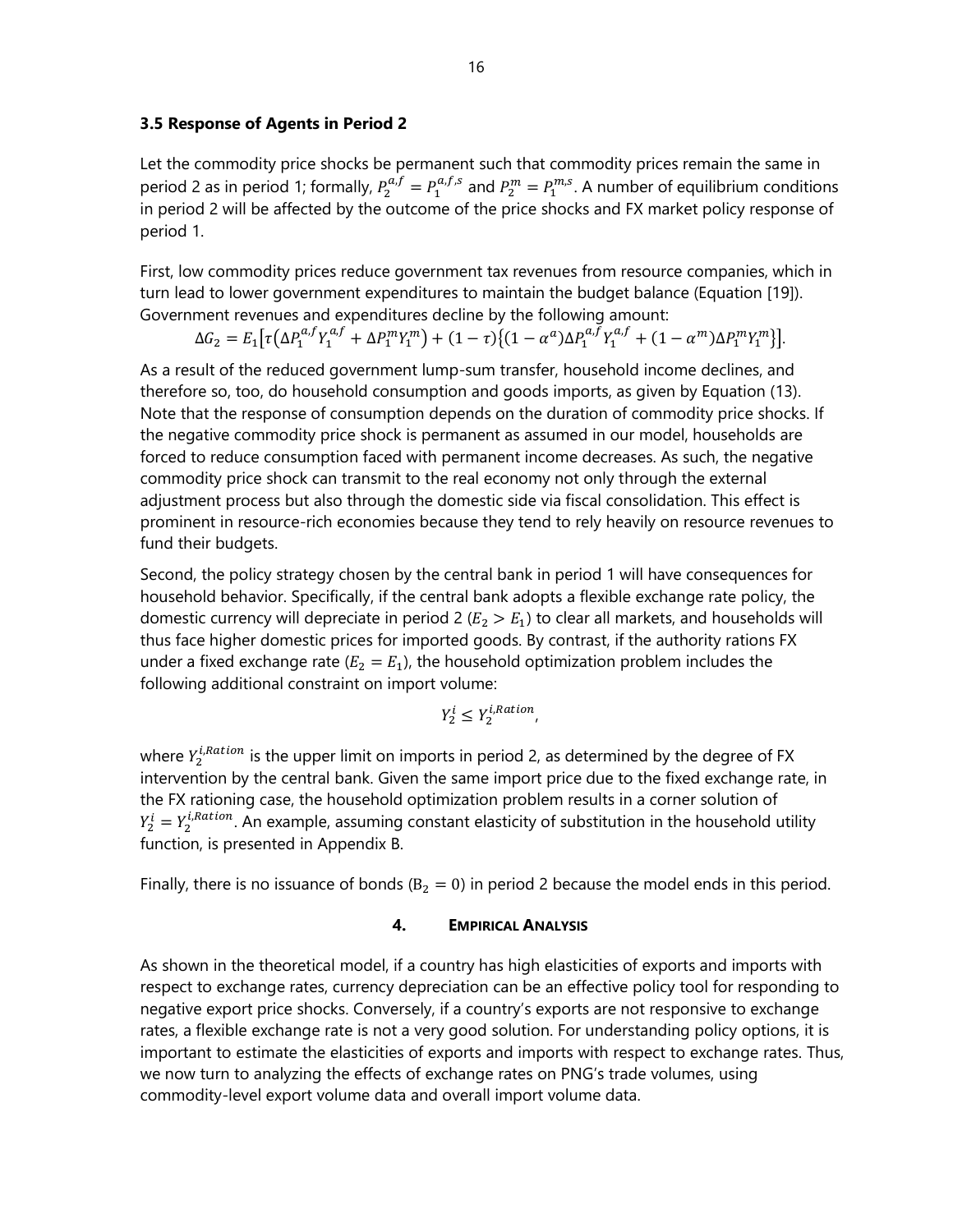# **4.1 Export Elasticity**

#### **4.1.1 Time Series Analysis**

We estimate export supply elasticities with respect to real exchange rates for each of PNG's export commodities. We follow a standard approach by regressing export volume on foreign demand and REER as the explanatory variables, controlling for supply shocks. Our estimating equations are reduced-form versions of Equations (4) and (10). We use the Southern Oscillation Index (SOI) to capture supply-side weather shocks (e.g., drought and El Niño), as is common in the literature (Cashin, Mohaddes and Raissi 2017). Summary statistics for each variable are shown in Table 1.

Unit root tests indicate the presence of unit roots for most of the variables, as shown in Table 2. For this reason, we use cointegration techniques to estimate the elasticity of each commodity export with respect to real exchange rates. Cointegration test results shown in Table 3 confirm that variables are cointegrated. We use Engel-Granger type cointegration tests for individual export commodities. The Engel-Granger test is preferred to the Johansen test because we are interested in the cointegration relationship for each individual commodity rather than for the system as a whole. The test results in Table 3 show that some commodities (gold, oil, coffee, palm oil, and tea) are cointegrated at the 5 percent level of significance. Since it is known that Engel-Granger cointegration tests have a tendency to accept the null hypothesis of no cointegration, we further test for the presence of cointegration based on an error correction model (ECM). We include the error correction term, which is a residual of the long-run cointegration equation, in the short-run estimating equation reflected in Table 4. The coefficients on the error correction term are negative and statistically significant at the 5 percent level for 11 of 13 export commodities, confirming the presence of cointegration for most commodity exports.

Results of Dynamic Ordinary Least Squares (DOLS) are shown in Table 5. The DOLS estimator corrects for possible simultaneity bias among the regressors and yields long-run elasticity estimates (Stock and Watson 1993). The results show that some commodities – copper, cocoa, coffee, rubber, tea, and copra oil – have appropriately signed and statistically significant elasticities with respect to the real exchange rate. For coffee, the elasticity with respect to REER is -0.52, so a 1 percent depreciation of the REER is associated with an increase in the volume of exports of about 0.5 percent. The elasticity for cocoa is similar, whereas elasticities for copper, copra oil, and tea exceed one. Elasticities with respect to foreign demand are more dominant for palm oil and marine products. Our elasticity estimate for palm oil with respect to foreign demand is 1.1, which is very close to the result obtained by Aba, Aipi and Irau (2012c). By contrast, the ECM results presented in Table 4 imply that only copper responds strongly to the exchange rates in the short-run.

As a robustness check, we further estimate elasticities using another cointegration regression method, the Fully Modified OLS (FMOLS) method, which corrects for endogeneity and serial correlation (Phillips and Hansen 1990). The results, presented in Table 6, do not substantially differ from those reported in Table 5. For example, the elasticity of coffee with respect to the REER is -0.72 versus -0.52. In addition, the FMOLS elasticity estimates with respect to foreign demand are statistically significant for palm oil, rubber, logs, and marine products.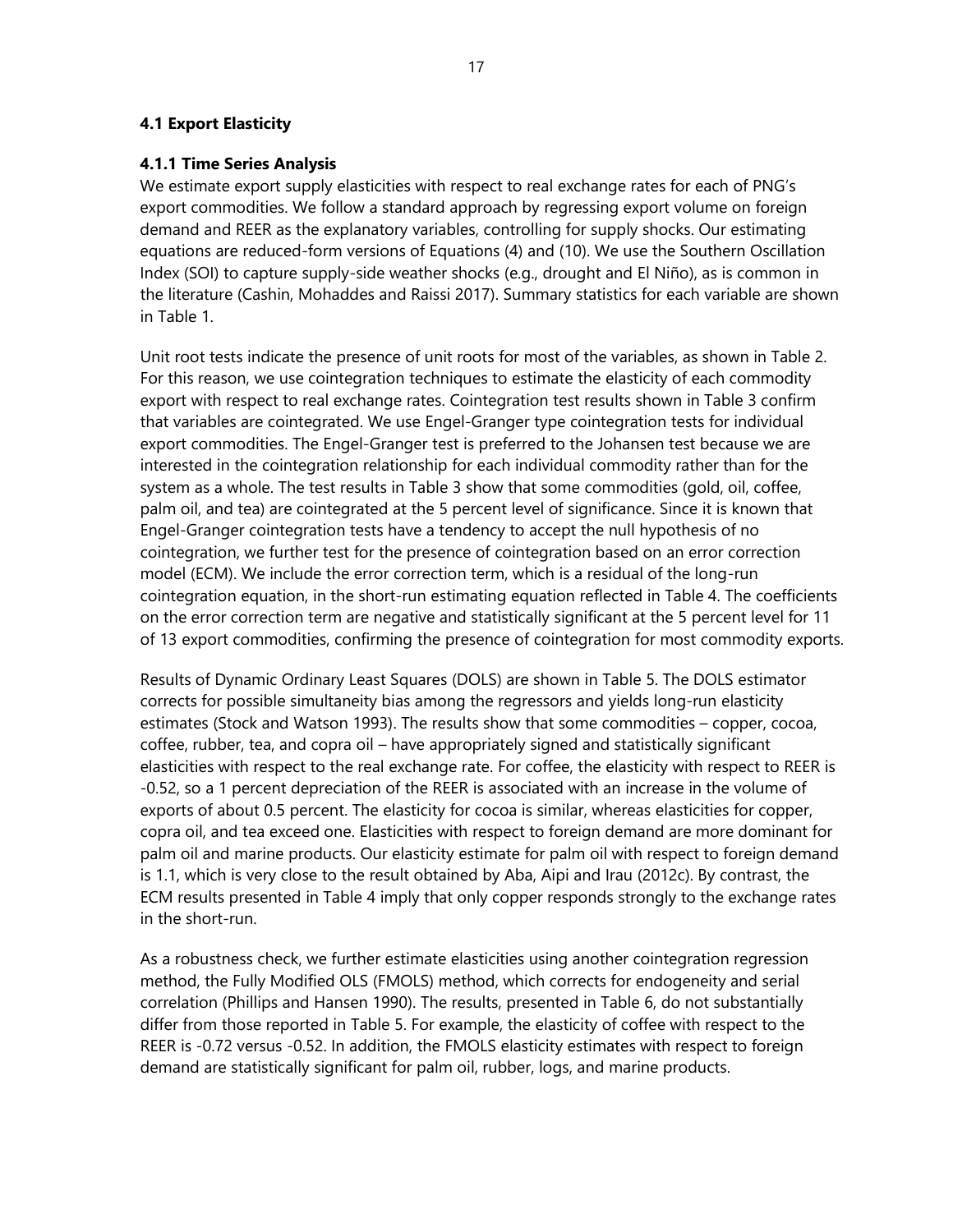| Variable  | Gold  | Copper           | Oil                 | Silver      | Copra            | Cocoa            | Coffee           | Palm<br>Oil      | Rubber           | Tea              | Copra<br>Oil     | Logs                        | Marine<br>Products | <b>REER</b>         | Foreign<br>Demand                   | SOI      |
|-----------|-------|------------------|---------------------|-------------|------------------|------------------|------------------|------------------|------------------|------------------|------------------|-----------------------------|--------------------|---------------------|-------------------------------------|----------|
| Period    | 1990- | 1990-            | 1992-               | 1992-       | 1976-            | 1976-            | 1976-            | 1976-            | 1990-            | 1990-            | 1976-            | 1990-                       | 1990-              | 1980-               | 1980-                               | 1980-    |
|           | 2015  | 2015             | 2015                | 2015        | 2015             | 2015             | 2015             | 2015             | 2015             | 2015             | 2015             | 2015                        | 2015               | 2015                | 2015                                | 2015     |
| Unit      | tons  | thousand<br>tons | thousand<br>barrels | tons        | thousand<br>tons | thousand<br>tons | thousand<br>tons | thousand<br>tons | thousand<br>tons | thousand<br>tons | thousand<br>tons | thousand<br>cubic<br>meters | thousand<br>tons   | index<br>$2010=100$ | billion<br>international<br>dollars | index    |
| Mean      | 58.3  | 165.1            | 19556               | 55.6        | 57.3             | 36.00            | 57.2             | 248.0            | 3.80             | 5.65             | 37.8             | 2318.0                      | 30.17              | 108.38              | 2354.3                              | $-1.54$  |
| Median    | 58.2  | 176.9            | 14534               | 53.2        | 58.6             | 35.35            | 54.8             | 238.2            | 3.75             | 5.85             | 38.2             | 2375.4                      | .7.75              | 109.76              | 2295.9                              | $-2.15$  |
| Max       | 72.8  | 230.6            | 45843               | 92.6        | 103.5            | 53.30            | 85.0             | 571.9            | 5.40             | 9.30             | 62.0             | 3868.0                      | 95.40              | 138.00              | 4153.2                              | 13.30    |
| Min       | 33.6  | 46.4             | 5823                | 35.0        | 8.4              | 26.00            | 37.0             | 24.5             | 2.20             | 1.30             |                  | 990.2                       | 1.30               | 77.27               | 778.4                               | $-13.08$ |
| Std. Dev. | 8.9   | 48.7             | 12170               | 122<br>12.Z | 30.0             | 7.05             | 11.6             | 160.5            | 0.88             | 2.00             |                  | 849.7                       | 29.00              | 18.48               | 998.5                               | 7.15     |

Table 1. Summary Statistics for Export Regression Variables

Note 1: Foreign Demand variable is calculated as a weighted average of GDP in major trading partners (Australia, Japan, China, Germany, and Korea) that account for 77 percent of PNG's export market.

Sources: Export volumes from BPNG; REER and Foreign Demand from the IMF; SOI from the Australian government.

Table 2. Unit Root Tests for Export Regression Variables

| log(Variable)               | Trend for<br>Individual | Gold                      | Copper                   | Oil                      | Silver                   | Copra                    | Cocoa                    | Coffee                   | Palm<br>Oil              | Rubber                   | Tea                      | Copra<br>Oil             | Logs                     | Marine<br>Products          | <b>REER</b>              | Foreign<br>Demand        | SOI                      |
|-----------------------------|-------------------------|---------------------------|--------------------------|--------------------------|--------------------------|--------------------------|--------------------------|--------------------------|--------------------------|--------------------------|--------------------------|--------------------------|--------------------------|-----------------------------|--------------------------|--------------------------|--------------------------|
| <b>ADF</b> Stat             | N <sub>o</sub>          | $-4.70$<br>***            | $-0.44$                  | $-0.56$                  | $-2.93$<br>*             | $-1.41$                  | $-2.68$                  | $-3.79$<br>***           | $-3.71$<br>***           | $-2.26$                  | 1.77                     | $-1.56$                  | 1.93                     | $-1.16$                     | $-2.12$                  | $-5.21$<br>***           | $-4.12$<br>***           |
|                             |                         | (0.00)                    | (0.89)                   | (0.86)                   | (0.06)                   | (0.57)                   | (0.09)                   | (0.01)                   | (0.01)                   | (0.19)                   | (00.1)                   | (0.49)                   | (0.31)                   | (0.67)                      | (0.24)                   | (0.00)                   | (0.00)                   |
| <b>ADF</b> Stat             | Yes                     | $-4.39$<br>***            | $-1.00$                  | $-8.83$<br>***           | $-5.44$<br>***           | $-3.98$<br>**            | $-3.25$                  | $-3.99$<br>$**$          | $-2.21$                  | $-1.36$                  | .24                      | $-1.61$                  | $-2.29$                  | $-3.52$<br>$\ast$           | 0.97                     | $-1.88$                  | $-4.25$<br>***           |
|                             |                         | (0.01)                    | (0.93)                   | (0.00)                   | (0.00)                   | (0.02)                   | (0.09)                   | (0.02)                   | (0.47)                   | (0.85)                   | 1.00                     | (0.77)                   | (0.42)                   | (0.06)                      | (1.00)                   | (0.64)                   | (0.01)                   |
| <b>ADF</b> Stat<br>1st diff | No                      | $-5.56$<br>***<br>(0.00)  | $-4.79$<br>***<br>(0.00) | $-9.33$<br>***<br>(0.00) | $-4.99$<br>***<br>(0.00) | $-7.84$<br>***<br>(0.00) | $-7.21$<br>***<br>(0.00) | $-7.57$<br>***<br>(0.00) | $-8.27$<br>***<br>(0.00) | $-4.87$<br>***<br>(0.00) | 0.01<br>(0.95)           | $-5.83$<br>***<br>(0.00) | $-4.48$<br>***<br>(0.00) | $-2.73$<br>$\ast$<br>(0.09) | $-2.32$<br>(0.17)        | $-3.75$<br>***<br>(0.01) | $-6.75$<br>***<br>(0.00) |
| <b>ADF</b> Stat<br>1st diff | Yes                     | $-3.82$<br>$**$<br>(0.03) | $-5.02$<br>***<br>(0.00) | $-8.86$<br>***<br>(0.00) | $-3.81$<br>**<br>(0.04)  | $-7.72$<br>***<br>(0.00) | $-7.26$<br>***<br>(0.00) | $-7.96$<br>***<br>(0.00) | $-4.98$<br>***<br>(0.00) | $-5.36$<br>***<br>(0.00) | $-6.39$<br>***<br>(0.00) | $-6.00$<br>***<br>(0.00) | $-4.10$<br>**<br>(0.02)  | $-2.73$<br>(0.24)           | $-6.74$<br>***<br>(0.00) | $-4.48$<br>***<br>(0.01) | $-6.67$<br>***<br>(0.00) |

\* significant at 10%, \*\* significant at 5%, \*\*\* significant at 1%. The null hypothesis is the presence of a unit root. P-values are in parentheses.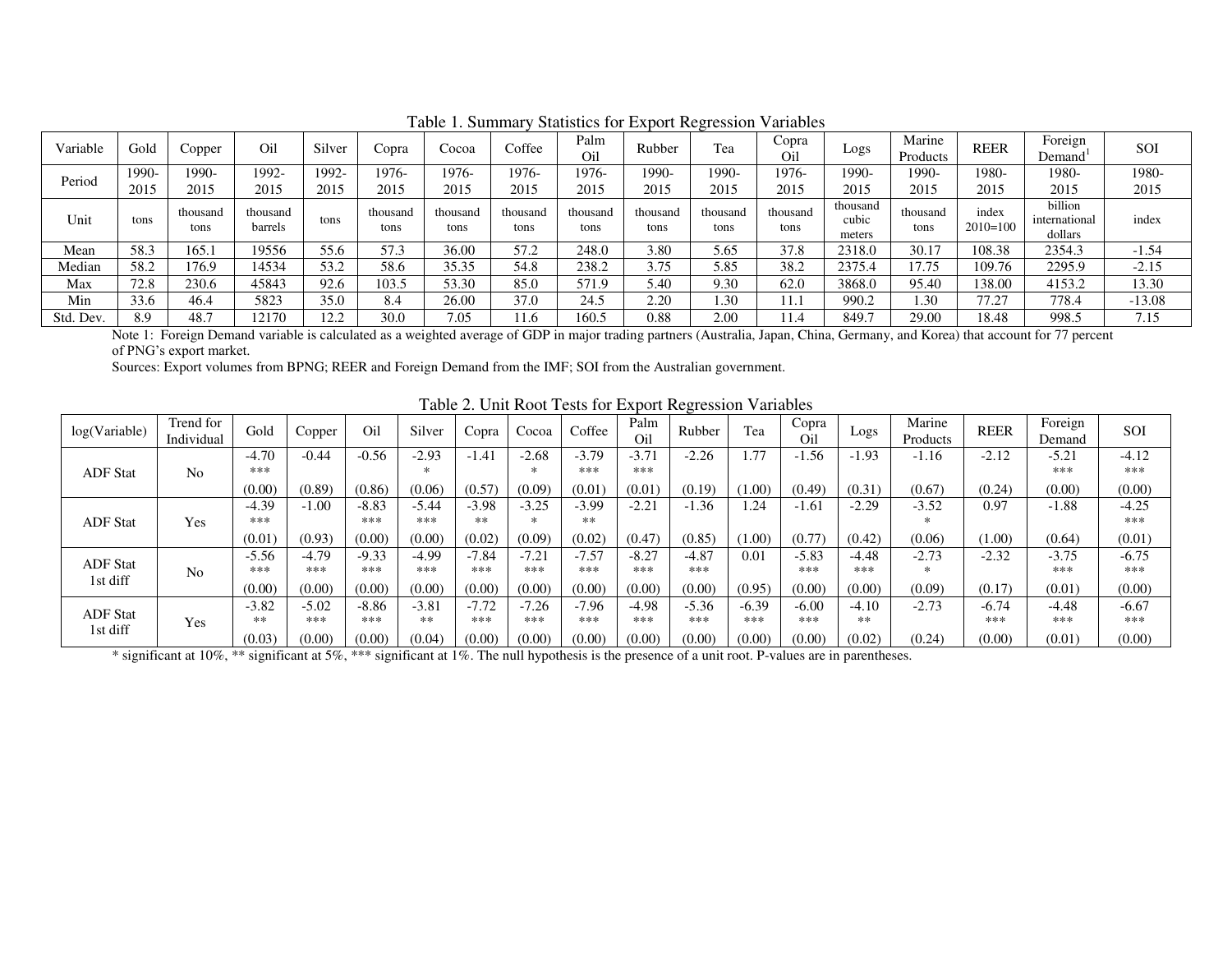Table 3. Cointegration Tests for Export Variables

|                   |         |                                  |                    |                         |         |        |        | --- --------- |         |              |                      |        |                        |
|-------------------|---------|----------------------------------|--------------------|-------------------------|---------|--------|--------|---------------|---------|--------------|----------------------|--------|------------------------|
| log(Export Goods) | Gold    | Copper                           | Oil                | Silver                  | ∴opra   | Cocoa  | Coffee | Palm Oil      | Rubber  | Tea          | Copra Oil            | Logs   | <b>Marine Products</b> |
|                   | $-4.68$ | 1.95<br>$\overline{\phantom{0}}$ | $\Lambda$<br>-0.45 | $\sim$ $\sim$<br>. سه ب | $-2.42$ | 3.49   | 6.39   | $-4.60$       | $-3.18$ | 5.20<br>J.ZU | າກະ<br>- 7<br>ن کے و | 2.91   | $-3.99$                |
| ADF Stat          | **      |                                  | ***                |                         |         |        | ***    | $**$          |         | ***          |                      |        |                        |
|                   | (0.02)  | (0.76)                           | (0.00)             | (0.22)                  | (0.54)  | (0.13) | (0.00) | (0.01)        | (0.23)  | (0.01)       | (0.19)               | (0.33) | (0.06)                 |

\* significant at 10%, \*\* significant at 5%, \*\*\* significant at 1%. The null hypothesis is no cointegration. P-values are in parentheses.

|                       |         |         |         |         |         | ruole II Enfor Contection Infouer | , , , , , , , , , | <b>EDUCITION</b> TWO SILD |         |         |           |         |                        |
|-----------------------|---------|---------|---------|---------|---------|-----------------------------------|-------------------|---------------------------|---------|---------|-----------|---------|------------------------|
| dlog(Export Goods)    | Gold    | Copper  | Oil     | Silver  | Copra   | Cocoa                             | Coffee            | Palm Oil                  | Rubber  | Tea     | Copra Oil | Logs    | <b>Marine Products</b> |
|                       | 0.03    | 0.04    | $-0.06$ | $-0.03$ | $-0.13$ | $-0.06$                           | 0.08              | $-0.07$                   | 0.03    | $-0.07$ | $-0.11$   | $-0.09$ | 0.33                   |
| Constant              |         |         |         |         |         |                                   |                   |                           |         |         |           |         |                        |
|                       | (0.07)  | (0.04)  | (0.13)  | (0.08)  | (0.16)  | (0.05)                            | (0.06)            | (0.07)                    | (0.05)  | (0.10)  | (0.09)    | (0.10)  | (0.28)                 |
|                       | $-0.71$ | $-0.64$ | $-0.72$ | $-0.65$ | $-0.52$ | $-0.58$                           | $-1.23$           | $-0.93$                   | $-0.71$ | $-0.99$ | $-0.41$   | $-0.27$ | $-0.72$                |
| Error Correction Term | **      | ***     | ∗       | **      | **      | **                                | ***               | ***                       | ***     | ***     | **        |         | **                     |
|                       | (0.28)  | (0.20)  | (0.41)  | (0.22)  | (0.21)  | (0.27)                            | (0.23)            | (0.30)                    | (0.22)  | (0.32)  | (0.19)    | (0.22)  | (0.30)                 |
|                       | 0.03    | $-1.20$ | 0.46    | $-0.10$ | 1.03    | 0.78                              | 0.29              | 0.96                      | 1.21    | 0.53    | 0.26      | 0.51    | $-1.18$                |
| dlog(REER)            |         | **      |         |         |         | **                                |                   |                           | ***     |         |           |         |                        |
|                       | (0.41)  | (0.54)  | (0.83)  | (0.48)  | (1.13)  | (0.37)                            | (0.41)            | (0.48)                    | (0.33)  | (0.64)  | (0.64)    | (0.66)  | (1.77)                 |
|                       | $-0.55$ | $-1.74$ | 0.44    | 0.32    | 2.62    | 1.58                              | $-1.72$           | 3.39                      | $-1.01$ | 0.75    | 1.62      | 3.93    | $-4.76$                |
| dlog(Foreign Demand)  |         |         |         |         |         |                                   |                   | **                        |         |         |           |         |                        |
|                       | (1.61)  | (2.05)  | (3.34)  | (1.94)  | (3.09)  | (1.01)                            | (1.12)            | (1.32)                    | (1.24)  | (2.42)  | (1.74)    | (2.52)  | (6.77)                 |
|                       | $-0.00$ | 0.00    | $-0.01$ | 0.01    | 0.01    | 0.00                              | $-0.01$           | $-0.00$                   | $-0.01$ | 0.00    | $-0.01$   | $-0.00$ | $-0.01$                |
| SOI                   |         |         |         |         |         |                                   |                   |                           | ***     |         |           |         |                        |
|                       | (0.00)  | (0.00)  | (0.01)  | (0.01)  | (0.01)  | (0.00)                            | (0.00)            | (0.00)                    | (0.00)  | (0.00)  | (0.01)    | (0.01)  | (0.02)                 |
| R-squared             | 0.27    | 0.45    | 0.20    | 0.38    | 0.26    | 0.35                              | 0.54              | 0.40                      | 0.65    | 0.40    | 0.17      | 0.22    | 0.29                   |

Table 4. Error Correction Model (ECM) Estimation Results

\* significant at 10%, \*\* significant at 5%, \*\*\* significant at 1%. Standard errors are in parentheses. Bold numbers are statistically significant at the 5% level with expected signs.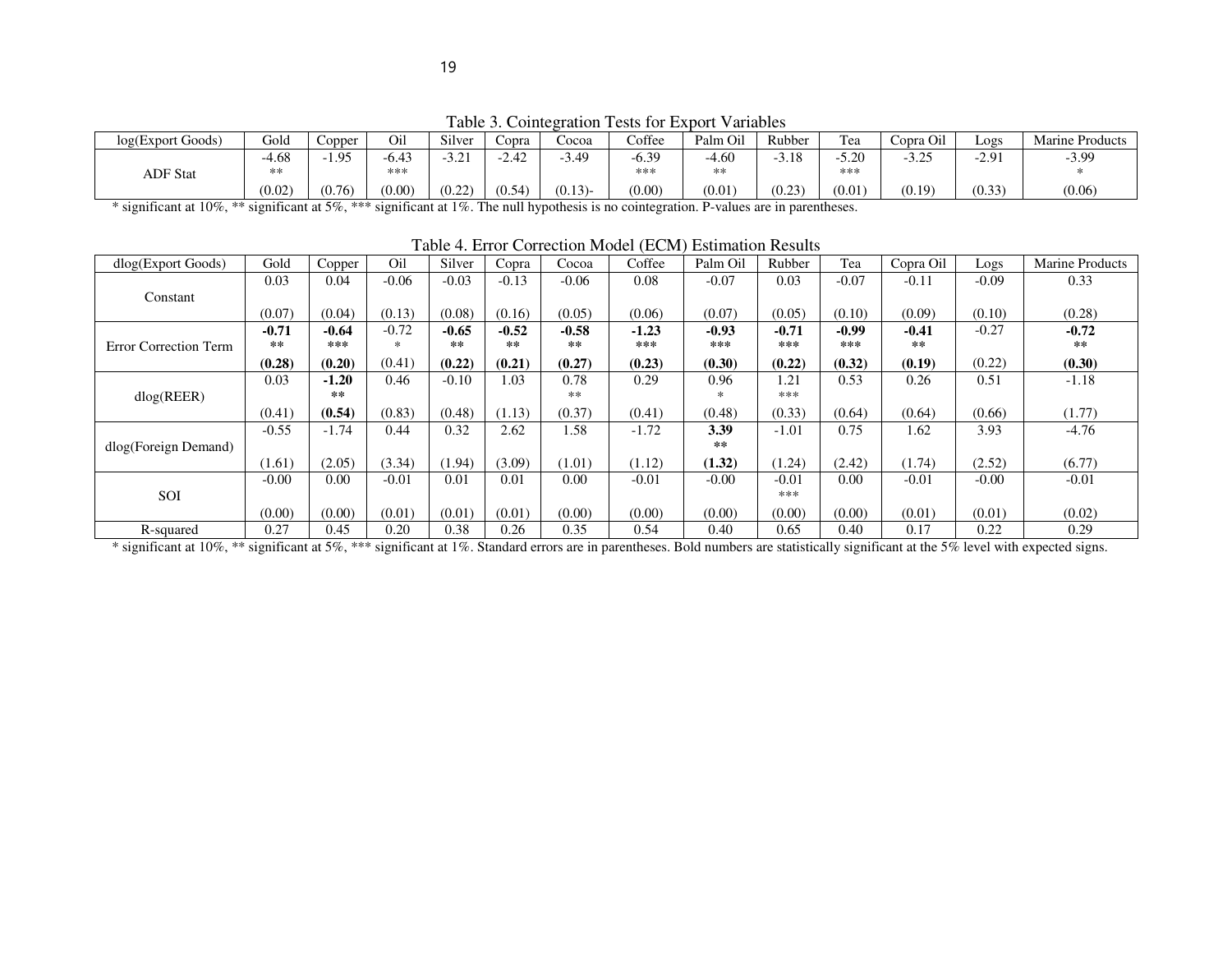|                     |         |         | - - - - - - - - - | -------- |         | ------  |         |          |         |         |           |         |                        |
|---------------------|---------|---------|-------------------|----------|---------|---------|---------|----------|---------|---------|-----------|---------|------------------------|
| log(Export Goods)   | Gold    | Copper  | Oil               | Silver   | Copra   | Cocoa   | Coffee  | Palm Oil | Rubber  | Tea     | Copra Oil | Logs    | <b>Marine Products</b> |
|                     | 6.76    | 14.12   | 21.14             | 6.24     | 0.10    | 4.20    | 5.65    | $-2.79$  | 1.53    | 17.02   | 19.44     | $-4.67$ | $-32.71$               |
| Constant            | ***     | ***     | ***               | $\ast$   |         | **      | ***     | ∗        |         | ***     | ***       |         | ***                    |
|                     | (2.30)  | (3.96)  | (3.05)            | (3.43)   | (5.42)  | (1.57)  | 1.38)   | (1.50)   | (1.93)  | (2.63)  | (4.67)    | (5.50)  | (8.17)                 |
|                     | $-0.57$ | $-1.12$ | 0.09              | 0.50     | 2.11    | $-0.45$ | $-0.52$ | 0.01     | $-0.67$ | $-2.08$ | $-1.87$   | 1.10    | $-1.58$                |
| log(REER)           | ∗       | **      |                   |          | ***     | **      | ***     |          | **      | ***     | ***       |         |                        |
|                     | (0.29)  | (0.49)  | (0.39)            | (0.44)   | (0.71)  | (0.20)  | (0.18)  | (0.19)   | (0.24)  | (0.33)  | (0.60)    | (0.68)  | (1.01)                 |
|                     | 0.00    | $-0.52$ | $-1.47$           | $-0.59$  | $-0.74$ | 0.17    | 0.11    | 1.10     | 0.38    | $-0.73$ | $-0.90$   | 0.93    | 5.32                   |
| log(Foreign Demand) |         |         | ***               |          | ***     |         |         | ***      | $\ast$  | $**$    | $**$      | ∗       | ***                    |
|                     | (0.22)  | (0.38)  | (0.31)            | (0.35)   | (0.40)  | (0.12)  | (0.10)  | (0.11)   | (0.19)  | (0.25)  | (0.35)    | (0.53)  | (0.79)                 |
| R-squared           | 0.39    | 0.50    | 0.89              | 0.33     | 0.70    | 0.72    | 0.50    | 0.96     | 0.74    | 0.77    | 0.55      | 0.60    | 0.90                   |

Table 5. Dynamic Ordinary Least Squares (DOLS) Estimation Results

\* significant at 10%, \*\* significant at 5%, \*\*\* significant at 1%. Standard errors are in parentheses. Bold numbers are statistically significant at the 5% level with expected signs.

Table 6. Fully Modified Ordinary Least Squares (FMOLS) Estimation Results

| log(Export Goods)   | Gold    | Copper  | Oil     | Silver  | Copra   | Cocoa          | Coffee  | Palm Oil | Rubber  | Tea     | Copra Oil | $-0gS$ | <b>Marine Products</b> |
|---------------------|---------|---------|---------|---------|---------|----------------|---------|----------|---------|---------|-----------|--------|------------------------|
|                     | 5.77    | 17.01   | 26.32   | 5.43    | 2.05    | 3.95           | 7.38    | $-4.81$  | 2.88    | 17.51   | 16.61     | $-4.1$ | $-32.58$               |
| Constant            | ***     | ***     | ***     | ***     |         | $**$           | ***     | ***      | $\ast$  | ***     | ***       |        | ***                    |
|                     | (1.20)  | (2.68)  | (2.03)  | (1.82)  | (4.35)  | $1.38^{\circ}$ | (0.97)  | (1.44)   | (1.61)  | 1.83)   | (2.91)    | (2.77) | (4.73)                 |
|                     | $-0.61$ | $-1.30$ | $-0.23$ | 0.50    | .40     | $-0.30$        | $-0.72$ | $-0.11$  | $-0.97$ | $-2.26$ | $-1.85$   | 0.85   | $-1.07$                |
| log(REER)           | ***     | ***     |         |         | $**$    |                | ***     |          | ***     | ***     | ***       | *      |                        |
|                     | (0.21)  | (0.46)  | (0.36)  | (0.32)  | (0.66)  | (0.21)         | (0.15)  | (0.22)   | (0.28)  | (0.32)  | (0.44)    | (0.48) | (0.82)                 |
|                     | 0.14    | $-0.76$ | $-1.96$ | $-0.47$ | $-0.62$ | 0.13           | 0.01    | 1.40     | 0.37    | $-0.69$ | $-0.57$   | 0.99   | 5.07                   |
| log(Foreign Demand) |         | ***     | ***     | **      | **      |                |         | ***      | **      | ***     | ***       | ***    | ***                    |
|                     | (0.12)  | (0.27)  | (0.23)  | (0.21)  | (0.25)  | (0.08)         | (0.06)  | (0.08)   | (0.16)  | (0.18)  | (0.17)    | (0.28) | (0.47)                 |
| R-squared           | 0.24    | 0.42    | 0.80    | 0.22    | 0.49    | 0.26           | 0.36    | 0.92     | 0.31    | 0.62    | 0.42      | 0.58   | 0.86                   |

\* significant at 10%, \*\* significant at 5%, \*\*\* significant at 1%. Standard errors are in parentheses. Bold numbers are statistically significant at the 5% level with expected signs.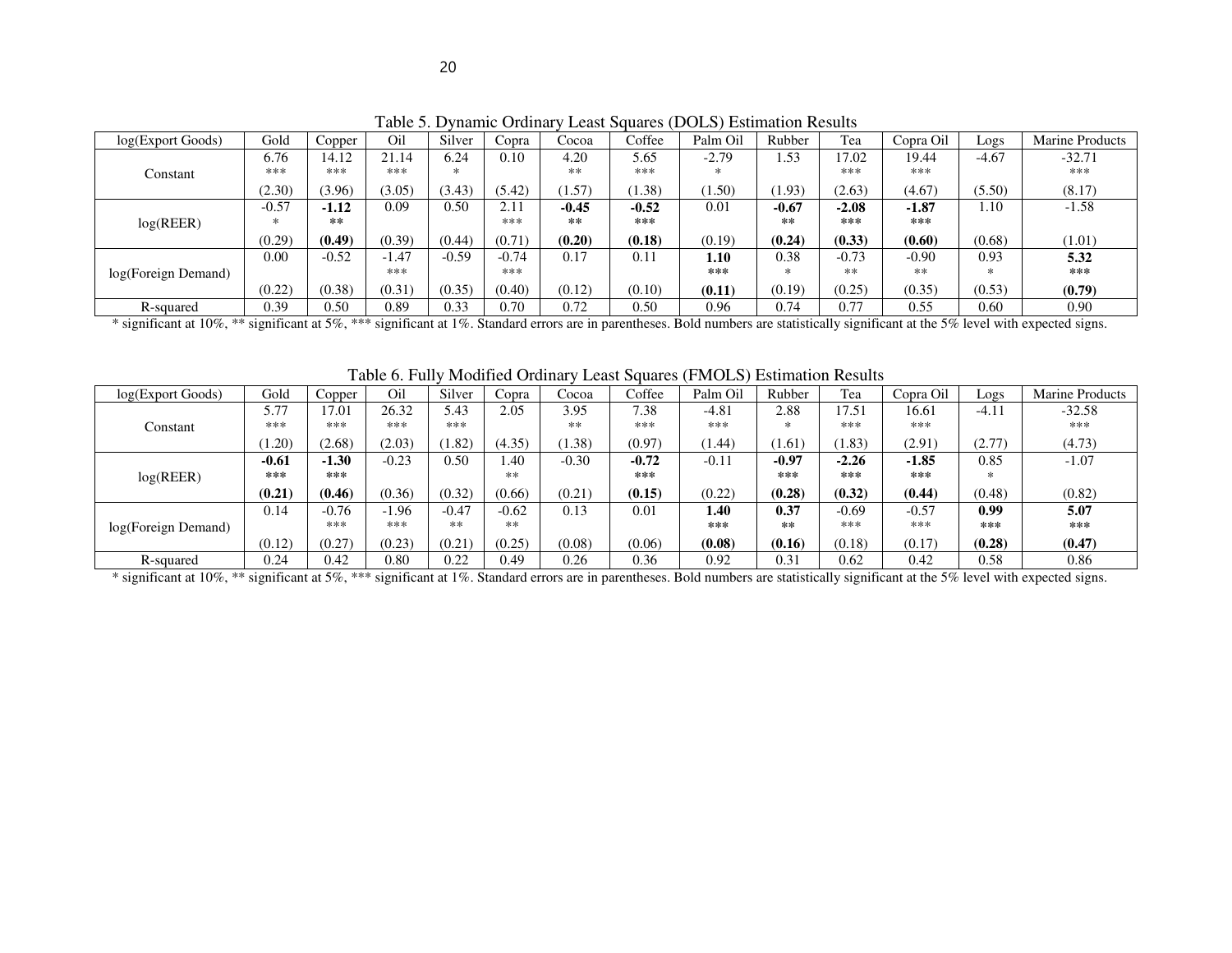# **4.1.2 Panel Analysis**

Next, we employ panel regression methods to estimate overall elasticities for PNG commodity exports. The results of three different panel unit root tests, in which we assume an individual unit root process, are shown in Table 7. Although the results indicate that there is a unit root in REER (and for some cases in export goods and foreign demand, especially when we include individual trends) and that all variables become stationary when taken in first difference, we do not make use of first differences when we conduct panel estimation for three reasons. First, to obtain a supply elasticity of exports with respect to the real exchange rate, we wish to include the log of REER as a regressor. Second, we can compare this overall elasticity estimate with those for individual commodities given previously. Third, as a theoretical principle, the real exchange rate approximates the equilibrium exchange rate in the long-run. For these reasons, we include the log level of REER as an explanatory variable following the standard empirical literature.

| Test Type    |                | Im, Pesaran and Shin |               | Maddala and Wu | Choi           |               |  |
|--------------|----------------|----------------------|---------------|----------------|----------------|---------------|--|
| Trend        | N <sub>0</sub> | Yes                  | No            | Yes            | N <sub>0</sub> | Yes           |  |
|              | $-1.24$        | $-0.25$              | $39.04**$     | 30.19          | 49.39***       | 64.03         |  |
| log(Exports) | $(-14.51***)$  | $(-13.80***)$        |               | $(205.05***)$  |                | $(811.58***)$ |  |
|              | 0.43           | 8.01                 | 14.82         | 0.33           | 12.53          | 0.34          |  |
| log(REER)    | $(-14.41***)$  | (-19.41***)          | $(223.48***)$ | (289.98***)    | $(264.38***)$  | (292.86***)   |  |
| log(Foreign  | $-4.31***$     | 1.25                 | $59.27***$    | 11.54          | 206.94***      | 44.88**       |  |
| Demand)      |                | $(-7.64***)$         |               | $(101.95***)$  |                |               |  |
| SOI          | $-10.84***$    | $-9.04***$           | $162.79***$   | $123.21***$    | 159.78***      | $111.60***$   |  |

| Table 7. Panel Unit Root Tests for Overall Exports |
|----------------------------------------------------|
|----------------------------------------------------|

\* significant at 10%, \*\* significant at 5%, \*\*\* significant at 1%. Test statistics for first differenced variables are in parentheses.

Results of panel cointegration tests following Pedroni (1999), presented in Table 8, show that three of the seven statistics do not reject the null hypothesis of no cointegration at the 5 percent level of significance. An alternative test proposed by Kao (1999) does not reject the null hypothesis either. In view of these results, we adopt alternative approaches to panel cointegration regression.

| Pedroni's Test Statistics            |                     |         |
|--------------------------------------|---------------------|---------|
| Panel variance ratio statistic       | 0.118               | (0.453) |
| Panel rho-statistic                  | $-1.015$            | (0.155) |
| Panel Phillips-Perron statistic      | $-4.926***(0.000)$  |         |
| Panel ADF t-statistic                | $-2.647***$ (0.004) |         |
| Group mean rho-statistic             | 0.606               | (0.728) |
| Group mean Phillips-Perron statistic | $-6.583***(0.000)$  |         |
| Group mean ADF t-statistic           | $-4.143***(0.000)$  |         |
| Kao's Test Statistic                 |                     |         |
| ADF t-statistic                      | $-0.297$            | (0.383) |

# Table 8. Panel Cointegration Tests for Overall Exports

\* significant at 10%, \*\* significant at 5%, \*\*\* significant at 1%. Critical probabilities are in parentheses.

We employ three panel estimation methods. The first is FMOLS for panel cointegration analysis which produces asymptotically unbiased estimates for both the standard case without intercepts and the fixed effects model with heterogeneous intercepts (Pedroni 2000). The second is the fixed effects (FE) model of Driscoll and Kraay (1998) which accommodates cross-sectional inter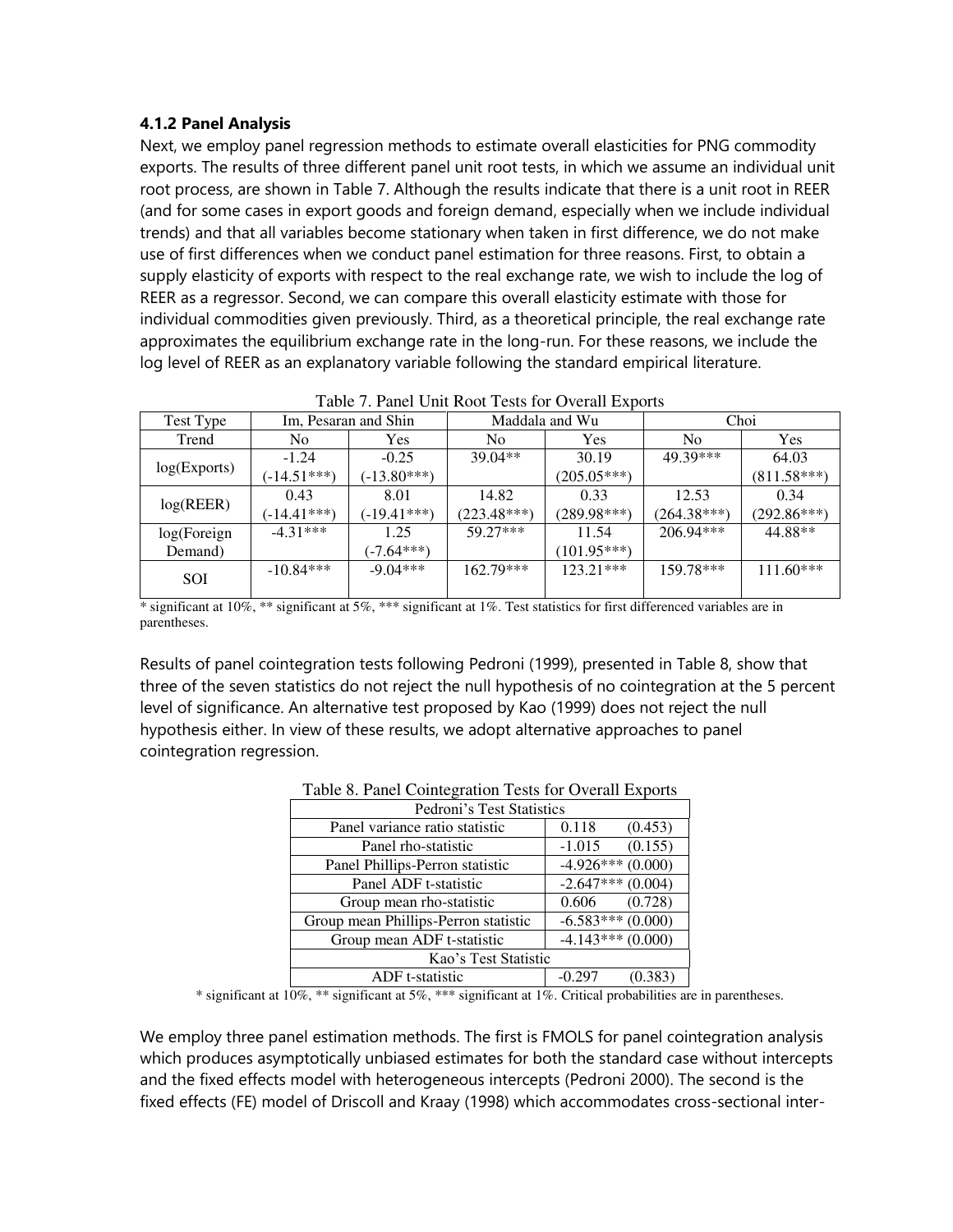dependence such as may exist for agricultural and mining commodities. For instance, if cocoa prices increase relative to coffee prices, farmers shift production from coffee to cocoa. Similar shifts in production can occur in mining because some major mines produce multiple metals. Our third method is two-stage least squares (2SLS) with instrumental variables to control for potential endogeneity between the exchange rate and exports. We employ the lagged exchange rate as an instrument since this variable is strongly correlated with the current exchange rate but is exogenous in the sense of being predetermined. Table 9 presents results for each estimation method applied both to overall exports and to agricultural exports only. For commodity exports overall, the elasticity estimates with respect to the real exchange rate range from -0.30 under the FE model (a short-run estimate) to -0.43 under the FMOLS model (a long-run estimate). For agricultural exports, the elasticity estimates with respect to the real exchange rate range from - 0.53 under the FE model to -0.71 under the 2SLS model. Thus, our panel regression analyses confirm that PNG commodity exports respond elastically to the real exchange rate, with the response slightly higher for agricultural commodities than for primary commodities overall.

| <b>Estimation Method</b> | <b>FMOLS</b> |              |            | Driscoll and Kraay FE | 2SLS       |              |  |
|--------------------------|--------------|--------------|------------|-----------------------|------------|--------------|--|
| Commodities              | Overall      | Agricultural | Overall    | Agricultural          | Overall    | Agricultural |  |
|                          |              |              | 1.998***   | $2.709***$            | $2.311***$ | $3.233***$   |  |
| Constant                 |              |              | (0.414)    | (0.565)               | (0.559)    | (0.602)      |  |
|                          | $-0.428***$  | $-0.674***$  | $-0.296**$ | $-0.533**$            | $-0.421**$ | $-0.709***$  |  |
| log(REER)                | (0.128)      | (0.153)      | (0.126)    | (0.210)               | (0.213)    | (0.220)      |  |
|                          | $0.322**$    | $-0.012$     | $0.059*$   | $-0.014$              | 0.051      | $-0.036$     |  |
| log(Foreign Demand)      | (0.152)      | (0.027)      | (0.032)    | (0.032)               | (0.038)    | (0.035)      |  |
| <b>SOI</b>               |              |              | $0.002**$  | $0.003**$             | 0.002      | $0.003*$     |  |
|                          |              |              | (0.001)    | (0.001)               | (0.002)    | (0.002)      |  |
| <b>Fixed Effects</b>     | Yes          | Yes          | Yes        | Yes                   | Yes        | Yes          |  |
| <b>Observations</b>      | 379          | 227          | 384        | 232                   | 379        | 227          |  |
| R-squared                | 0.98         | 0.89         | 0.29       | 0.55                  |            |              |  |
| First-Stage Regression:  |              |              |            |                       | $0.951***$ | $0.963***$   |  |
| $log(REER(-1))$          |              |              |            |                       | (0.026)    | (0.034)      |  |
| F Statistic              |              |              |            |                       | 482.61***  | 337.32***    |  |

|  | Table 9. Panel Regression Results for Overall and Agricultural Exports |  |  |  |  |
|--|------------------------------------------------------------------------|--|--|--|--|
|  |                                                                        |  |  |  |  |

\* significant at 10%, \*\* significant at 5%, \*\*\* significant at 1%. Standard errors are in parentheses. Bold numbers are statistically significant at the 5% level with expected signs. Previous year's REER is used as an instrument in 2SLS estimation.

As a further check, we compute the weighted average of export elasticities with respect to the real exchange rate for the individual commodities, where the weights are export shares. We obtain a value of -0.43 from the DOLS estimates (Table 5) and -0.51 for the FMOLS estimates (Table 6). Comparing these estimates with those in Table 9, we conclude that our estimates of overall export elasticity with respect to the real exchange rate are robust at around -0.4.

# **4.2 Import Elasticity**

Next, we estimate import volume as a function of the REER controlling for domestic demand. Official PNG data do not contain a measure for real import volume. We therefore deflate the nominal value of imports using the import deflator from the IMF's Global Economic Environment database to derive a measure. Domestic demand is taken as real GDP minus exports (IMF 2015).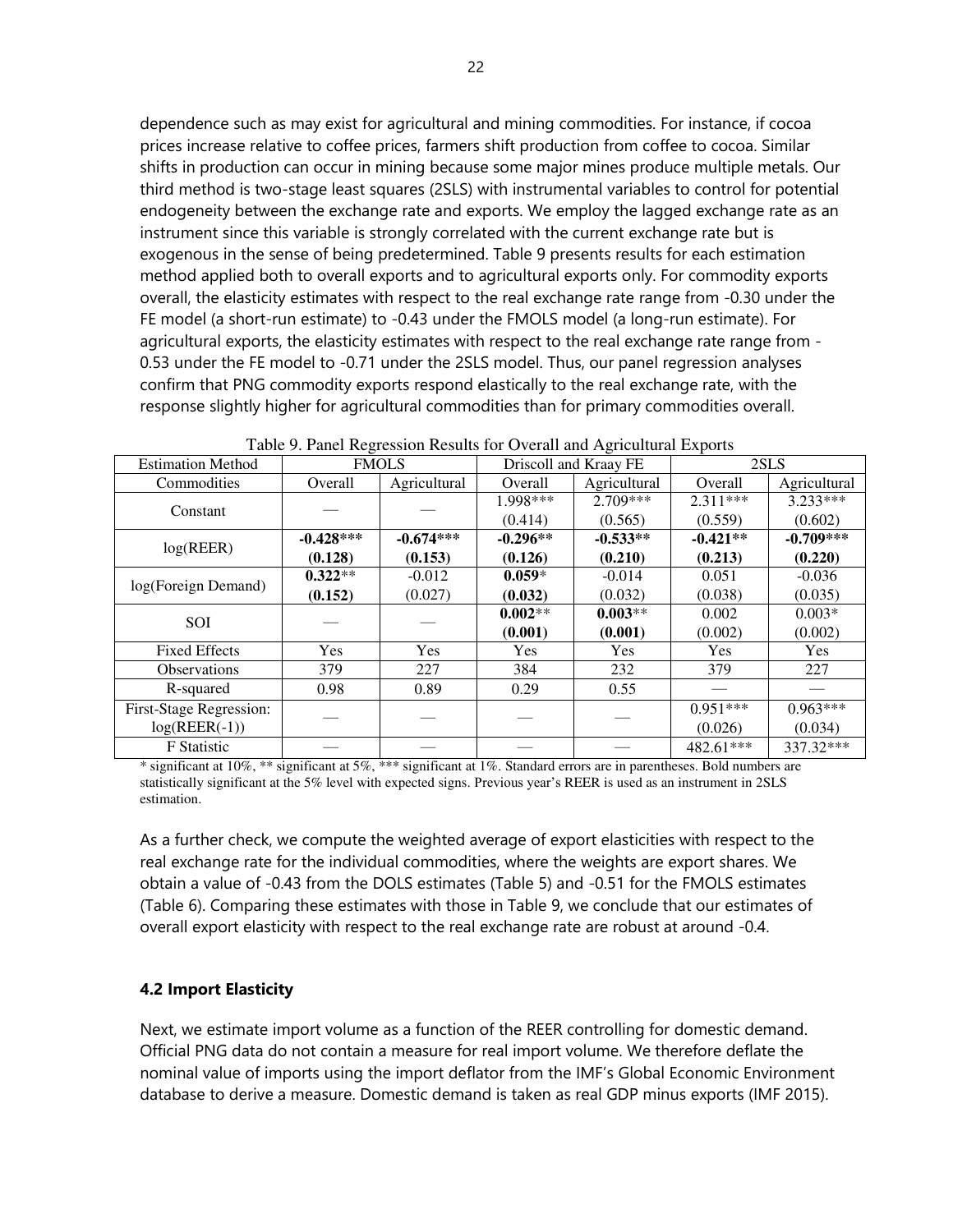Our real GDP series comes from the PNG National Statistical Office through 2014, with the IMF estimate used for 2015. Summary statistics are shown in Table 10.

| $\ldots$  |                  |             |                                                                                                                 |  |  |  |  |  |  |
|-----------|------------------|-------------|-----------------------------------------------------------------------------------------------------------------|--|--|--|--|--|--|
| Variable  | Imports          | <b>REER</b> | Domestic<br>Demand <sup>1</sup>                                                                                 |  |  |  |  |  |  |
| Period    | 1990-2015        | 1990-2015   | 1990-2015                                                                                                       |  |  |  |  |  |  |
| Units     | $2005 = 100$     | $2010=100$  | million kina                                                                                                    |  |  |  |  |  |  |
|           |                  |             | constant price                                                                                                  |  |  |  |  |  |  |
| Mean      | 146.5            | 100.9       | 15244                                                                                                           |  |  |  |  |  |  |
| Median    | 129.7            | 100.4       | 2860                                                                                                            |  |  |  |  |  |  |
| Max       | 299.6            | 131.0       | 44418                                                                                                           |  |  |  |  |  |  |
| Min       | 97.5             | 77.3        | 974                                                                                                             |  |  |  |  |  |  |
| Std. Dev. | 54.4             | 15.8        | 17296                                                                                                           |  |  |  |  |  |  |
| Source    | <b>BPNG, IMF</b> | <b>IMF</b>  | NSO, IMF                                                                                                        |  |  |  |  |  |  |
|           |                  |             | $\mathbf{L}$ to $\mathbf{L}$ . Denote the Democratic contribution of the contribution of CDD actions consistent |  |  |  |  |  |  |

Table 10. Summary Statistics for Import Regression Variables

Note 1: Domestic Demand variable is calculated as real GDP minus exports.

Unit root test results presented in Table 11 show that for none of the variables can we consistently reject the null hypothesis of a unit root. Thus, we use cointegration techniques to estimate the import equation.

|                 |                         |           | $\circ$     |                    |
|-----------------|-------------------------|-----------|-------------|--------------------|
| log(Variable)   | Trend for<br>Individual | Imports   | <b>REER</b> | Domestic<br>Demand |
| <b>ADF</b> Stat | No                      | $-2.02$   | $-2.23$     | $-0.72$            |
|                 |                         | (0.28)    | (0.20)      | (0.82)             |
| <b>ADF</b> Stat | Yes                     | $-2.59$   | 0.20        | $-2.25$            |
|                 |                         | (0.29)    | (0.99)      | (0.44)             |
| <b>ADF</b> Stat | No                      | $-3.18**$ | $-2.09$     | $-5.19***$         |
| 1st diff        |                         | (0.03)    | (0.25)      | (0.00)             |
| <b>ADF</b> Stat |                         | $-3.10$   | $-6.72***$  | $-5.06***$         |
| Yes<br>1st diff |                         | (0.13)    | (0.00)      | (0.00)             |

Table 11. Unit Root Tests for Import Regression Variables

\* significant at 10%, \*\* significant at 5%, \*\*\* significant at 1%. P-values are in parentheses. The null hypothesis is the presence of a unit root.

Results from an ECM test for cointegration are presented in Table 12. The coefficient estimate on the error correction term is negative and statistically significant at the 5 percent level, indicating the presence of cointegration. Note that the coefficient on domestic demand is positive and statistically significant as well, which is consistent with economic theory.

| raoic 12. ECNI Estimation Results for importa |           |  |
|-----------------------------------------------|-----------|--|
|                                               | 0.00      |  |
| Constant                                      | (0.03)    |  |
| <b>Error Correction Term</b>                  | $-0.53**$ |  |
|                                               | (0.20)    |  |
| dlog(REER)                                    | 0.54      |  |
|                                               | (0.35)    |  |
|                                               | $0.12**$  |  |
| dlog(Domestic Demand)                         | (0.05)    |  |
| R-squared                                     | 0.44      |  |

Table 12. ECM Estimation Results for Imports

\* significant at 10%, \*\* significant at 5%, \*\*\* significant at 1%. Standard errors are in parentheses. Bold numbers are statistically significant at the 5% level with expected signs.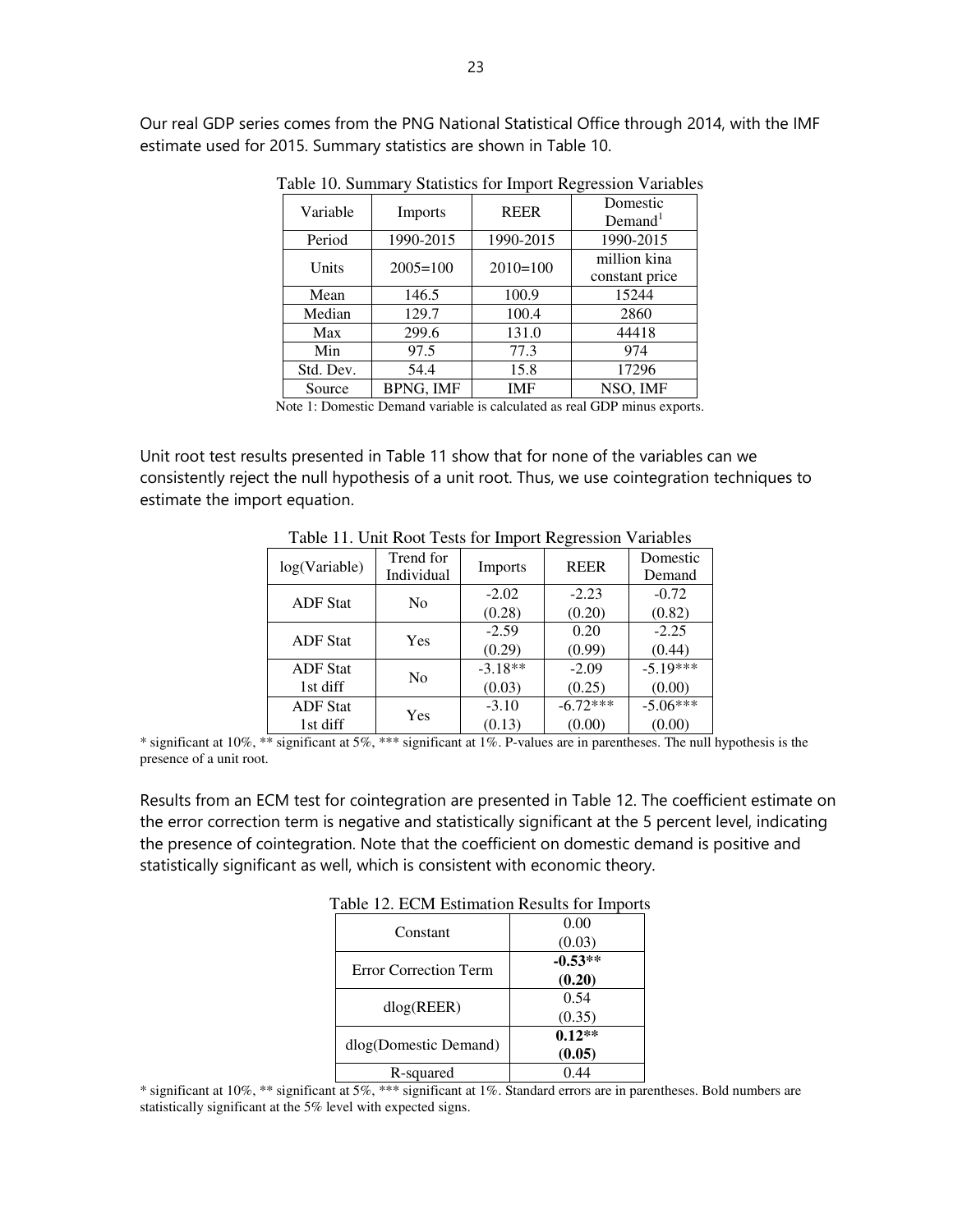Results of DOLS and FMOLS estimation of the import relationship are presented in Table 13. Estimates of the import elasticity with respect to the REER are 1.15 for the DOLS model and 0.82 for the FMOLS model, with both estimates statistically significant at the 5 percent level. These estimates are close to that of 0.92 given in the IMF's EBA-lite. The estimate of import elasticity with respect to domestic demand is 0.13 and statistically significant at the 5 percent level in both specifications.

| <b>Estimation Method</b> | <b>DOLS</b> | <b>FMOLS</b> |
|--------------------------|-------------|--------------|
| Constant                 | $-1.47$     | 0.07         |
|                          | (1.60)      | (1.41)       |
|                          | $1.15***$   | $0.82**$     |
| log(REER)                | (0.37)      | (0.33)       |
| log(Domestic             | $0.13**$    | $0.13***$    |
| Demand)                  | (0.05)      | (0.03)       |
| R-squared                | 0.80        | 0.68         |

Table 13. DOLS and FMOLS Estimation Results for Imports

\* significant at 10%, \*\* significant at 5%, \*\*\* significant at 1%. Standard errors are in parentheses. Bold numbers are statistically significant at the 5% level with expected signs.

# **4.3 Marshall-Lerner Condition**

 $\overline{a}$ 

The Marshall-Lerner condition requires that the sum of the absolute values of export and import price elasticities exceed one. We find that even in a resource-rich economy like PNG, this condition is satisfied. Thus a depreciation of the PNG kina may be expected to result in an increase in the trade balance.

#### **5. COUNTER-FACTUAL SIMULATION ANALYSIS**

In the wake of the commodity price shocks of 2014, the PNG government adopted a fixed exchange rate regime with FX rationing. In this section, a counter-factual simulation analysis is conducted to project the consequences under an alternative flexible exchange rate policy. Based on our estimated elasticities and a calibration of our theoretical model (Equation [32]), we can calculate the impact of exchange rate adjustment on the trade balance and foreign reserves. $^6$ Specifically, we simulate the effects of a 10 percent real effective depreciation of the kina compared to the actual exchange rate path. The 10 percent figure is chosen because currently the kina is thought to be overvalued by 10 percent.<sup>7</sup> In practice, the REER appreciated by 2.2 percent during 2015-17 relative to 2014. Our counter-factual analysis thus postulates depreciation of the REER by 7.8 percent (10 percent minus 2.2 percent). Note that the year 2014 was chosen as the baseline because the PNG economy was in a construction boom in 2013 due to development of a new LNG facility. To capture a more normal baseline, we chose 2014 as the

 $^6$  The J-curve hypothesis holds that lagged effects of exchange rate depreciation differ from immediate effects, although empirical support for this is inconclusive (Bahmani-Oskooee and Ratha 2004). For our purposes, it does not matter since our simulated analysis uses long-run elasticities.

 $7$  See the EBA-lite REER index model in the Box 1 of IMF (2017b).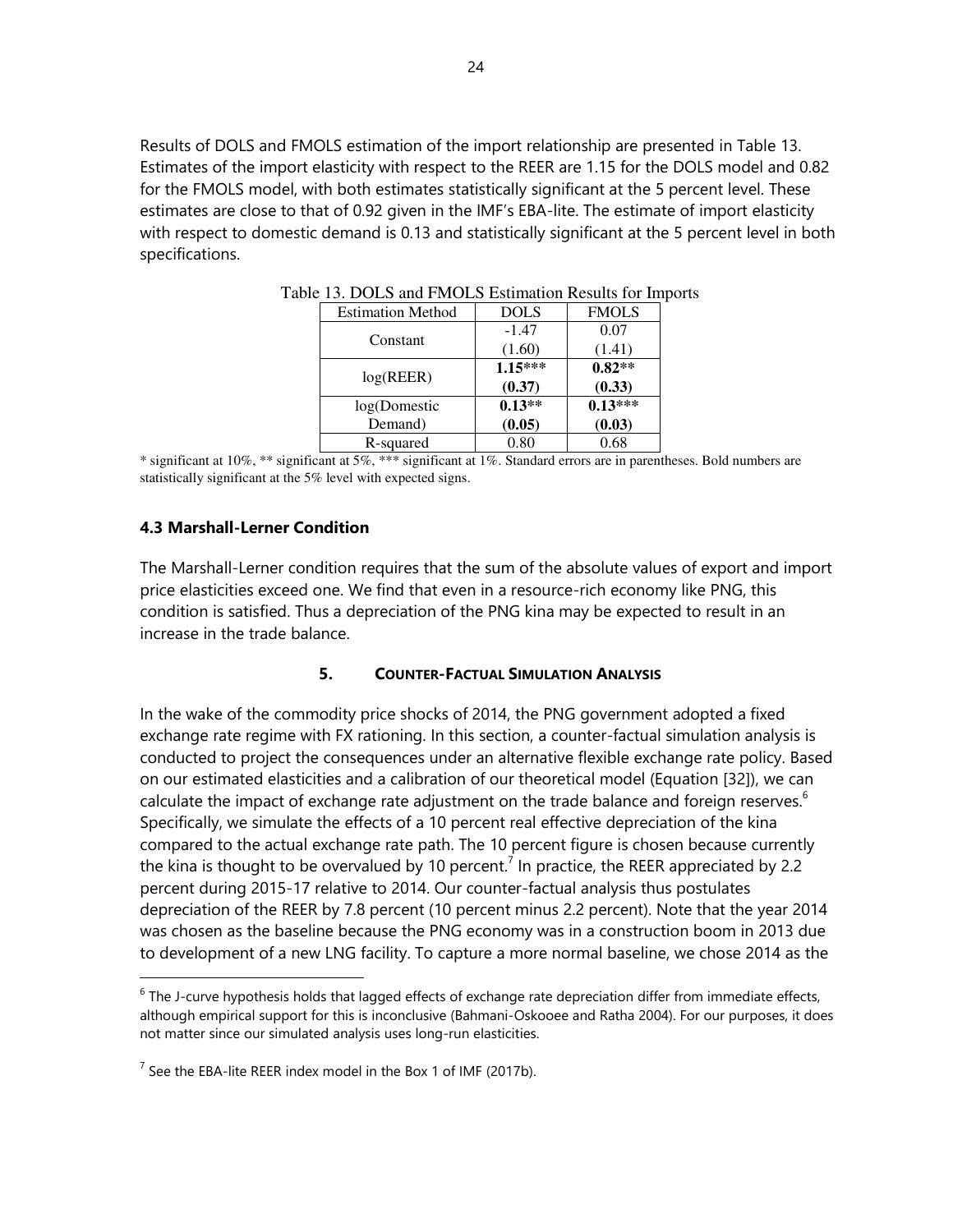benchmark year and compare activity for the following 3 years, 2015-17. The 3 year span is chosen because, as explained in the empirical section, that is the time needed for the lagged effect on agricultural production of a price change to play out. To mitigate any bias associated with a particular cointegration method, we use the average of exchange rate elasticities by DOLS and FMOLS estimators.

To carry out the simulation, parameter values must be specified for the rates of dividend payment to foreign investors made by agricultural and mining firms,  $\alpha^a$  and  $\alpha^m$ , respectively (Equation [22]). In many developing resource-rich economies, the foreign mining companies set relatively high rates of dividend payout to secure their profits (Katz-Lavigne 2017). In other words, the mining companies keep their profits offshore and bring FX into the country only to meet payment commitments such as covering operational expenses and taxes due. This practice is similarly followed by foreign logging companies in PNG, although not generally for agriculture where offshore accounts are less common. Based on the financial statements of various mining companies, we set  $\alpha^m = 0.4$  for copper, 0.5 for gold and silver, and 1.0 for oil and logging companies, whereas for agriculture we adopt  $\alpha^a = 0$ . Also, only non-resource imports are assumed to respond to exchange rate movements because resource companies rely more on their own FX held in offshore accounts making them less sensitive to exchange rate movements.

Table 14 shows the results of our simulation exercise. We find that a 10 percent real depreciation of the kina increases FX inflows via exports by \$130 million and decreases FX outflows via imports by \$200 million. On the whole, this yields an additional \$330 million in foreign reserves. Further details of this effect are displayed in Figure 8, Scenario 1, which shows a contribution from agriculture and fishery exports of \$28 million and from mining exports of \$102 million, along with the \$200 million from import reduction.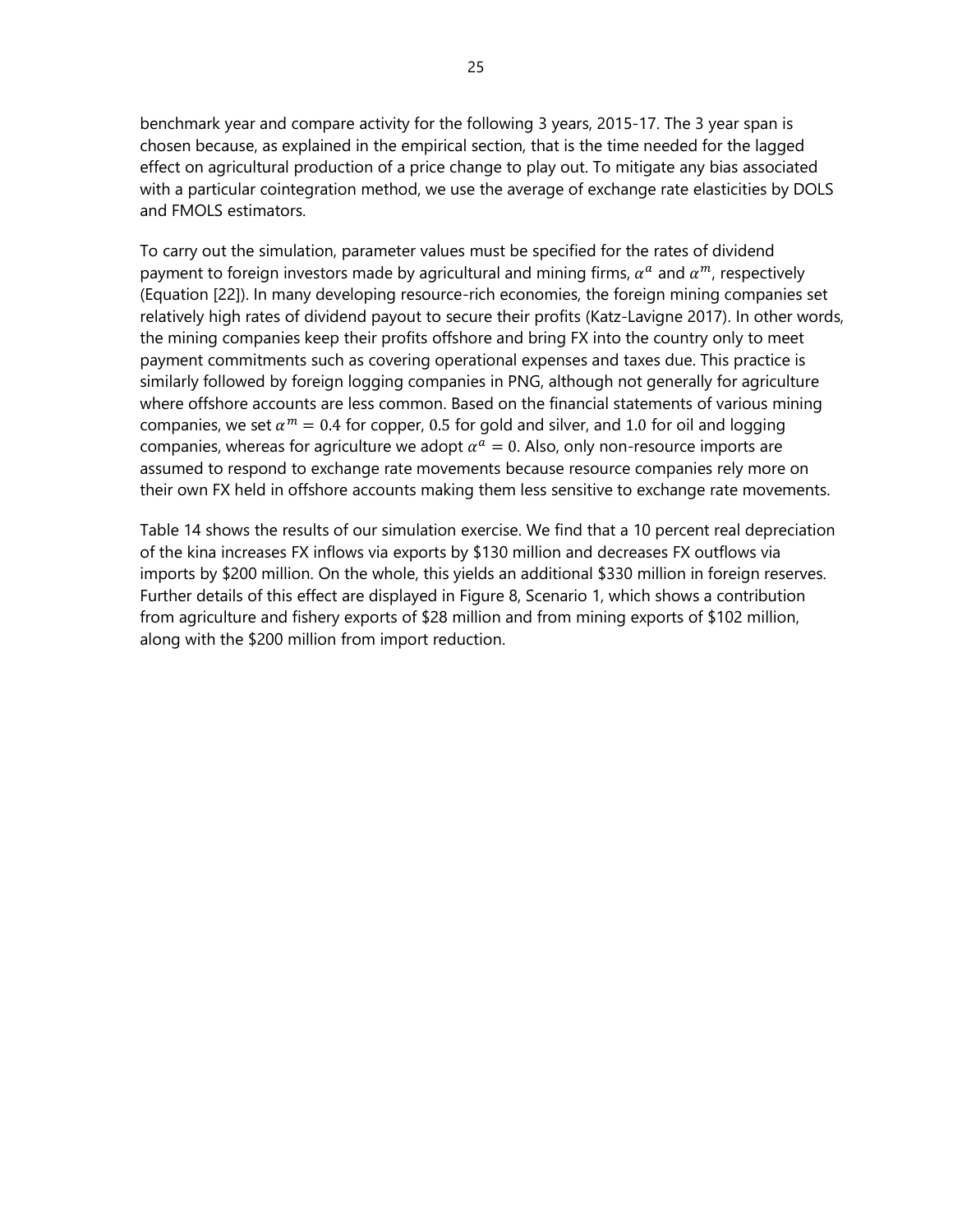|                |                 | 2014 Volume                     | Average Price in   | <b>Exchange Rate</b>    | <b>Additional Volume</b>       | <b>Additional FX</b>       | Foreign Shareholder                         | <b>Actual FX</b>            |
|----------------|-----------------|---------------------------------|--------------------|-------------------------|--------------------------------|----------------------------|---------------------------------------------|-----------------------------|
|                |                 |                                 | 2015-17            | Elasticity              | Change                         | Change                     | Ratio <sup>2</sup> ( $\alpha^m, \alpha^a$ ) | Inflows                     |
|                |                 | (a)                             | (b)                | (c)                     | $(d)=(a)\times(-0.1)\times(c)$ | $(e)=(d)\times(b)$         | (f)                                         | $(g)=(e)\times(1-(f))$      |
| <b>Exports</b> |                 |                                 |                    |                         |                                | \$190.2 million            |                                             | \$129.9 million             |
|                | Gold            | 58.1 tons                       | \$39.3 million/ton | $-0.59$                 | 3.4 tons                       | \$134.7 million            | 0.5                                         | \$64.2 million              |
|                | Copper          | 89.6 thousand tons              | \$5.5 thousand/ton | $-1.21$                 | 10.8 thousand tons             | \$59.8 million             | 0.4                                         | \$38.7 million              |
|                | Oil             | 8200 thousand tons              | \$48.8 per barrel  | $-0.07$                 | 57.4 thousand tons             | \$2.8 million              | 1.0                                         | \$0.0 million               |
|                | Silver          | 53.0 tons                       | \$0.5 million/ton  | 0.50                    | $-2.7$ tons                    | \$-1.4 million             | 0.5                                         | $\overline{\$$ -0.7 million |
|                | Copra           | 48.2 thousand tons              | \$0.6 thousand/ton | 1.76                    | -8.5 thousand tons             | \$-5.1 million             | 0.0                                         | \$-5.1 million              |
|                | Cocoa           | 33.6 thousand tons              | \$2.7 thousand/ton | $-0.38$                 | 1.3 thousand tons              | \$3.3 million              | 0.0                                         | \$3.3 million               |
|                | Coffee          | 48.4 thousand tons              | \$3.6 thousand/ton | $-0.62$                 | 3.0 thousand tons              | \$10.8 million             | 0.0                                         | \$10.8 million              |
|                | Palm Oil        | 514.8 thousand tons             | \$0.7 thousand/ton | $-0.05$                 | 2.6 thousand tons              | \$1.7 million              | 0.0                                         | \$1.7 million               |
|                | Rubber          | 3.2 thousand tons               | \$1.6 thousand/ton | $-0.82$                 | 0.3 thousand tons              | \$0.4 million              | 0.0                                         | \$0.4 million               |
|                | Tea             | 2.1 thousand tons               | \$1.4 thousand/ton | $-2.17$                 | 0.5 thousand tons              | \$0.6 million              | 0.0                                         | \$0.6 million               |
|                | Copra Oil       | 11.1 thousand tons              | \$1.6/thousand/ton | $-1.86$                 | 2.1 thousand tons              | \$3.3 million              | 0.0                                         | \$3.3 million               |
|                | Logs            | 3800 thousand cubic meters      | \$0.1 thousand/ton | 0.98                    | -371 thousand cubic meters     | \$-33.4 million            | 1.0                                         | \$0.0 million               |
|                | Marine Products | 78.2 thousand tons              | \$1.2 thousand/ton | $-1.33$                 | 10.4 thousand tons             | \$12.7 million             | 0.0                                         | \$12.7 million              |
|                |                 |                                 |                    |                         |                                |                            |                                             |                             |
|                |                 | 2014 Value                      | Average Price      | <b>Exchange Rate</b>    | <b>Additional Value Change</b> | <b>Additional FX</b>       | Foreign Shareholder                         | <b>Actual FX</b>            |
|                |                 |                                 | Change in 2015-17  | Elasticity <sup>1</sup> |                                | Change                     | Ratio <sup>3</sup> ( $\alpha^m, \alpha^a$ ) | Outflows                    |
|                |                 | (h)                             | (i)                | (i)                     | $(k)= (h) \times (-0.1)^*(i)$  | $(l)=(k)\times(1+(i)/100)$ | (m)                                         | $(n)=(l)\times(1-(m))$      |
| Imports        |                 | \$4510 million                  | $-27.3%$           | 0.98                    | \$-442.0 million               | \$-321.2 million           |                                             | \$-200.2 million            |
|                | Resource        | \$1700 million                  | $-27.3%$           | 0.98                    | \$-166.6 million               | \$-121.0 million           | 1.0                                         | \$0.0 million               |
|                | Non-Resource    | \$2810 million                  | $-27.3%$           | 0.98                    | \$-275.4 million               | \$-200.2 million           | 0.0                                         | \$-200.2 million            |
|                |                 |                                 |                    |                         |                                |                            |                                             |                             |
|                |                 |                                 |                    |                         |                                | $(o)=(e)-(1)$              |                                             | $(p)=(g)-(n)$               |
| Net Trade      |                 | $\hspace{0.1mm}-\hspace{0.1mm}$ | $\hspace{0.05cm}$  | $\hspace{0.05cm}$       | $\hspace{0.05cm}$              | \$511.4 million            | $\hspace{0.05cm}$                           | \$330.1 million             |

Table 14. Counter-Factual Simulation Results: 10% REER Depreciation of the PNG Kina

Note 1: The average of exchange rate elasticities based on DOLS and FMOLS estimators.

Note 2: Fraction of FX inflows sent to offshore foreign currency accounts.

Note 3: Fraction of FX used to finance imports from offshore foreign currency accounts.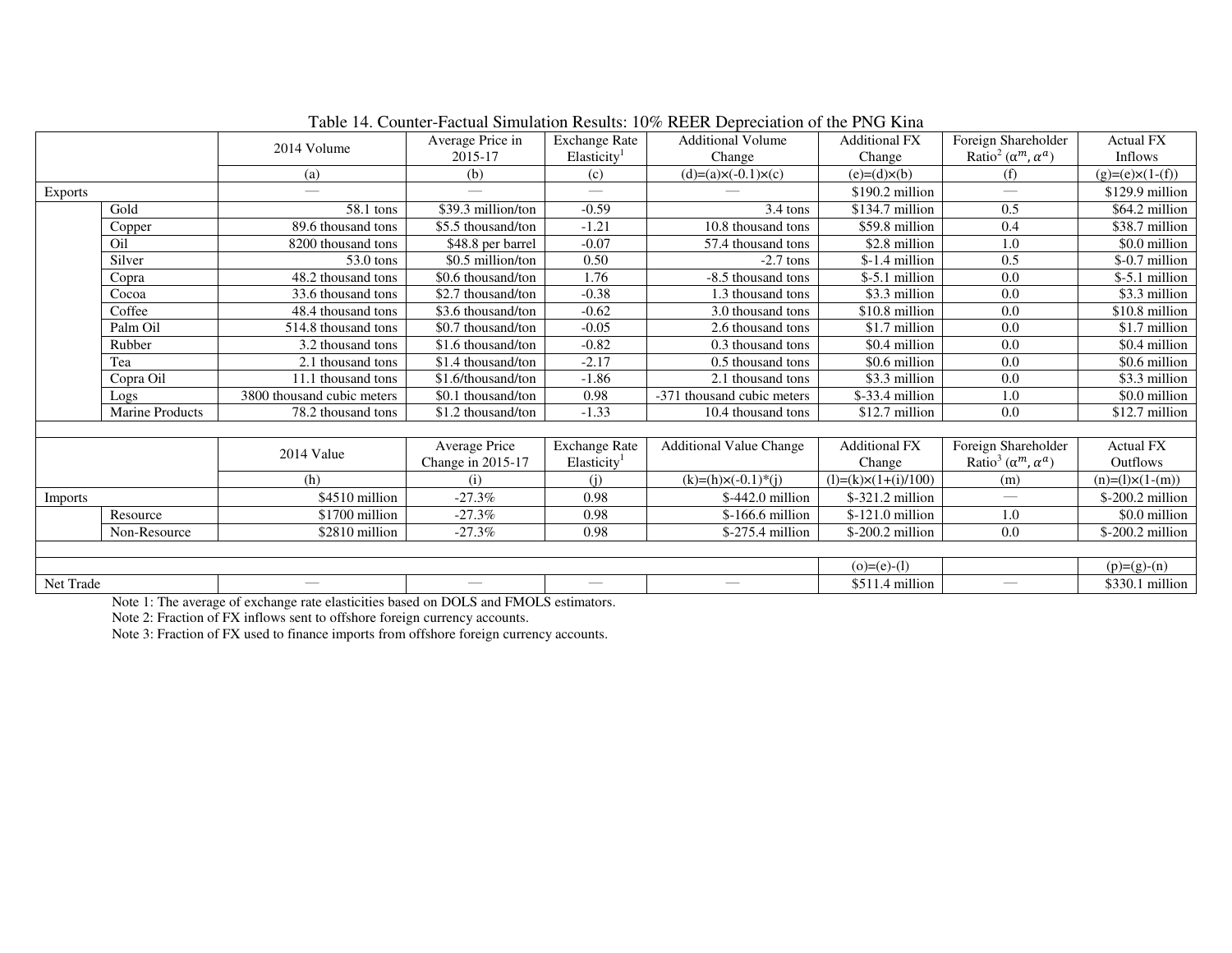

Figure 8. Simulated Contributions to PNG Foreign Reserves by Source

Scenario 1: 10 percent real depreciation of the kina relative to the actual exchange rate. Scenario 2: Scenario 1 plus closure of mining companies' offshore foreign currency accounts ( $\alpha^m=0$ ).

Next, we consider a second hypothetical scenario in which the state-equity participation rate in mining projects is raised and foreign mining companies convert all their FX into domestic currency via trades with the central bank. In this case, there are no offshore accounts in mining industries. Figure 8 shows the total FX increase in Scenario 2 is \$545 million, with an additional \$94 million coming from mining exports and \$121 million from the reduction in mining companies' imports.

In summary, if, as under Scenario 1, the flexible exchange rate had been adopted in PNG after the commodity price shock of 2014 and the currency had depreciated by 7.8 percent (compared to the actual 2.2 percent appreciation), foreign reserves at the end of 2017 would have been \$2,050 million compared to the actual level of \$1,718 million. Thus Scenario 1 shows an increase in foreign reserves of 19 percent over the actual outcome. If, as under Scenario 2, this currency depreciation was accompanied by closing the offshore FX accounts of mining companies, the reserves would reach \$2,263 million at the end of 2017. This represents an increase of 32 percent over the actual outcome.

# **6. POLICY DISCUSSION**

Which is the better policy regime, FX intervention with rationing under a fixed exchange rate or a flexible exchange rate? The pros and cons of each are weighed in Table 15. Consider, for example that on the one hand, currency depreciation will increase the price competitiveness of the export sector, while on the other it will increase the debt burden denominated in foreign currency (unless the exchange rate risk is fully hedged).

Many factors weigh in favor of exchange rate flexibility. In particular, if the domestic currency depreciates as a shock absorber, profits of firms and associated tax revenues accruing to the government will increase in the domestic currency, hence balance in the fiscal budget is easier to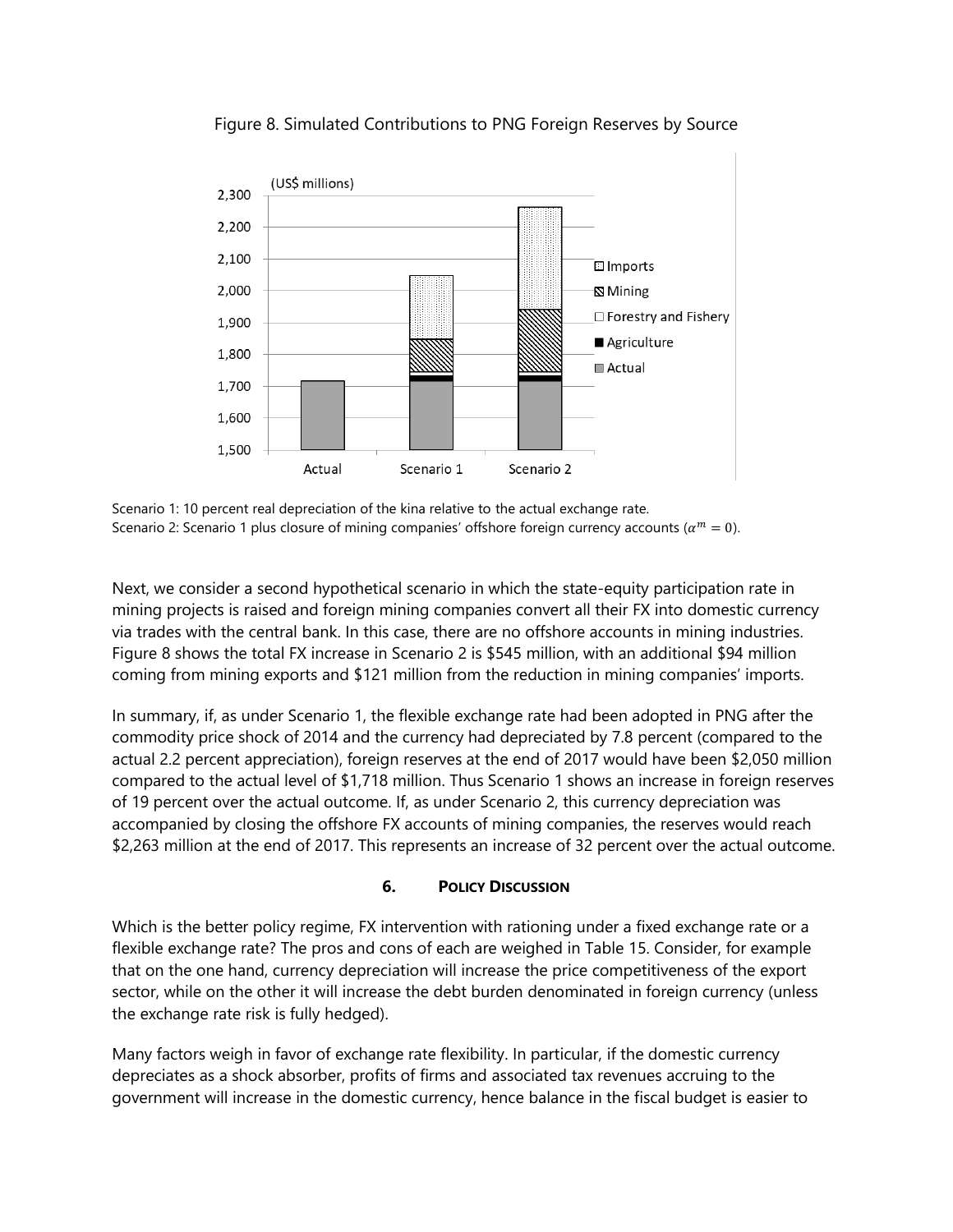maintain. Further, if the central bank wishes to sustain precautionary foreign reserves as a buffer against future external shocks, a policy requiring FX intervention poses concern. Our counter-factual simulation analysis shows that foreign reserves in PNG would have been higher by about 20 percent if the country had adopted a currency depreciation policy in response to the negative commodity price shocks. Moreover, in the event of a depreciation in the domestic currency, the government can use capital gains from its foreign reserves for fiscal financing. Further, a currency depreciation raises the domestic price of imported goods, which induces expenditure switching (Equations [14] and [15]) from foreign goods to domestic goods. Towbin and Weber (2013) found that this effect of expenditure switching is stronger for countries with a small foreign currency debt and high exchange rate pass-through, which is the case for PNG, as a flexible exchange rate regime can insulate output better from a negative terms-of-trade shock compared to a fixed regime. Thus domestic industry and the government fiscal position tend to benefit from exchange rate flexibility.

| Pros (if Yes) and Cons (if No)                     | FX Rationing with Fixed<br>Exchange Rate | Flexible Exchange<br>Rate |
|----------------------------------------------------|------------------------------------------|---------------------------|
| 1. Import price stability as a nominal anchor      | Yes                                      | No.                       |
| 2. Exchange rate stability without overshooting    | Yes                                      | No.                       |
| 3. Minimizing opportunity cost of holding reserves | Yes                                      | No.                       |
| 4. Management of unhedged exchange rate risk       | Yes                                      | No.                       |
| 5. Holding reserves as a buffer                    | No.                                      | Yes                       |
| 6. Competitiveness in export sector                | No.                                      | Yes                       |
| 7. Absence of restriction on imports               | No.                                      | Yes                       |
| 8. Market-clearing price mechanism                 | No                                       | Yes                       |
| 9. Demand shift from imports to domestic goods     | No.                                      | Yes                       |
| 10. Avoiding the need for internal devaluation     | No.                                      | Yes                       |
| 11. Ease of implementation                         | No.                                      | Yes                       |
| 12. Independent monetary policy                    | No.                                      | Yes                       |
| 13. Less need for prudent fiscal consolidation     | No.                                      | Yes                       |
| 14. Averting collapse of the exchange rate regime  | No                                       | Yes                       |

Table 15. Comparison of Two Exchange Rate Policies

An argument against allowing the PNG currency to depreciate is that this may increase import prices and result in higher inflation. To assess the costs associated with currency depreciation, we would need further analysis of exchange rate pass-through into import and domestic prices. If the country has a large share of imported goods in its consumption basket, the inflationary impetus from currency depreciation can be non-negligible. In the PNG case, the degree of pass-through may have been reduced recently due to increased competition between wholesalers and retailers. Firms have absorbed the cost associated with currency depreciation by squeezing their margins and have more aggressively sought alternative cheaper inputs from either external or domestic sources.

Ultimately, weighing of the pros and cons depends on the elasticity of exports and the relative size of foreign currency debt to exports (Nakatani 2017c). Our empirical analysis showed that for PNG both imports and commodity exports respond to real exchange rates, indicating that a depreciation of the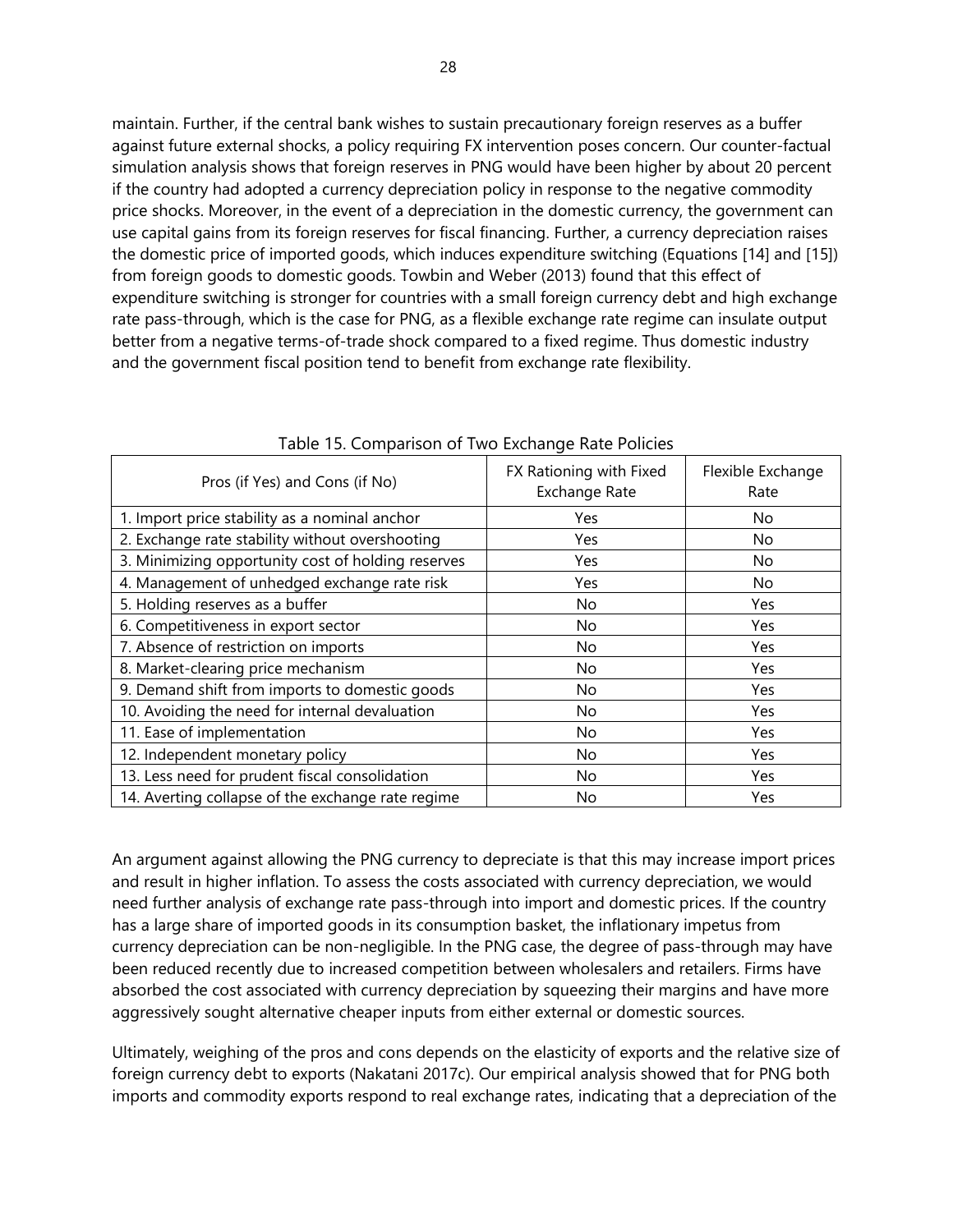currency increases exports and decreases imports. This tends to incline the policy choice in favor of exchange rate flexibility.

# **7. CONCLUSION**

This study developed a theoretical model in which a negative commodity price shock causes a BOP crisis. Such a shock lowers export revenues and inflows of FX, thereby resulting in a shortage of foreign reserves. To deal with this situation, two exchange rate policies — (i) FX rationing under a fixed exchange rate and (ii) a flexible exchange rate — are compared. Our model shows that FX rationing reduces consumer welfare by creating a shadow exchange rate premium that consumers implicitly face (Figures 6 and 7). The model also suggests that a flexible exchange rate policy, which allows for a depreciation of the domestic currency, may be superior if international trade responds to the real exchange rate.

We found that export commodities in PNG – coffee, cocoa, copper, rubber, tea, etc. – have statistically significant supply elasticities with respect to the exchange rate. Our panel regression analyses show that the short-run (one-year) elasticity of exports to REER movement ranges between -0.3 and -0.7 depending on estimation methods. Cointegration regressions for each commodity support the finding of statistically significant export elasticities. $^8$  Cointegration regressions by DOLS and FMOLS methods yield long-run elasticity estimates by commodity of between -0.5 and -2.3, suggesting much higher responsiveness over longer time horizons. Our estimates of import elasticities also indicate responsive to the exchange rate. The upshot is that if the kina had depreciated in real effective terms following the 2014 negative commodity price shock, export volumes and hence foreign reserves would have been substantially higher than the actual level after three years. Our counter-factual simulation of the outcome under a flexible exchange rate policy showed foreign reserves being higher by 20 percent relative to the observed outcome.

Currency depreciation in response to negative commodity price shocks brings many benefits to the economy. First, as shown in our theoretical analysis, it lowers the costs of domestic currency components (such as local wages) in the balance sheets of foreign firms which are denominated in foreign currency (Equation [32]). Second, it can increase tax revenues in domestic currency as a result of higher profits of firms. Third, it may boost goods exports (as shown in our analysis), as well as potential service exports such as tourism which may be important for PNG given the country's cultural diversity, untouched wilderness, and unique wildlife. Fourth, the PNG central bank is able to preserve foreign reserves as a buffer against future external shocks. Fifth, it induces expenditure switching from imported goods to domestic goods and encourages the development of domestic industry in the medium-term. Sixth, it restores the market-clearing price mechanism and diminishes delays in meeting import orders such as arise under FX rationing, which can hinder severely normal business and government activities. Seventh, it alleviates pressures on the fiscal budget and allows a more independent monetary policy.

 $\overline{a}$ 

 $^8$  Lagged effects of exchange rates on commodity exports are further analyzed with an Autoregressive Distributed Lag model in Nakatani (2017a).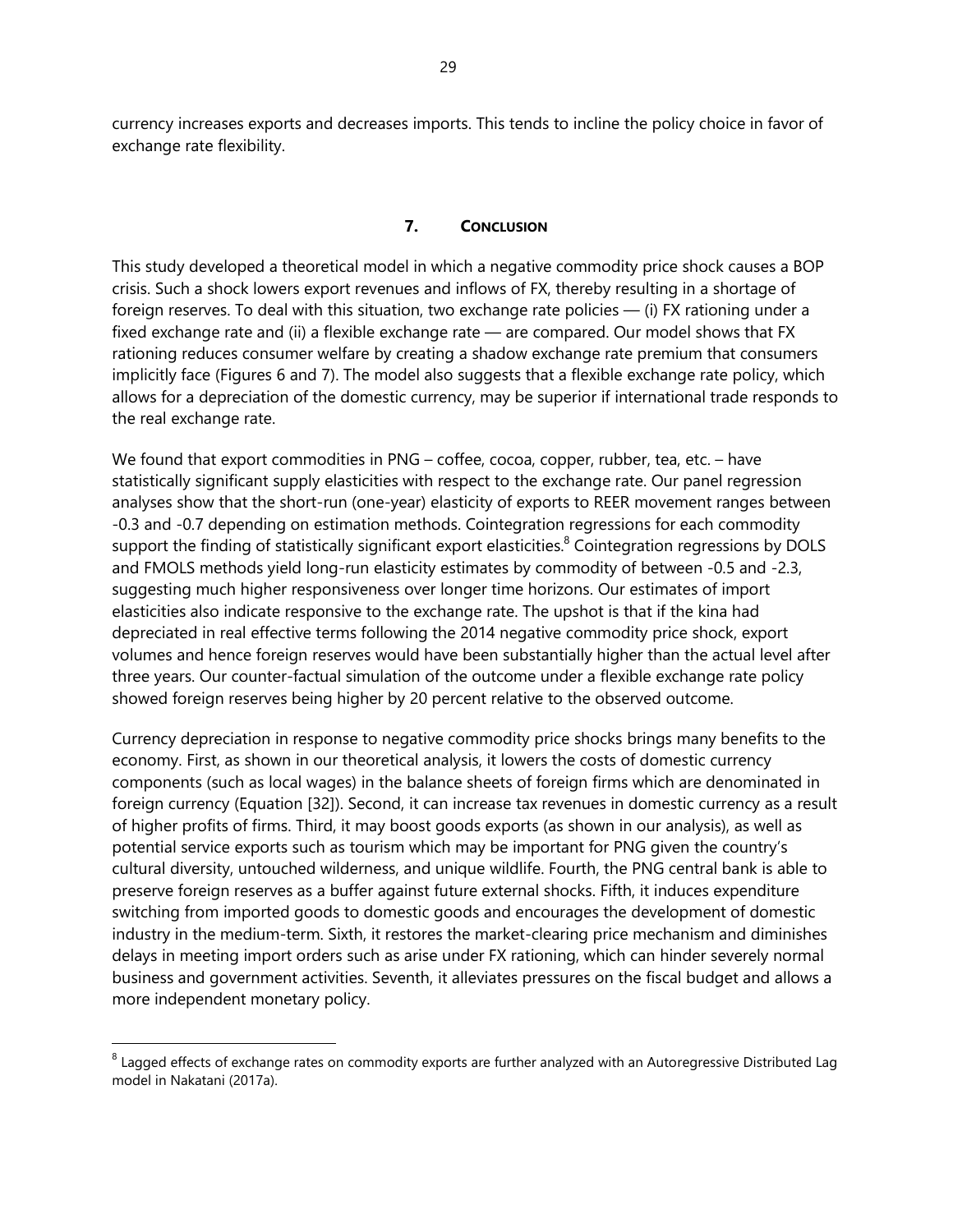#### **ACKNOWLEDGEMENTS**

The author thanks two anonymous reviewers, Thomas F. Helbling, Clinton R. Shiells, Scott Roger, Chandana Kularatne, Philippe D. Karam, Paul Cashin, Vance Martin, Lucio Sarno and seminar participants at the Asia and Pacific Department Discussion Forum held at the IMF and the Staff Visit Seminar held at the BPNG for useful comments and suggestions, and Ananya Shukla for research assistance. The author also benefited from discussions with the PNG Department of Agriculture and Livestock. The views expressed here are those of the author and do not represent those of the IMF, its Executive Board, or IMF management.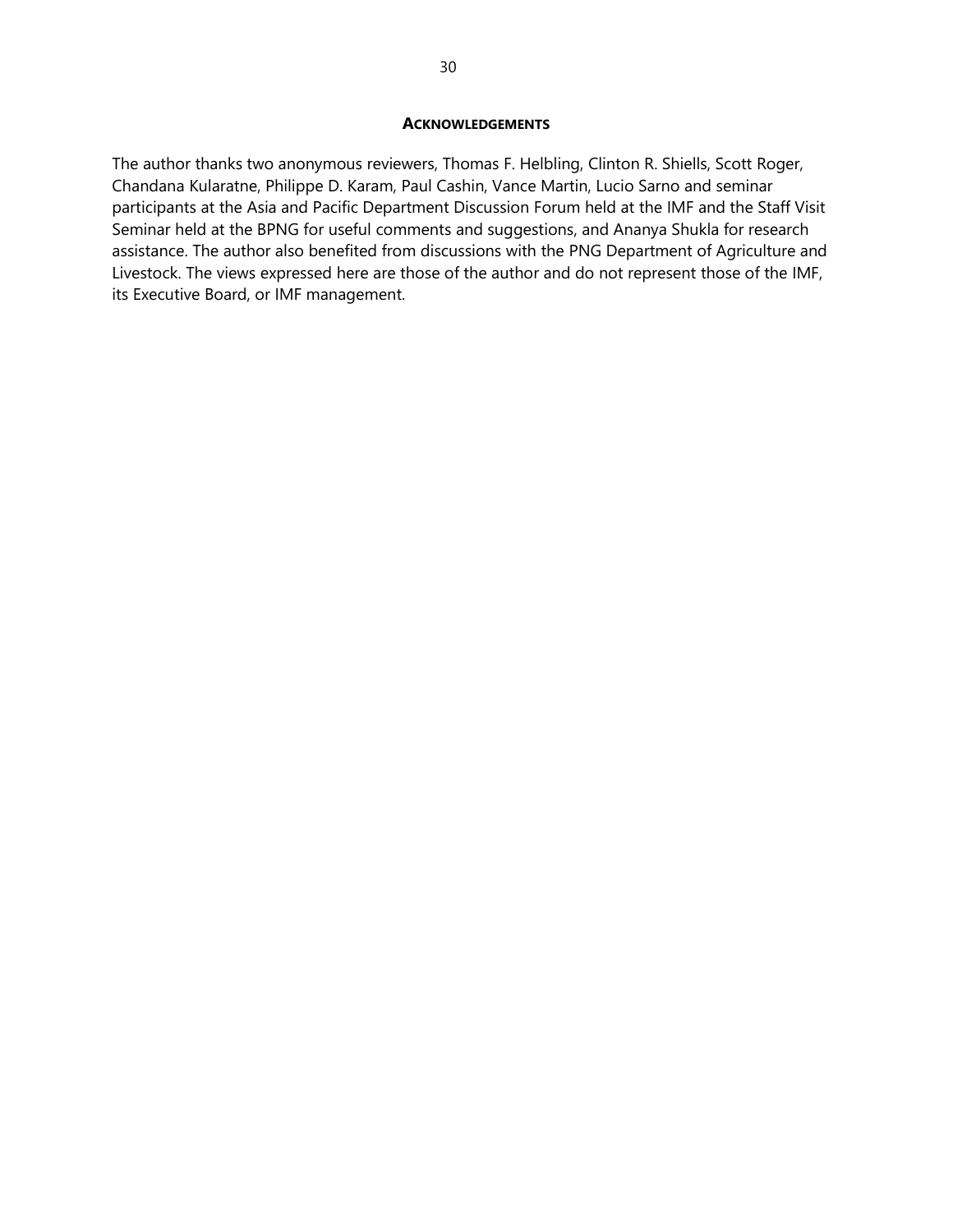**APPENDIX A** 

| <b>Commodity Exporters</b>  | Non-Commodity Exporters  |                 |                        |  |  |
|-----------------------------|--------------------------|-----------------|------------------------|--|--|
| Algeria                     | Afghanistan              | Greece          | Panama                 |  |  |
| Australia                   | Albania                  | Grenada         | Paraguay               |  |  |
| <b>Bahrain</b>              | Angola                   | Guatemala       | Philippines            |  |  |
| <b>Bolivia</b>              | Anguilla                 | Haiti           | Poland                 |  |  |
| <b>Botswana</b>             | Antigua and Barbuda      | Honduras        | Portugal               |  |  |
| Brunei Darussalam           | Argentina                | Hungary         | Romania                |  |  |
| Cameroon                    | Armenia                  | Iceland         | Rwanda                 |  |  |
| Canada                      | Aruba                    | India           | Samoa                  |  |  |
| Chad                        | Austria                  | Ireland         | San Marino             |  |  |
| Chile                       | Azerbaijan               | Israel          | São Tomé and Príncipe  |  |  |
| Colombia                    | <b>Bahamas</b>           | Italy           | Serbia                 |  |  |
| Dem. Rep. of Congo,         | Bangladesh               | Jamaica         | Seychelles             |  |  |
| Republic of Congo,          | <b>Barbados</b>          | Japan           | Sierra Leone           |  |  |
| Ecuador                     | <b>Belarus</b>           | Jordan          | Singapore              |  |  |
| <b>Equatorial Guinea</b>    | Belgium                  | Kenya           | Slovak Republic        |  |  |
| Gabon                       | <b>Belize</b>            | Korea           | Slovenia               |  |  |
| Ghana                       | <b>Bhutan</b>            | Kosovo          | Solomon Islands        |  |  |
| Guinea                      | Bosnia and Herzegovina   | Kyrgyz Republic | South Sudan            |  |  |
| Guyana                      | <b>Brazil</b>            | Lao             | Spain                  |  |  |
| Indonesia                   | <b>Bulgaria</b>          | Latvia          | Sri Lanka              |  |  |
| Iraq                        | Burundi                  | Lebanon         | St. Kitts and Nevis    |  |  |
| Kazakhstan                  | Cabo Verde               | Lesotho         | St. Lucia              |  |  |
| Kuwait                      | Cambodia                 | Liberia         | St. Vincent and Grens. |  |  |
| Libya                       | Central African Republic | Lithuania       | Swaziland              |  |  |
| Mauritania                  | China                    | Luxembourg      | Sweden                 |  |  |
| Mexico                      | Comoros                  | Macedonia       | Switzerland            |  |  |
| Mongolia                    | Costa Rica               | Madagascar      | Tajikistan             |  |  |
| Mozambique                  | Croatia                  | Malawi          | Tanzania               |  |  |
| Nigeria                     | Cyprus                   | Malaysia        | Thailand               |  |  |
| Norway                      | Czech Republic           | Maldives        | Tonga                  |  |  |
| Oman                        | Denmark                  | Malta           | Tunisia                |  |  |
| Papua New Guinea            | Djibouti                 | Mauritius       | Turkey                 |  |  |
| Peru                        | Dominica                 | Micronesia      | Uganda                 |  |  |
| Qatar                       | Dominican Republic       | Moldova         | Ukraine                |  |  |
| <b>Russian Federation</b>   | Egypt                    | Montenegro      | United Kingdom         |  |  |
| Saudi Arabia                | El Salvador              | Montserrat      | <b>United States</b>   |  |  |
| South Africa                | Estonia                  | Morocco         | Uruguay                |  |  |
| Sudan                       | Ethiopia                 | Myanmar         | Vanuatu                |  |  |
| Suriname                    | Fiji                     | Namibia         | Vietnam                |  |  |
| Timor-Leste                 | Finland                  | Nepal           | West Bank and Gaza     |  |  |
| <b>Trinidad and Tobago</b>  | France                   | Netherlands     | Zimbabwe               |  |  |
| <b>United Arab Emirates</b> | Gambia                   | New Zealand     |                        |  |  |
| Venezuela                   | Georgia                  | Nicaragua       |                        |  |  |
| Zambia                      | Germany                  | Pakistan        |                        |  |  |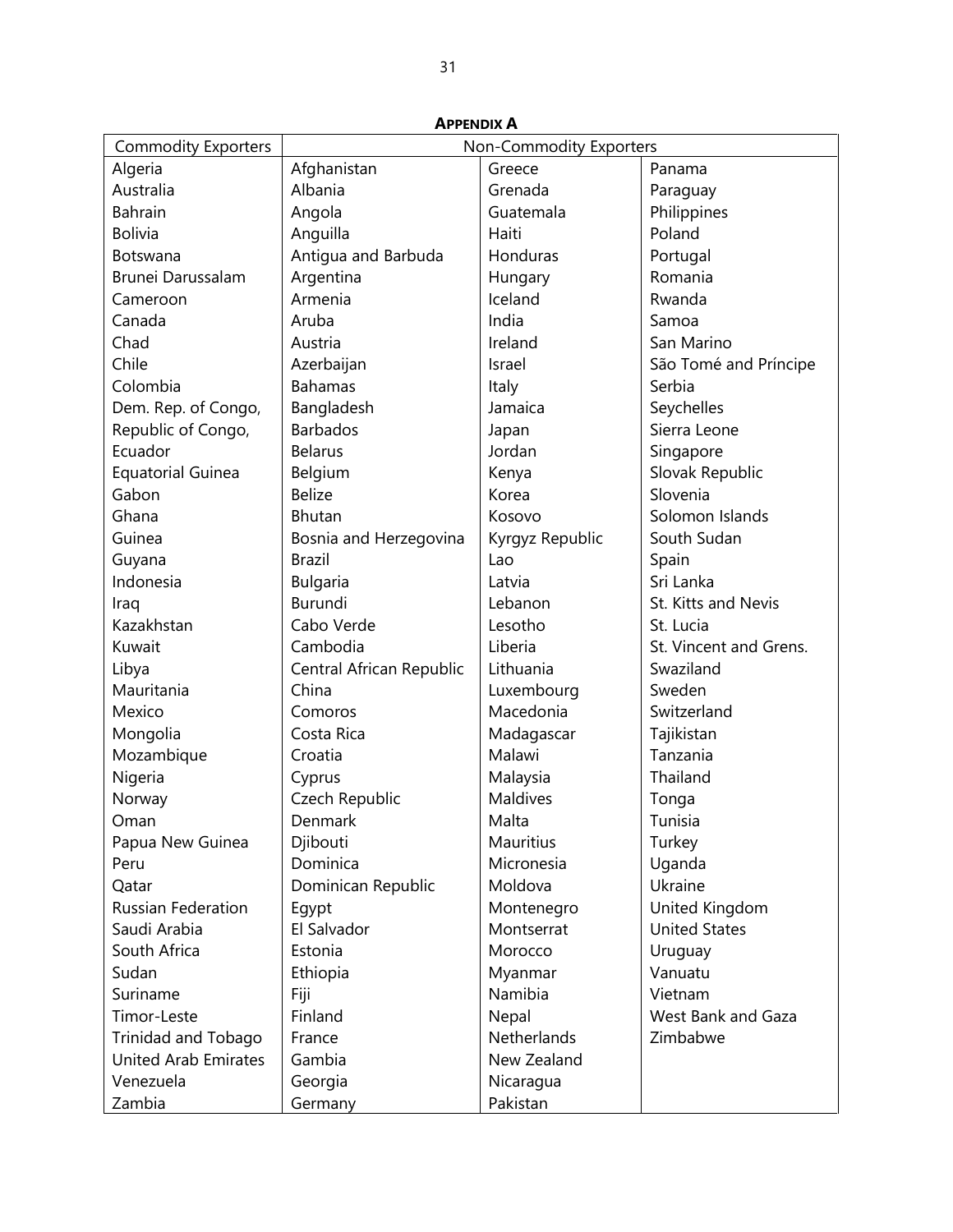#### **APPENDIX B**

Under the case of a fixed exchange rate with FX rationing, the household optimization problem results in a corner solution of  $Y_2^i = Y_2^{i, Ration}$ . We demonstrate this for the case of a household utility function with constant elasticity of substitution. The utility function is given as:

$$
U(L_t^a, L_t^m, Y_t^{a,d}, Y_t^{m,d}, Y_t^i) = \frac{c_t^{1-\sigma}}{1-\sigma} + \aleph \frac{(1 - L_t^a - L_t^m)^{1-\gamma}}{1-\gamma},
$$
\n(B.1)

where  $\sigma > 0$  and  $\gamma > 0$ , with total consumption then defined as:<sup>9</sup>

$$
C_t = \left\{ \left( Y_t^{a,d} \right)^{\rho} + \left( Y_t^{m,d} \right)^{\rho} + \left( Y_t^i \right)^{\rho} \right\}^{\frac{1}{\rho}}
$$
\n(B.2)

where  $-\infty < \rho < 1$ ,  $\rho \neq 0$  and  $\frac{1}{1-\rho}$  is the elasticity of substitutions among consumption goods. The first order conditions of the household optimization problem, based on Equations (14) to (18), are written as:

$$
(Y_t^{a,d}/Y_t^i)^{\rho-1} = P_t^{a,d}/(P_t^i E_t),
$$
\n(B.3)

$$
(Y_t^{m,d}/Y_t^i)^{\rho-1} = P_t^m/P_t^i,
$$
\n(B.4)

$$
\aleph(1 - L_t^a - L_t^m)^{-\gamma} / \Big\{ C_t^{-\sigma} \big(Y_t^{a,d}\big)^{\rho - 1}\Big\} = W_t^a / P_t^{a,d},\tag{B.5}
$$

$$
\aleph(1 - L_t^a - L_t^m)^{-\gamma}/\left\{C_t^{-\sigma}(Y_t^{m,d})^{\rho-1}\right\} = W_t^m/(P_t^m E_t),\tag{B.6}
$$

$$
\beta C_{t+1}^{-\sigma} \left(Y_{t+1}^{a,d}\right)^{\rho-1} (1+i_t-\delta) P_t^{a,d} = C_t^{-\sigma} \left(Y_t^{a,d}\right)^{\rho-1} P_{t+1}^{a,d}.
$$
 (B.7)

If the government chooses FX rationing in response to the BOP crisis caused by the negative export price shocks, i.e.,  $Y_2^i = Y_2^{i, Ration}$ , then the first order conditions above yield the following domestic demand equations for agricultural and mining goods, respectively:

$$
Y_2^{a,d} = \left(\frac{P_2^{a,d}}{P_2^i E_2}\right)^{\frac{1}{\rho-1}} Y_2^{i, Ration},\tag{B.8}
$$

$$
Y_2^{m,d} = \left(\frac{P_2^m}{P_2^i}\right)^{\frac{1}{\rho - 1}} Y_2^{i, Ration}.
$$
\n(B.9)

 $\overline{a}$ 

<sup>&</sup>lt;sup>9</sup> Note that  $\sigma$ =γ=1 corresponds to the case of more restrictive Cobb-Douglas utility function. A CES function is chosen in preference to a Cobb-Douglas function so as to illustrate the role of substitutability in policy discussion.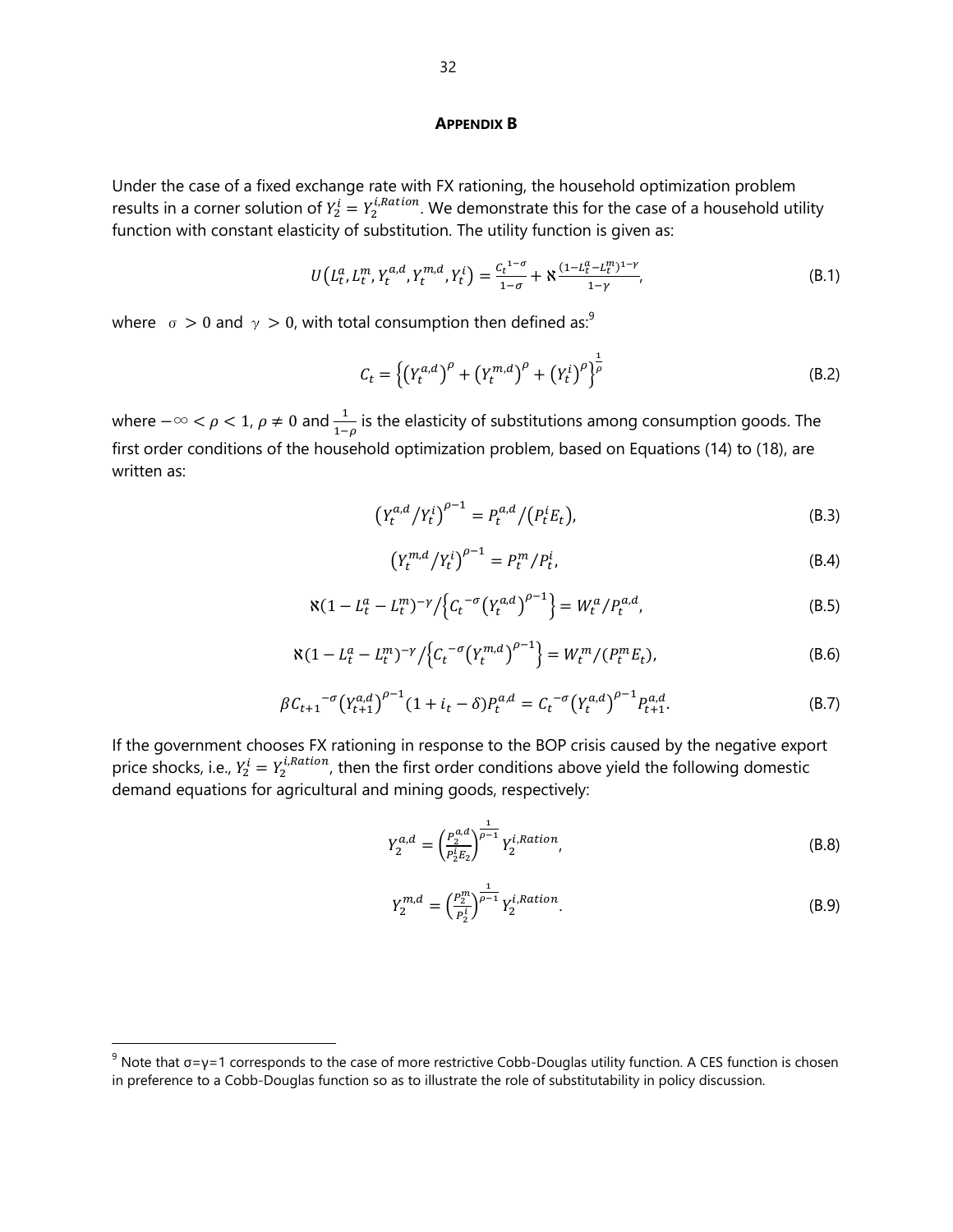#### **REFERENCES**

Aba, L. A., Aipi, B., & Irau, T. (2012a). Supply response of coffee in Papua New Guinea. *Bank of Papua New Guinea Working Paper* 2012/01.

Aba, L. A., Aipi, B., & Irau, T. (2012b). Supply response of cocoa in Papua New Guinea. *Bank of Papua New Guinea Working Paper* 2012/02.

Aba, L. A., Aipi, B., & Irau, T. (2012c). Supply response of palm oil in Papua New Guinea. *Bank of Papua New Guinea Working Paper* 2012/03.

Adler, G<sub>r</sub>, Magud, N. E., & Werner, A. (2018). Terms-of-trade cycles and external adjustment. *International Review of Economics and Finance*, 54, 103-122.

Bahmani-Oskooee, M., & Ratha, A. (2004). The J-curve: A literature review. *Applied Economics*, 36, 1377-1398.

Behar, A., & Fouejieu, A. (2016). External adjustment in oil exporters: The role of fiscal policy and the exchange rate. *IMF Working Paper* 16/107.

Broda, C. (2004). Terms of trade and exchange rate regimes in developing countries. *Journal of International Economics*, 63, 31-58.

Burnside, C., Eichenbaum, M., & Rebelo, S. (2004). Government guarantees and self-fulfilling speculative attacks. *Journal of Economic Theory*, 119, 31-63.

Caballero, R. J., & Krishnamurthy, A. (2001). International and domestic collateral constraints in a model of emerging market crises. *Journal of Monetary Economics*, 48, 513-548.

Cashin, P., Mohaddes, K., & Raissi, M. (2017). Fair weather or foul? The macroeconomic effects of El Niño. *Journal of International Economics*, 106, 37-54.

Céspedes, L. F., & Velasco, A. (2012). Macroeconomic performance during commodity price booms and busts. *IMF Economic Review*, 60, 570-599.

Chang, R., & Velasco, A. (2001). A model of financial crises in emerging markets. *Quarterly Journal of Economics*, 116, 489-517.

Driscoll, J. C., & Kraay, A. C. (1998). Consistent covariance matrix estimation with spatially dependent panel data. *Review of Economics and Statistics*, 80, 549–560.

Edwards, S., & Levy Yeyati, E. (2005). Flexible exchange rate as shock absorbers. *European Economic Review*, 49, 2079-2105.

IMF. (2015). Exchange rates and trade flows: Disconnected? In *World economic outlook. Adjusting to lower commodity prices* (pp. 105-142). Washington, DC: IMF.

IMF. (2016). Methodological note on EBA-lite. *IMF Policy Paper,* February 8.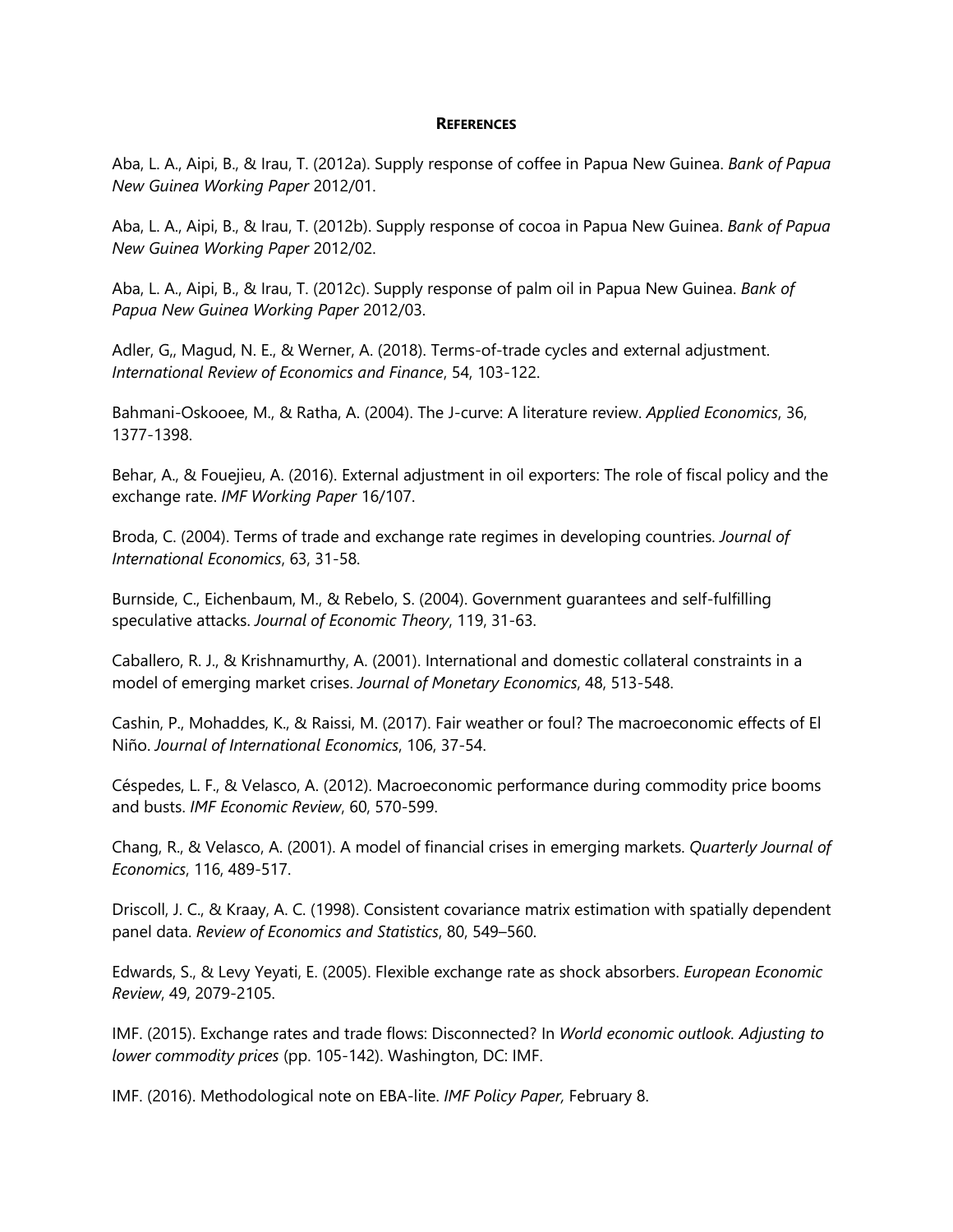IMF. (2017a). External adjustment to terms-of-trade shifts. In *Regional economic outlook. Western hemisphere: Tale of two adjustments* (pp. 55-79). Washington, DC: IMF.

IMF. (2017b). *Papua New Guinea: Staff report.* IMF Country Report No.17/411.

Kao, C. (1999). Spurious regression and residual-based tests for cointegration in panel data. *Journal of Econometrics*, 90, 1-44.

Katz-Lavigne, S. G. (2017). The renegotiation window: Resource contract renegotiation in the mining industry in Africa from 2000 to 2013. *Resources Policy*, 51, 22-30.

Krugman, P. (1979). A model of balance-of-payments crises. *Journal of Money, Credit and Banking*, 11, 311-325.

McKinnon, R. I., & Pill, H. (1999). Exchange-rate regimes for emerging markets: Moral hazard and international overborrowing. *Oxford Review of Economic Policy*, 15, 19-38.

Nakatani, R. (2014). The effects of financial and real shocks, structural vulnerability and monetary policy on exchange rates from the perspective of currency crises models. *UTokyo Price Project Working Paper Series* No.061, Graduate School of Economics, University of Tokyo. [http://www.price.e.u-tokyo.ac.jp/img/researchdata/pdf/p\\_wp061.pdf](http://www.price.e.u-tokyo.ac.jp/img/researchdata/pdf/p_wp061.pdf)

Nakatani, R. (2016). Twin banking and currency crises and monetary policy. *Open Economies Review*, 27, 747-767.

Nakatani, R. (2017a). External adjustment in a resource-rich economy: The case of Papua New Guinea. *IMF Working Paper* 17/267.

Nakatani, R. (2017b). The effects of productivity shocks, financial shocks and monetary policy on exchange rates: An application of the currency crisis model and implications for emerging market crises. *Emerging Markets Finance and Trade*, 53, 2545-2561.

Nakatani, R. (2017c). Structural vulnerability and resilience to currency crisis: Foreign currency debt versus export. *The North American Journal of Economics and Finance*, 42, 132-143.

Nakatani, R. (2018a). Real and financial shocks, exchange rate regimes and the probability of a currency crisis. *Journal of Policy Modeling*, 40, 60-73.

Nakatani, R. (2018b). Output costs of currency crisis and banking crisis: Shocks, policies and cycles. *Comparative Economic Studies,* forthcoming. https://doi.org/10.1057/s41294-018-0069-1

Nakatani, R. (2018c). Output costs of currency crises: Shocks, policies and cycles. *MPRA Paper* 83549.

Nkang, M. N., Abang, S. O., Akpan, O. E., & Offem, K. J. (2006). Co-integration and error-correction modelling of agricultural export trade in Nigeria: The case of cocoa. *Journal of Agriculture and Social Sciences*, 2, 249-255.